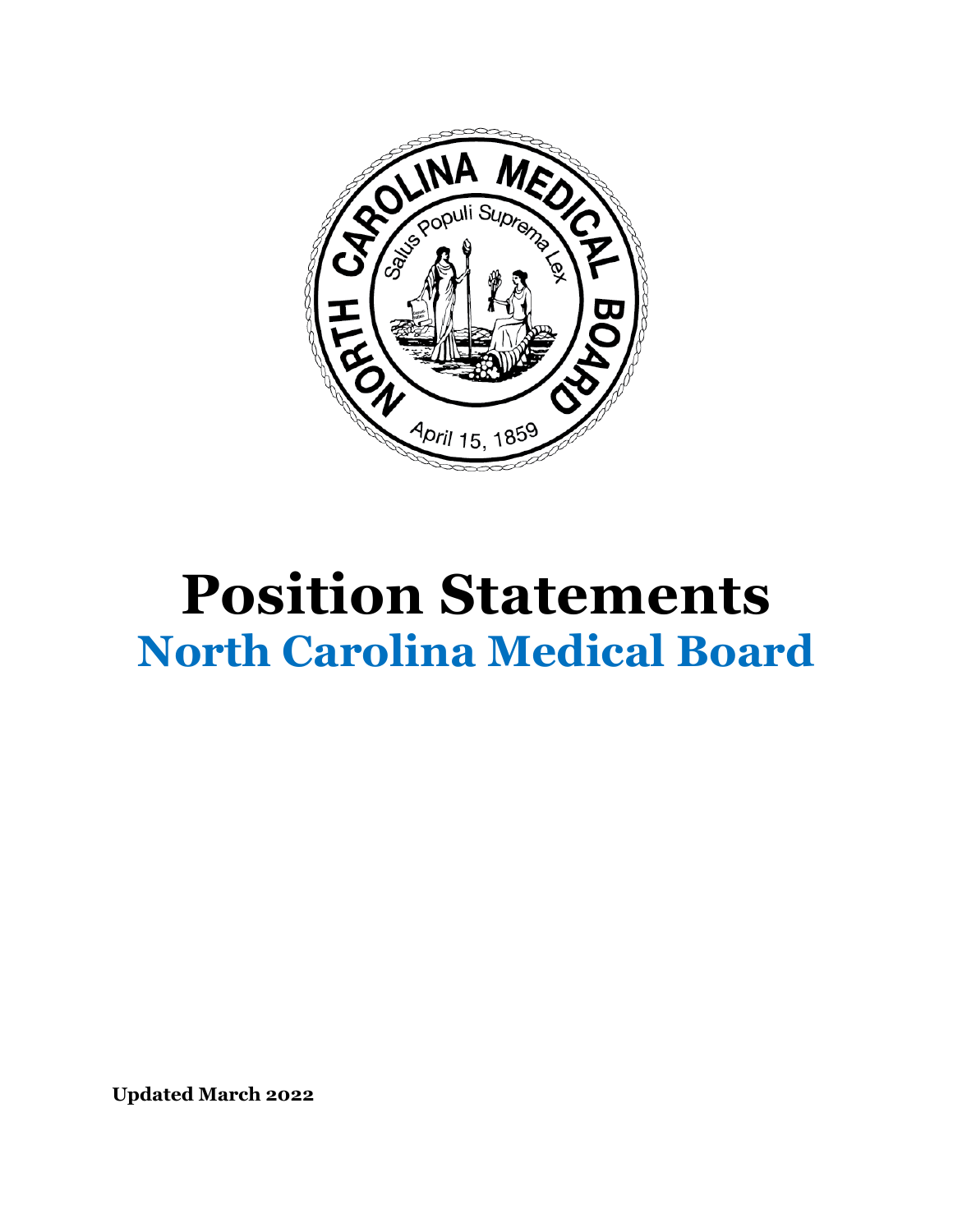| 1.1.1: What Are the Position Statements of the Board and to Whom Do They       |  |
|--------------------------------------------------------------------------------|--|
|                                                                                |  |
|                                                                                |  |
|                                                                                |  |
|                                                                                |  |
|                                                                                |  |
|                                                                                |  |
|                                                                                |  |
|                                                                                |  |
|                                                                                |  |
| 2.2.2: Guidelines for Avoiding Misunderstandings During Patient Encounters     |  |
|                                                                                |  |
| 2.2.3: Self-Treatment and Treatment of Family Members  13                      |  |
|                                                                                |  |
|                                                                                |  |
|                                                                                |  |
| 3.1.2: Policy for the Use of Audio or Visual Recordings in Patient Care 15     |  |
|                                                                                |  |
| 3.2.1: MEDICAL RECORDS - Documentation, Electronic Health Records,             |  |
|                                                                                |  |
|                                                                                |  |
|                                                                                |  |
|                                                                                |  |
|                                                                                |  |
|                                                                                |  |
|                                                                                |  |
|                                                                                |  |
| 5.1.3: Care of the Patient Undergoing Surgical or Other Invasive Procedure 42  |  |
|                                                                                |  |
|                                                                                |  |
|                                                                                |  |
|                                                                                |  |
| 6.1.3: Joint Statement on Medication Management of Pain in End-of-Life Care    |  |
| (Adopted by the North Carolina Medical Board, North Carolina Board of Nursing, |  |
|                                                                                |  |
| 6.1.4: Clinician Obligation to Complete a Certificate of Death 54              |  |
|                                                                                |  |
|                                                                                |  |
|                                                                                |  |
|                                                                                |  |
|                                                                                |  |
|                                                                                |  |
|                                                                                |  |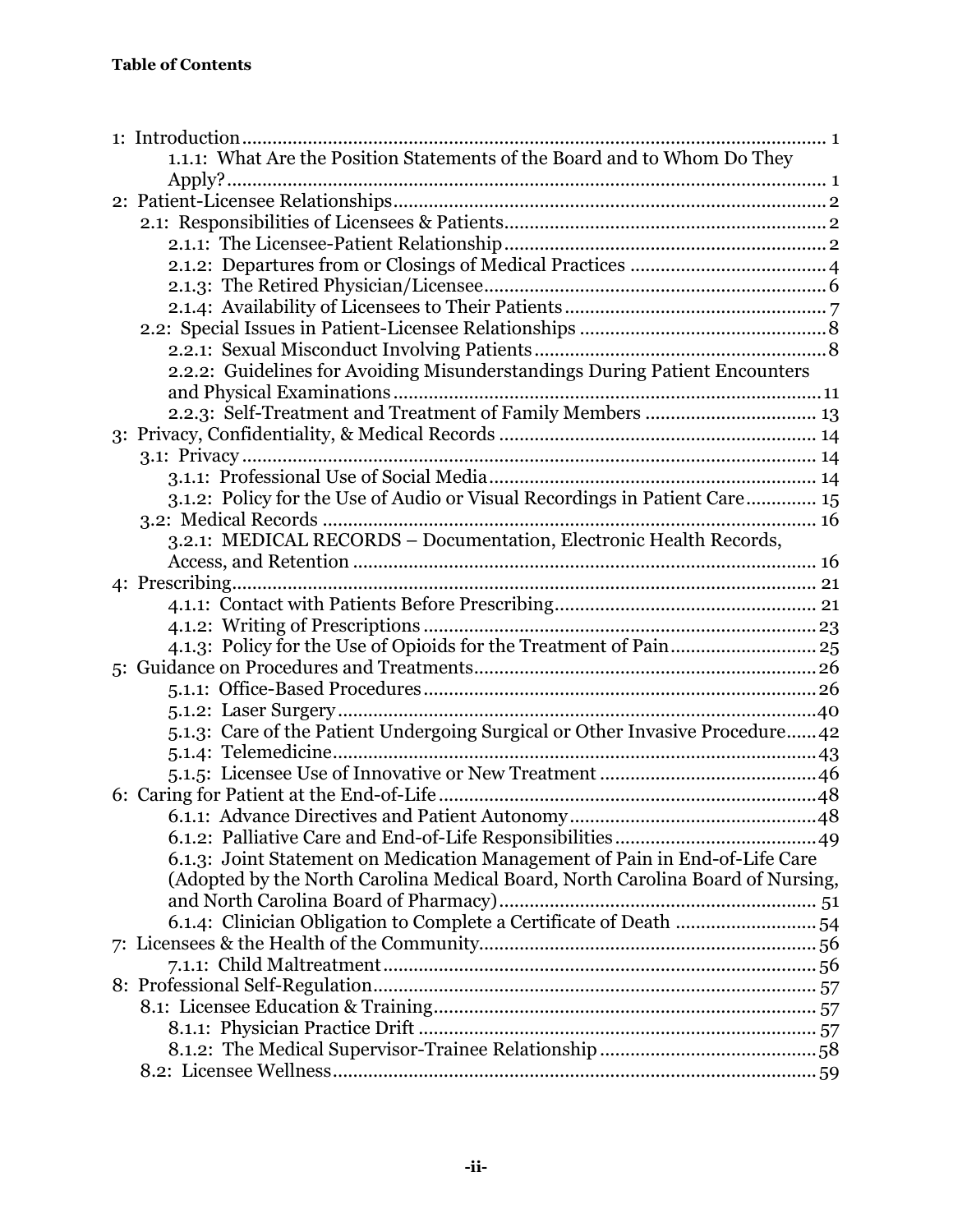| 8.2.1: Professional Obligations Pertaining to Incompetence, Impairment, or   |  |
|------------------------------------------------------------------------------|--|
|                                                                              |  |
|                                                                              |  |
|                                                                              |  |
|                                                                              |  |
| 8.4: Licensee Interactions with Government Agencies and Legal Proceedings 61 |  |
|                                                                              |  |
|                                                                              |  |
|                                                                              |  |
| 9.1.1: Physician Supervision of Other Licensed Health Care Professionals66   |  |
|                                                                              |  |
|                                                                              |  |
|                                                                              |  |
|                                                                              |  |
|                                                                              |  |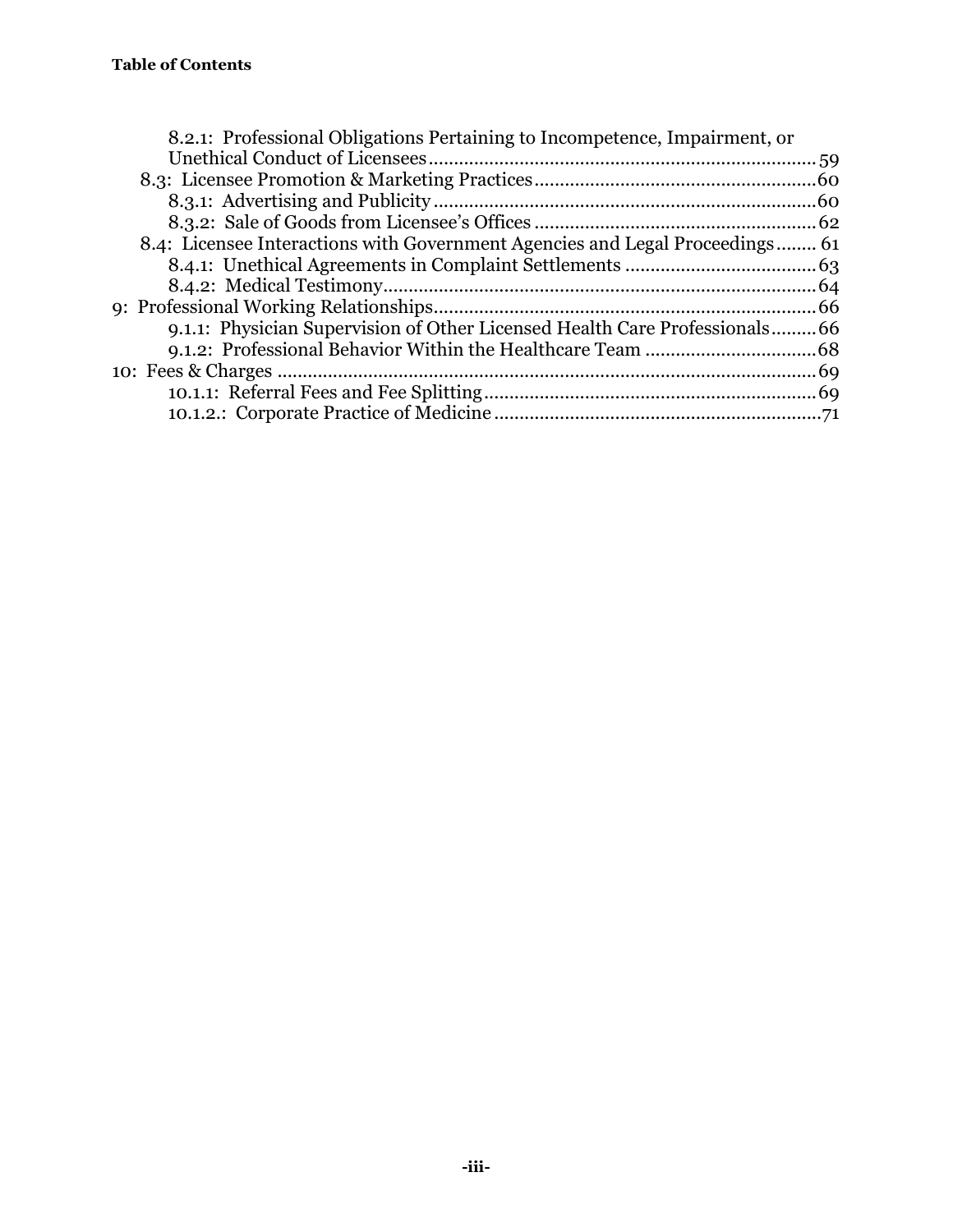## <span id="page-3-0"></span>**1.1.1: What Are the Position Statements of the Board and to Whom Do They Apply?**

The North Carolina Medical Board's ("Board") position statements are interpretive statements that attempt to define or explain the meaning of laws or rules that govern the practice of physicians, physician assistants, and nurse practitioners licensed in North Carolina. They also are intended to set forth criteria or guidelines used by the Board's staff in investigations and in the prosecution or settlement of cases.

When considering the Board's position statements, the following four points should be kept in mind.

- 1. In the position statements, the Board attempts to articulate some of the standards it believes applicable to the medical profession and to the other health care professions it regulates. However, a position statement should not be seen as the promulgation of a new standard as of the date of issuance or amendment. Some position statements are reminders of traditional, even millennia old, professional standards, or show how the Board might apply such standards today.
- 2. The position statements are not intended to be comprehensive or to set out exhaustively every standard that might apply in every circumstance. Therefore, the absence of a position statement or a position statement's silence on certain matters should not be construed as the lack of an enforceable standard.
- 3. The existence of a position statement should not necessarily be taken as an indication of the Board's enforcement priorities.
- 4. A lack of disciplinary actions to enforce a particular standard mentioned in a position statement should not be taken as an abandonment of the principles set forth therein.

The Board will continue to decide each case before it on all the facts and circumstances presented during a disciplinary hearing whether or not the issues have been the subject of a position statement. The Board intends that the position statements will reflect the Board's philosophy on certain subjects and give licensees some guidance for avoiding Board scrutiny. The principles of professionalism and performance expressed in the position statements apply to all persons licensed and/or approved by the Board to render medical care at any level.

(Adopted: November 1999) (Amended: January 2021)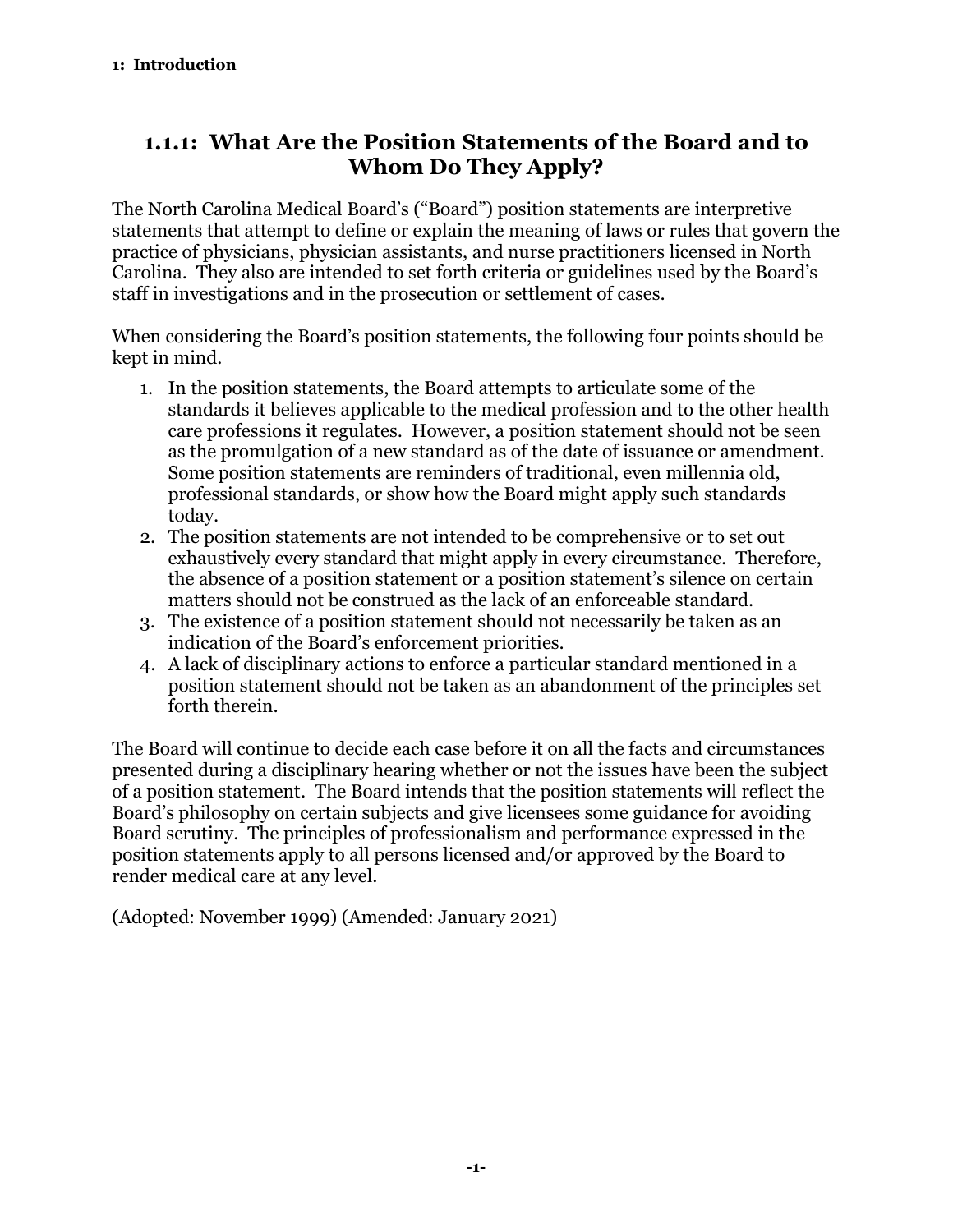## **2.1.1: The Licensee-Patient Relationship**

<span id="page-4-0"></span>A licensee's first responsibility is to his or her patients. Having assumed care of a patient, the licensee's responsibility is to provide competent, compassionate, and economically prudent care within the standards of acceptable medical practice and to make treatment decisions that are in the best interest of the patient. It is the Board's position that it is unethical for a licensee to allow financial incentives or other interests to adversely affect or influence his or her medical judgment or patient care. Patient advocacy is a fundamental element of the licensee-patient relationship and should not be altered by the health care system or setting in which a licensee practices. All licensees should exercise their best professional judgement when making patient care decisions. Patient welfare must always take priority over economic or other interests. Licensees who hold administrative leadership positions should foster policies that support the licensee-patient relationship and enhance the quality of patient care.

## **A. Elements of the Licensee-Patient Relationship**

Receiving a license to practice medicine grants the licensee certain privileges and imposes corresponding responsibilities. The people of North Carolina expect a licensee to be competent and worthy of their trust. As patients, they come to the licensee in a vulnerable condition, believing the licensee has knowledge and skill that will be used for their benefit.

Mutual trust is fundamental to the licensee-patient relationship and requires that:

- There be appropriate professional communication between the licensee and the patient;
- The licensee timely report all significant findings to the patient or the patient's legally designated representative;
- Conflicts of interest be resolved to the benefit of the patient;
- Personal details of the patient's life shared with the licensee are held in confidence;
- The licensee maintain competence, professional knowledge, and skills;
- There is respect for the patient's autonomy;
- The licensee maintains a compassionate and professional demeanor;
- The licensee respect the patient's right to request restrictions on medical information disclosure;
- The licensee be an advocate for appropriate medical care;
- Patient advocacy remains unaltered by the healthcare setting; and
- The licensee provide neither more nor less than the medical problem requires.

The Board believes the interests and health of the people of North Carolina are best served when the licensee-patient relationship, founded on patient trust and fostered by professional communication, patient primacy, confidentiality, competence, patient autonomy, compassion, and appropriate care are foremost considerations of licensees.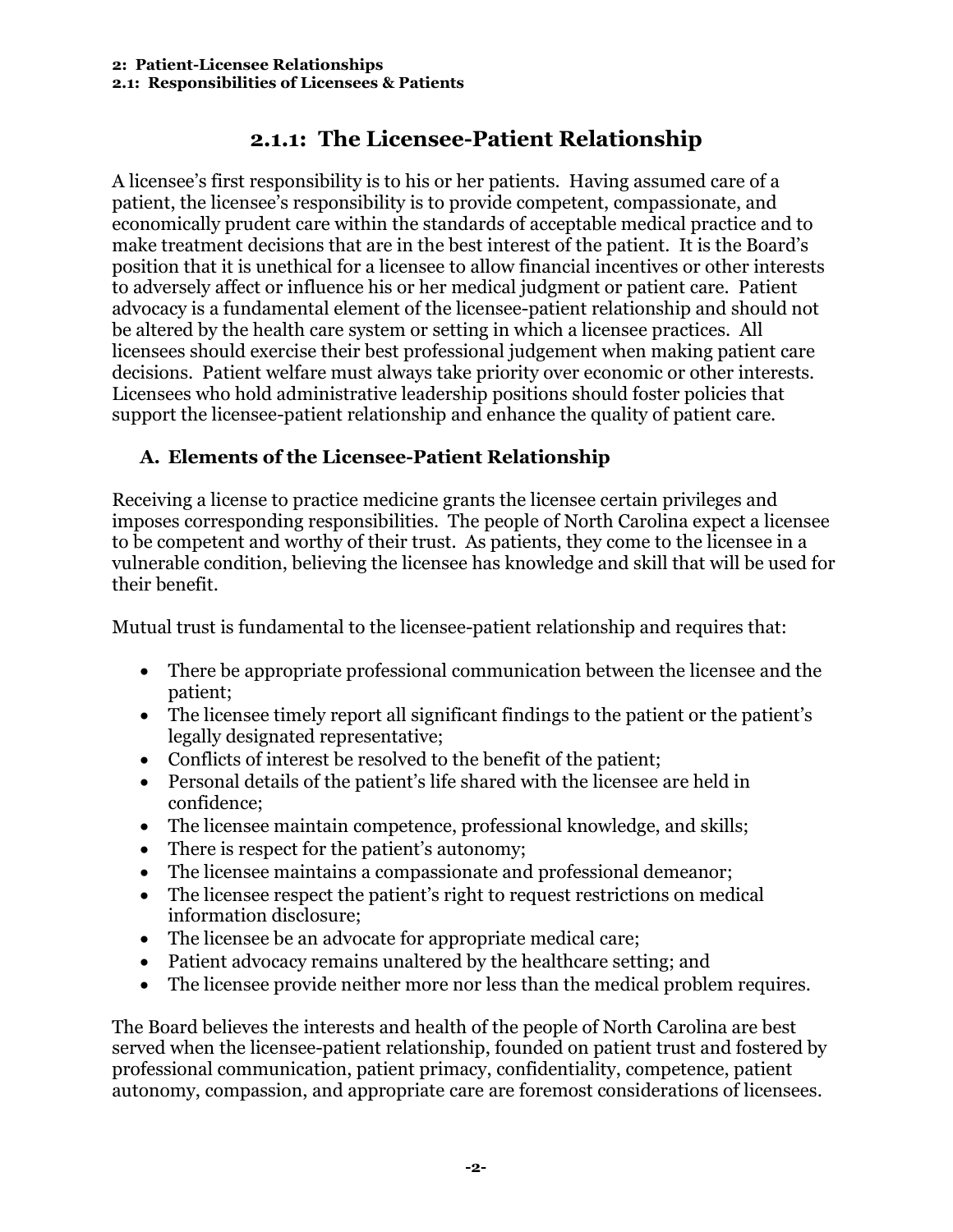#### **B. Termination of the Licensee-Patient Relationship**

The Board recognizes the licensee's right to choose patients and to terminate the professional relationship with them when the licensee believes it is best to do so. That being understood, the Board maintains that termination of the licensee-patient relationship must be done in accord with the licensee's underlying obligation to support continuity of care.

Patient termination must be accompanied by appropriate written notice provided to the patient or the patient's representative sufficiently far in advance (at least 30 days) to allow other medical care to be secured. A copy of such notification is to be included in the medical record. Should the licensee be a member of a group or an employee of a large practice, the notice of termination must also state clearly whether the termination involves only the individual licensee, other licensees in the practice, or the entire practice. In the latter case, those members of the group joining in the termination must be designated. It is advisable that the notice of termination also include instructions for transfer of or access to the patient medical records.

When a licensee's employment status is terminated by an employer, the licensee or his or her employer should notify the licensee's patients that the licensee will no longer be working with the employer and should provide them with the licensee's new contact information. Patients should be given the choice to continue to be seen by the licensee in his or her new practice setting or to be treated by another licensee still working with the employer.

(Adopted: July 1995) (Amended: July 1998; January 2000; March 2002; August 2003; September 2006; July 2012; September 2016; January 2021)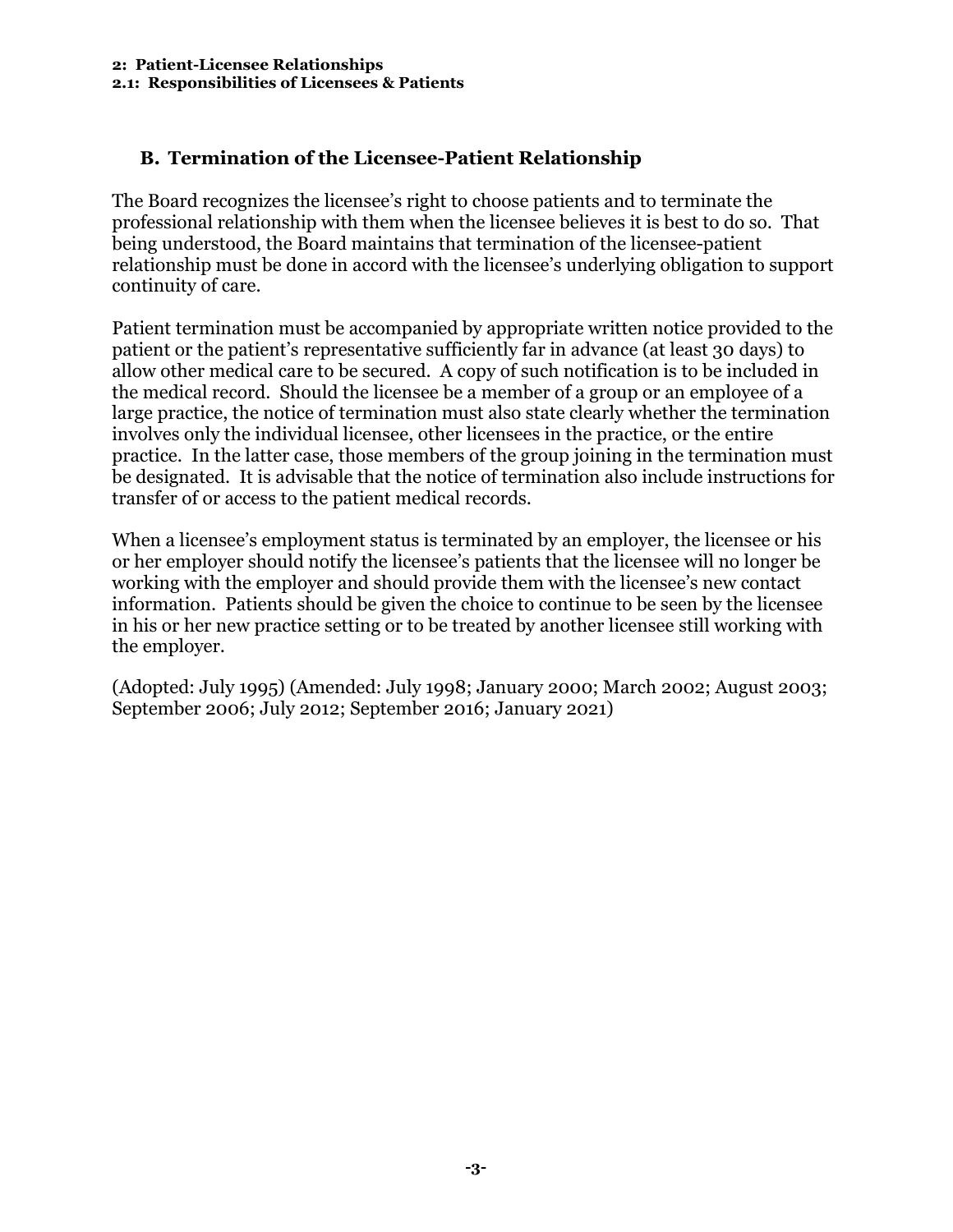## **2.1.2: Departures from or Closings of Medical Practices**

<span id="page-6-0"></span>Licensees may have continuing obligations toward patients during and after their departure from or closing of a medical practice. A licensee's specific obligations will vary depending on several factors including employment or practice partnership status, contractural based obligations, practice venue, and other considerations. Nevertheless, the patient's welfare, autonomy, and continuity of care must be the foremost consideration for all parties involved. Patients should therefore be given reasonable advance notice (at least 30 days) to allow other medical care to be secured. Good continuity of care includes preserving and providing appropriate access to medical records and may include making appropriate referrals. The licensee and the group or employer should work cooperatively to ensure requirements for continuity of care and patient autonomy are effectively attended to. In particular, both the departing licensees and any relevant practice group or employer have the following obligations.

#### **Permit Patient Choice:**

It is the patient's decision from whom to receive care. Therefore, it is the responsibility of all parties to ensure that:

- Patients are notified in a timely fashion of changes in the practice and given the opportunity to seek other medical care, sufficiently far in advance (at least 30 days), to allow other medical care to be secured. The Board does not have specific rules on which patients should receive this notification or how it should be accomplished, but a reasonable option would be to notify active patients the licensee has seen within the past 1-2 years. Methods of notification which might be considered include, letters to patients, newspaper notices, posting an announcement in public locations in the office, website announcements, front desk flyers, etc. Each medical practice and patient population is unique and the Board would expect the licensee and the group or employer to utilize the most effective means of patient notification for their particular situation.
- Patients clearly understand they have a choice of health care providers and notice to patients of the departing licensee should include an unambiguous statement that patients may choose from whom to receive medical care. It is unethical to take any actions such as withholding information regarding the new practice location of the licensee when requested by a patient. Both the licensee and any relevant practice group or employer are responsible for notifying patients, and no party should interfere in the discharge of this obligation by withholding essential information.
- Patients are told both how to contact licensee(s) remaining in practice, and when specifically requested, how to contact departing licensees.
- Patients are told how to obtain copies of, or transfer, their medical records.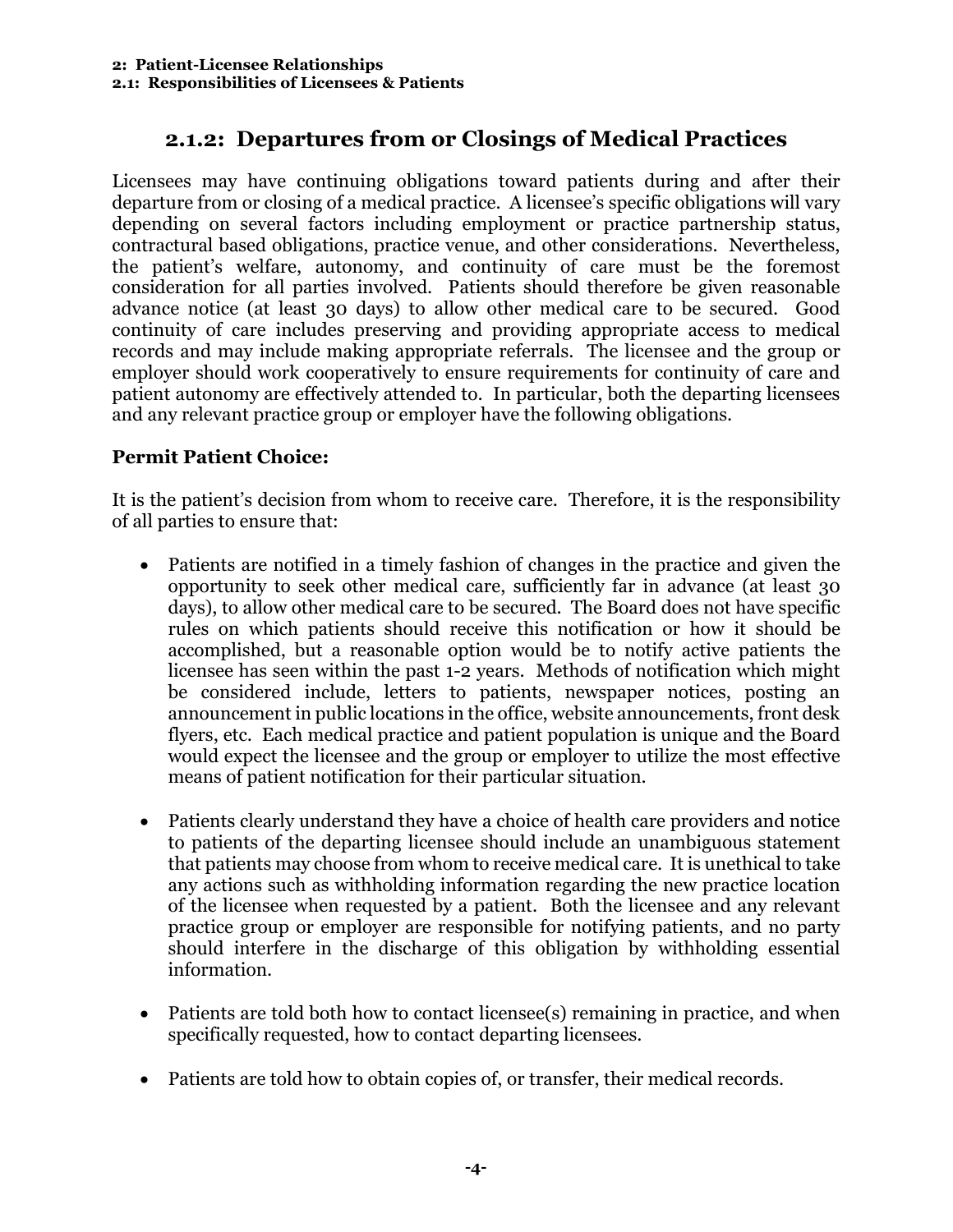#### **Written Policies:**

The Board recommends that licensees and practices prepare written policies regarding the secure maintenance, storage, transfer, data sharing, and retrieval of patient medical records in case of the closure of a practice, recognizing that separate policies may be necessary for the storage of, and access to, paper and electronic medical records. Licensees and practices should notify patients of these policies. At a minimum, the Board recommends that such written policies include:

- A procedure and timeline that describes how the licensee or practice will notify each patient about (1) a pending practice closure or licensee departure, (2) how medical records are to be accessed, and (3) how future notices of the location of the practice's medical records will be provided.
- How long medical records will be retained and the procedure by which the licensee or practice will dispose of unclaimed medical records.
- How the licensee or practice will respond to requests from patients for copies of or access to their medical records.
- In the event of a licensee's death or incapacity, how the deceased licensee's executor, administrator, personal representative, or survivor will notify patients of the location of their medical records, how patients can access those records, and how and when unclaimed medical records will be destroyed after a specified period of time.
- The procedure by which the licensee or practice will maintain medical record confidentiality and data integrity. Practice transitions are also times when there is increased risk of privacy breaches or inappropriate disclosure. HIPAA and other privacy rules require that patients must be promptly informed about any security breach or unauthorized disclosure describing what information was breached, and what steps patients may take to minimize adverse consequences of inappropriate disclosure of their personal health information.

The Board further expects licensees to comply with all applicable state and federal laws and regulations pertaining to a patient's protected healthcare information.

**Additional Resources:** The Board has published "A [Physicians Guide to Closing a](https://www.ncmedboard.org/images/uploads/article_images/Physicians_Guide_to_Closing_a_Practice_92619.pdf)  [Practice"](https://www.ncmedboard.org/images/uploads/article_images/Physicians_Guide_to_Closing_a_Practice_92619.pdf) to assist licensees with meeting professional obligations.

(Adopted: January 2000) (Amended: August 2003; July 2009; March 2018; January 2021)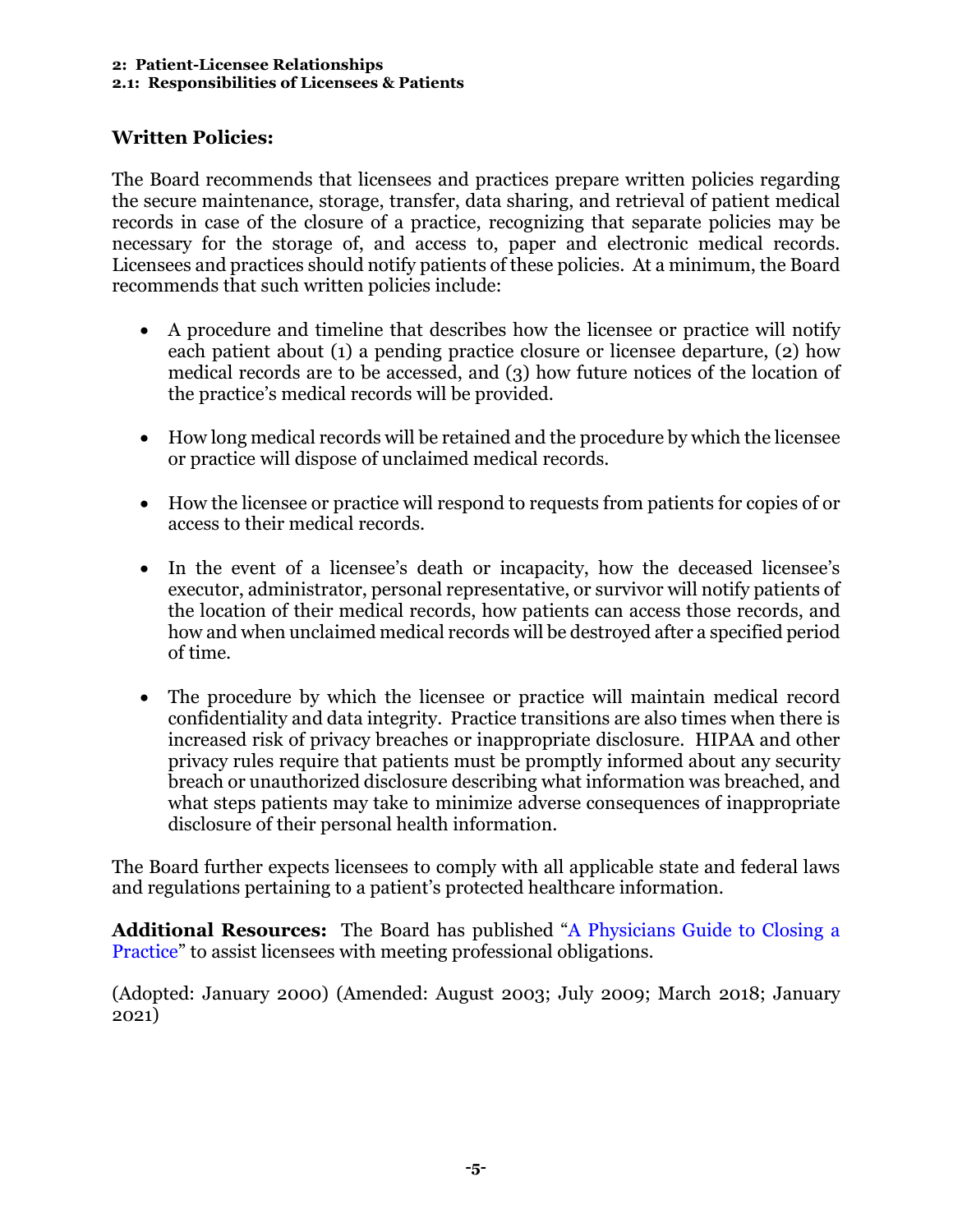# **2.1.3: The Retired Physician/Licensee**

<span id="page-8-0"></span>The retirement of a licensee is defined by the Board as the total and complete cessation of the practice of medicine and/or surgery by the licensee in any form or setting. According to the Board's definition, the retired licensee is not required to maintain a currently registered license and SHALL NOT:

- Provide patient services;
- Order tests or therapies;
- Prescribe, dispense, or administer drugs;
- Perform any other medical and/or surgical acts; or
- Receive income from the provision of medical and/or surgical services performed following retirement.

The Board is aware that a number of licensees consider themselves "retired," but still hold a currently registered medical license (full, volunteer, or limited) and provide professional medical and/or surgical services to patients on a regular or occasional basis. Such licensees customarily serve the needs of previous patients, friends, nursing home residents, free clinics, emergency rooms, community health programs, etc. The Board commends those licensees for their willingness to continue service following "retirement," but it recognizes such service is not the "complete cessation of the practice of medicine" and therefore must be joined with an undiminished awareness of professional responsibility. That responsibility means that such licensees SHOULD:

- Practice within their areas of professional competence;
- Prepare and keep medical records in accord with good professional practice; and
- Meet the Board's continuing medical education requirement.

The Board also reminds "retired" licensees with currently registered licenses that all federal and state laws and rules relating to the practice of medicine and/or surgery apply to them, that the position statements of the Board are as relevant to them as to licensees in full and regular practice, and that they continue to be subject to the risks of liability for any medical and/or surgical acts they perform.

(Adopted: January 1997) (Amended: September 2006; July 2012)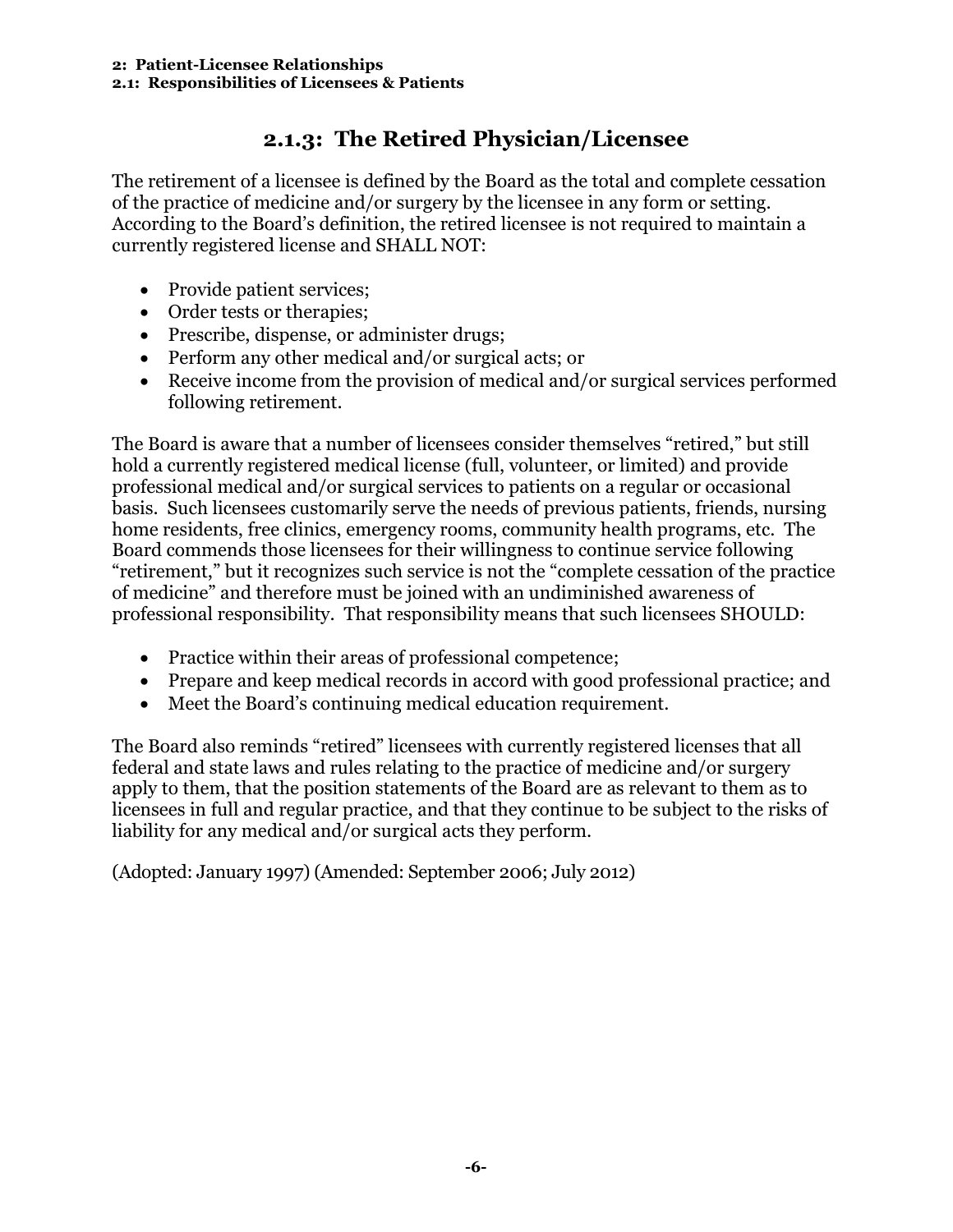## **2.1.4: Availability of Licensees to Their Patients**

<span id="page-9-0"></span>It is the position of the Board that once a relationship between a licensee and a patient is created, it is the duty of the licensee to provide care whenever it is needed or to assure that proper backup by a healthcare provider is available to take care of the patient during or outside normal office hours or when the licensee is otherwise out of office.

If the licensee is not going to be available after hours or otherwise out of office it is the responsibility of the licensee to ensure that the patient has sufficient information regarding how to secure care.

It should be noted that these duties are applicable to a licensee whether the licensee is practicing telemedicine or practicing medicine through traditional means.

(Adopted: July 1993) (Amended: May 1996; January 2001; October 2003; July 2006; May 2012; January 2021)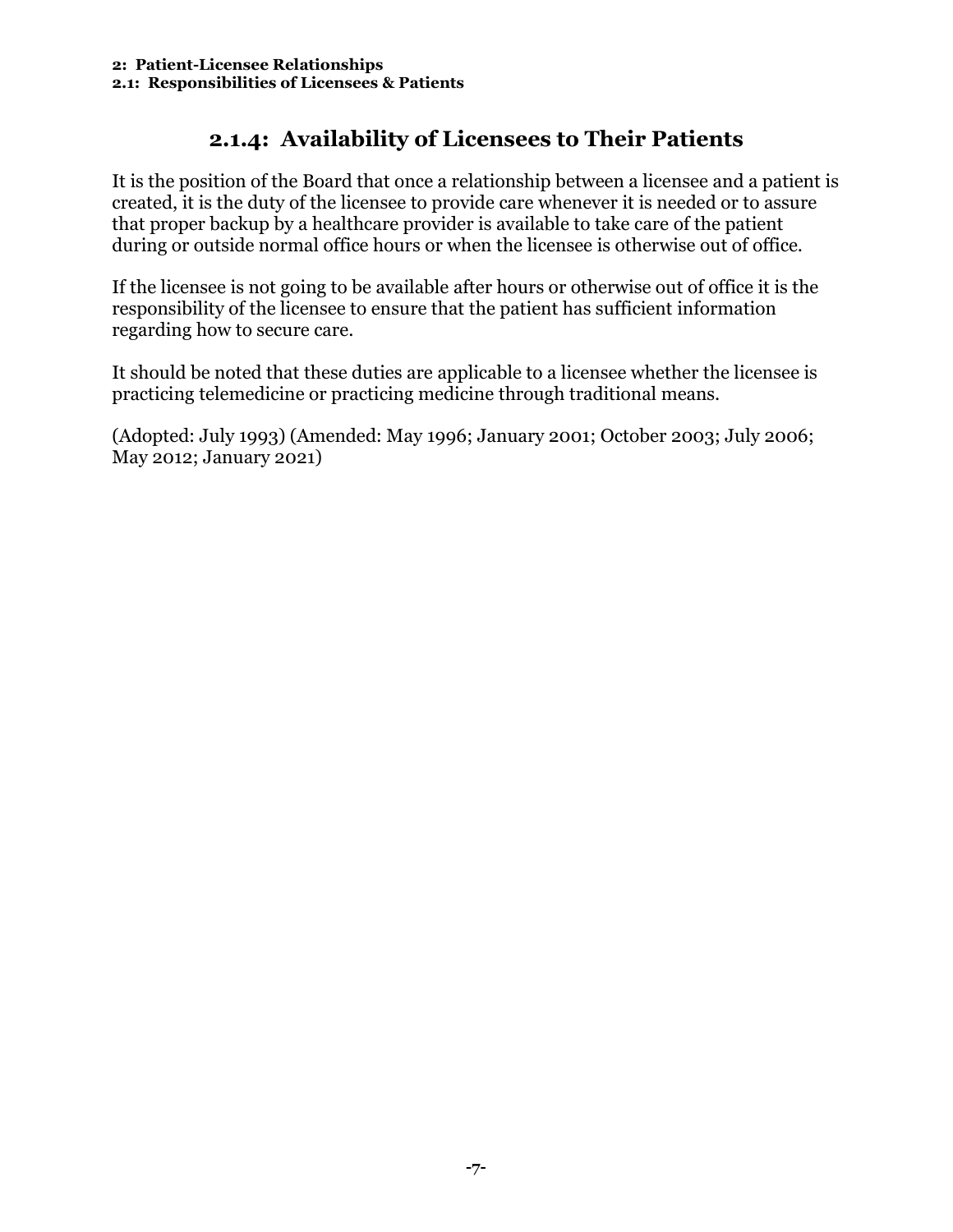## **2.2.1: Sexual Misconduct Involving Patients**

<span id="page-10-0"></span>The privileges statutorily granted to all licensees by the Board puts them in a position of power in relation to the patient. The patient enters the therapeutic relationship from a position of vulnerability due to illness, suffering, the need to divulge deeply personal information, and to subject themselves to intimate physical examination. This vulnerability is further heightened in light of the patient's trust in the licensee, who has demonstrated the training, knowledge, and character to be granted the privilege and the power to deliver medical care. Due to the nature of their intimate involvement with patients, surrogates<sup>[1](#page-10-1)</sup> are hereinafter included in the term "patient" for the purpose of this policy. It is the position of the Board that sexual misconduct involving a patient or a surrogate by a licensee is unprofessional conduct and undermines the public trust in the medical profession and harms patients both individually and collectively. This Position Statement is based, in part, upon the Federation of State Medical Board's guidelines regarding Physician Sexual Misconduct ("FSMB Guidelines").

For the purposes of this policy, licensee sexual misconduct is understood as behavior that exploits the licensee-patient relationship in a sexual way. Sexual misconduct between a licensee and a patient is never diagnostic or therapeutic. Sexual misconduct may be verbal or physical, can occur in person or virtually, and may include expressions of thoughts and feelings or gestures that are of a sexual nature or that reasonably may be construed by the patient as sexual.

Sexual misconduct occurs along a continuum of escalating severity. This continuum comprises a variety of behaviors, sometimes beginning with "grooming" behaviors which may not seem to constitute sexual misconduct on their own, but are precursors to other, more severe violations such as sexual misconduct involving language, gestures, or physical touching. Grooming behaviors may include gift-giving, special treatment, sharing of personal information, or other acts or expressions that are meant to gain a patient's trust and acquiescence to subsequent abuse. When the patient is a child, adolescent, or teenager, the patient's parents may also be groomed to gauge whether an opportunity for sexual abuse exists. All types of sexual misconduct could constitute a basis for disciplinary action by the Board.

More severe forms of sexual misconduct include sexually inappropriate or improper gestures or language that are seductive, sexually suggestive, disrespectful of patient privacy, or sexually demeaning to a patient. These may not necessarily involve physical contact, but can have the effect of embarrassing, shaming, humiliating, or demeaning the patient. Instances of such sexual misconduct can take place in person, online, by mail, by phone, and through texting. Examples may include, but are not limited to:

<span id="page-10-1"></span><sup>1</sup>For the purposes of this policy "surrogate" is defined as spouses or partners, parents, guardians, or others involved in the care of and/or decision-making for the patient.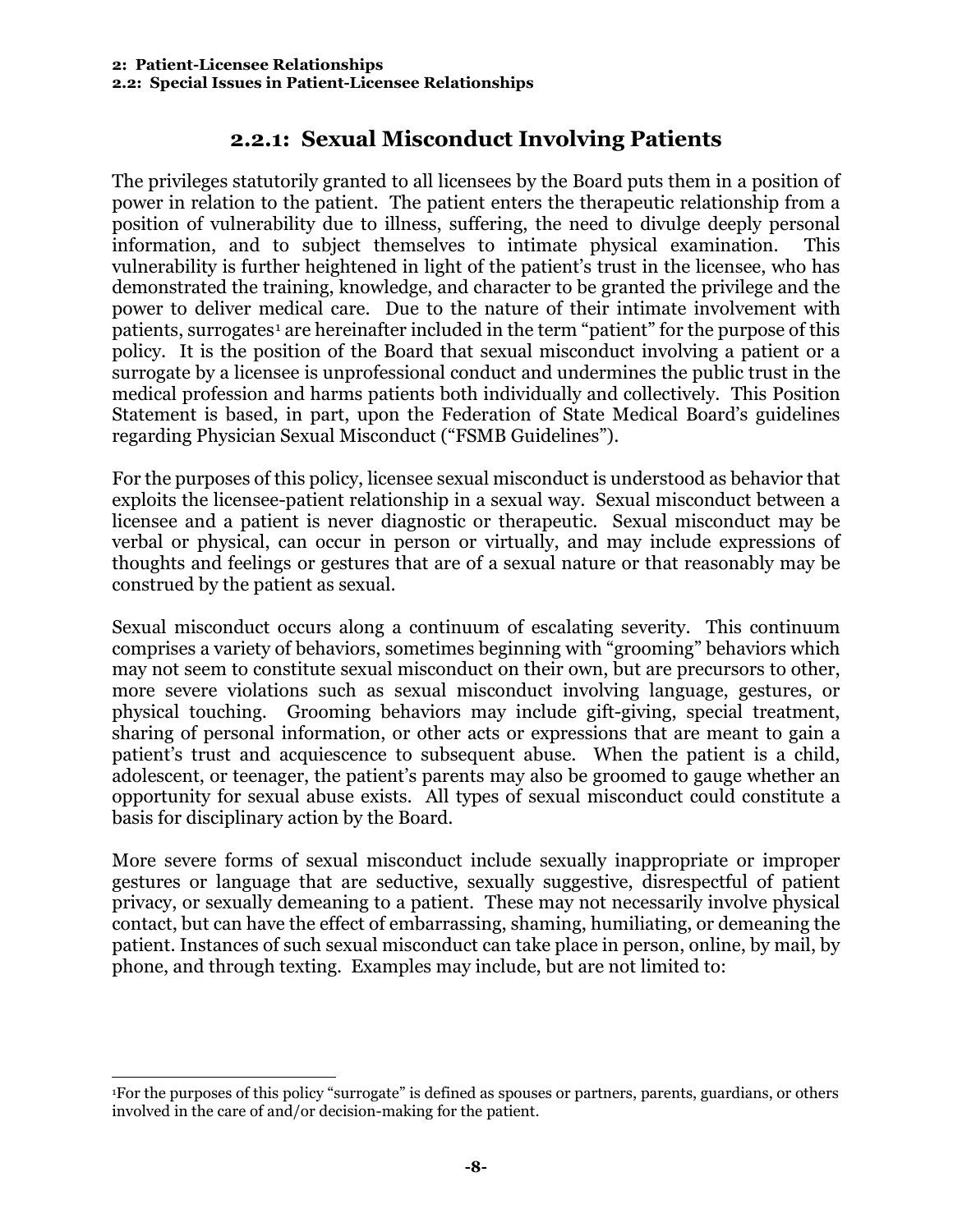#### **2: Patient-Licensee Relationships 2.2: Special Issues in Patient-Licensee Relationships**

- 1. Neglecting to employ disrobing or draping practices respecting the patient's privacy, or deliberately watching a patient dress or undress;
- 2. Subjecting a patient to an intimate examination in the presence of students or other parties without the patient's informed consent or in the event such informed consent has been withdrawn;
- 3. Examination or touching of genitals/genital mucosal areas without the use of gloves;
- 4. Inappropriate comments about or to the patient, including but not limited to, making sexual comments about a patient's body or underclothing, making sexualized or sexually demeaning comments to a patient, criticizing the patient's sexual orientation, or making comments about potential sexual performance during an examination;
- 5. Using the licensee-patient relationship to solicit a date or romantic relationship;
- 6. Initiation by the licensee of conversation regarding the sexual problems, preferences, or fantasies of the licensee;
- 7. Performing an intimate examination or consultation without clinical justification;
- 8. Performing an intimate examination or consultation without explaining to the patient the need for such examination or consultation even when the examination or consultation is pertinent to the issue of sexual function or dysfunction; and
- 9. Requesting details of sexual history or sexual likes or dislikes when not clinically indicated for the type of examination or consultation.

The severity of sexual misconduct increases when physical contact takes place between a licensee and patient and is explicitly sexual or may be reasonably interpreted as sexual, even if initiated by a patient. Examples of physical sexual misconduct between a licensee and a patient includes, but is not limited to the following:

- 1. Sexual intercourse, genital to genital contact;
- 2. Oral to genital contact;
- 3. Oral to anal contact and genital to anal contact;
- 4. Kissing in a romantic or sexual manner;
- 5. Touching breasts, genitals, or any sexualized body part for any purpose other than appropriate examination or treatment, or where the patient has refused or has withdrawn consent;
- 6. Encouraging the patient to masturbate in the presence of the licensee or masturbation by the licensee while the patient is present (including in person, online, by phone, or through texting); and
- 7. Offering to provide practice-related services, such as drugs, in exchange for sexual favors.

Sexual misconduct may still occur following the termination of a licensee-patient relationship, especially in relationships that involve a high degree of emotional dependence and vulnerability. Termination of a licensee-patient relationship solely for the purpose of allowing sexual contact to occur is unacceptable and would still constitute sexual misconduct.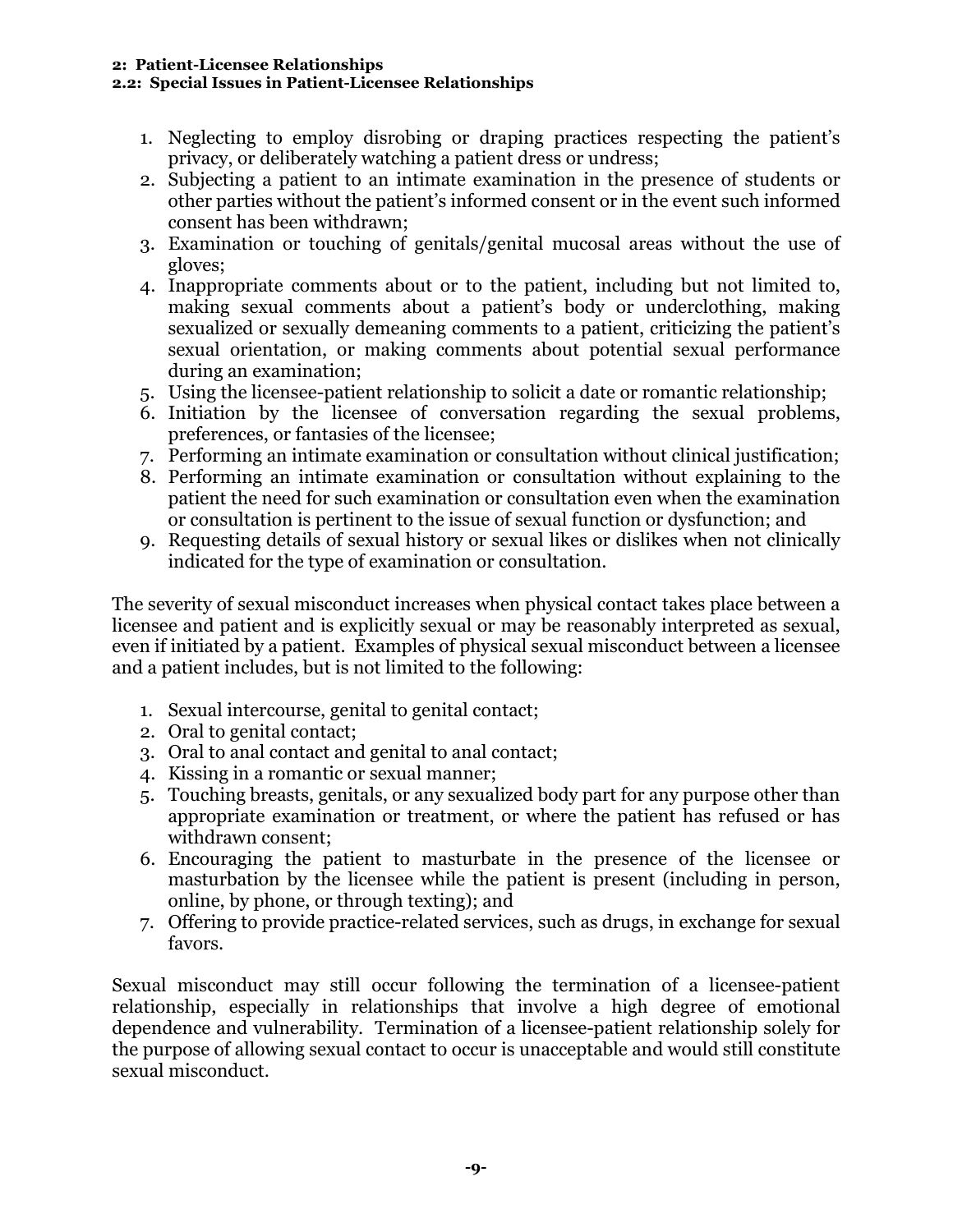Licensees have the legal and ethical duty to report instances of sexual misconduct, instances of potential grooming behaviors, and other serious patient safety issues and events. Early reporting of sexual misconduct will prevent a licensee's sexual misconduct from impacting more patients.

The Board also refers licensees to the Board's Position Statement entitled ["Guidelines for](https://www.ncmedboard.org/resources-information/professional-resources/laws-rules-position-statements/position-statements/guidelines_for_avoiding_misunderstandings_during_physical_examinations)  [Avoiding Misunderstandings During Patient Encounters and Physical Examinations.](https://www.ncmedboard.org/resources-information/professional-resources/laws-rules-position-statements/position-statements/guidelines_for_avoiding_misunderstandings_during_physical_examinations)"

(Adopted: May 1991) (Amended: April 2012; March 2016; January 2021; March 2022)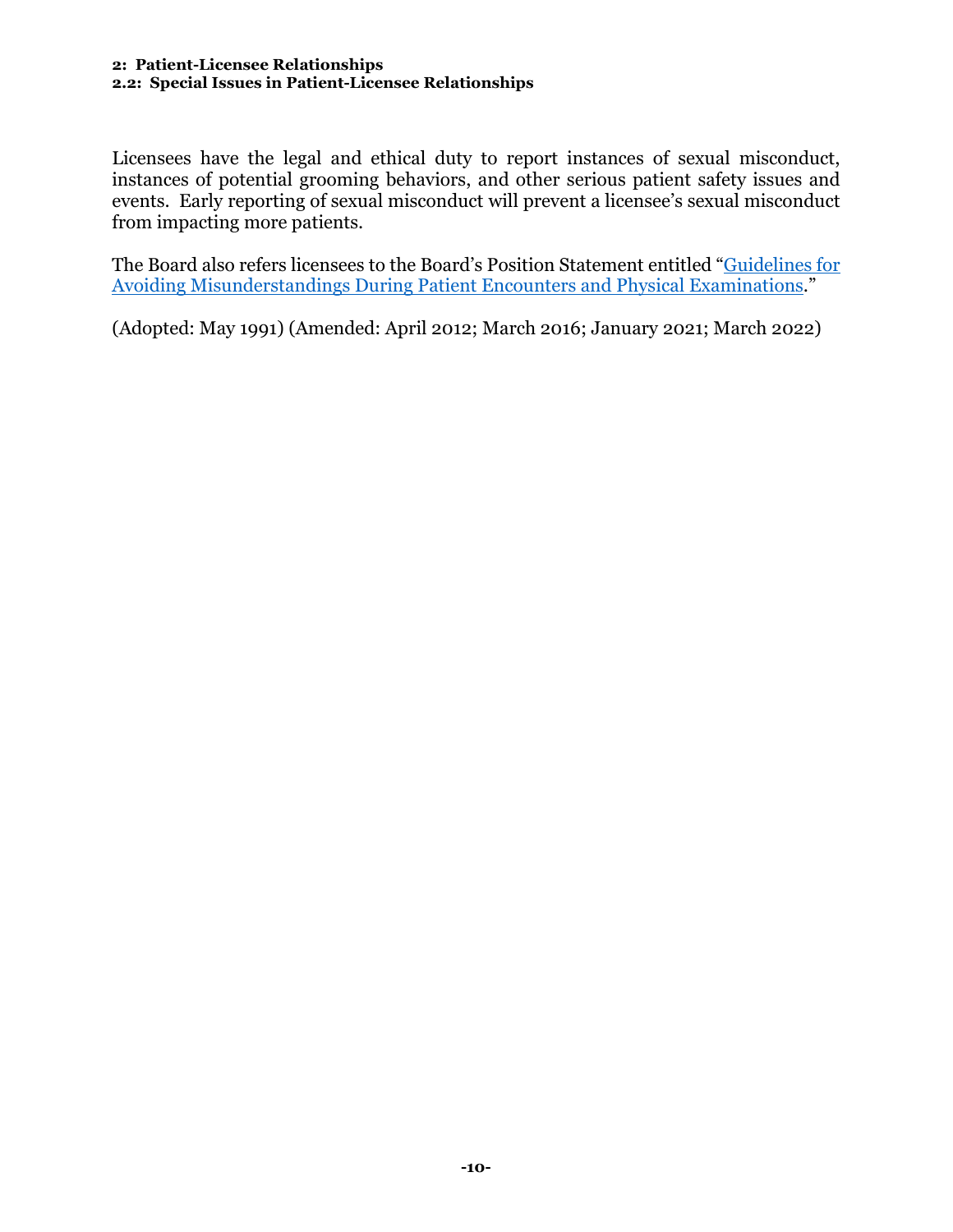## <span id="page-13-0"></span>**2.2.2: Guidelines for Avoiding Misunderstandings During Patient Encounters and Physical Examinations**

It is the position of the Board that respect, empathy, and sensitivity to the vulnerability of patients are needed at all times during a patient encounter in order to avoid misunderstandings that could lead to charges of boundary violation or sexual misconduct against licensees. The Board offers the following guidelines to assist licensees in reducing the possibility of such misunderstandings.

- Licensees should recognize that misunderstandings regarding boundaries may occur at any time during a patient encounter, but particularly during disclosure of private information by the patient about symptoms, prior personal experiences, or during the physical examination. The licensee should maintain a professional demeanor at all times. While some licensees have adopted a more informal approach to patient interactions, such as use of first names for both patients and the licensee, this may blur boundaries and result in later misunderstandings.
- Sensitivity to patient modesty and dignity must be maintained at all times. The patient should be assured of adequate privacy and should never be asked to disrobe in the presence of the licensee. Examining rooms should be well maintained and equipped with appropriate furniture and supplies for examination and treatment. Gowns, sheets, and/or other appropriate apparel should be made available to the patient.
- Regardless of the patient's gender, a third-party chaperone, possibly a staff member, should be readily available at all times during a physical examination, and it is strongly advised that a third party be present when the licensee performs an examination of the breasts, genitalia, or rectum. It is the licensee's responsibility to have a staff member available at any point during the examination. If no chaperone is available, the patient should be clearly advised of what will occur during the examination and provide verbal informed consent for an unchaperoned examination.
- The licensee should individualize the approach to physical examinations so that each patient's sense of vulnerability, apprehension, fear, and embarrassment are diminished to the extent possible. An explanation of the necessity of a complete physical examination, the components of that examination, and the purpose of disrobing may be necessary in order to minimize the patient's apprehension.
- The licensee and staff should exercise the same degree of professionalism and care when performing diagnostic procedures (e.g., electrocardiograms, electromyograms, endoscopic procedures, and radiological studies, etc.), as well as during surgical procedures and postsurgical follow-up examinations when the patient is in varying stages of consciousness.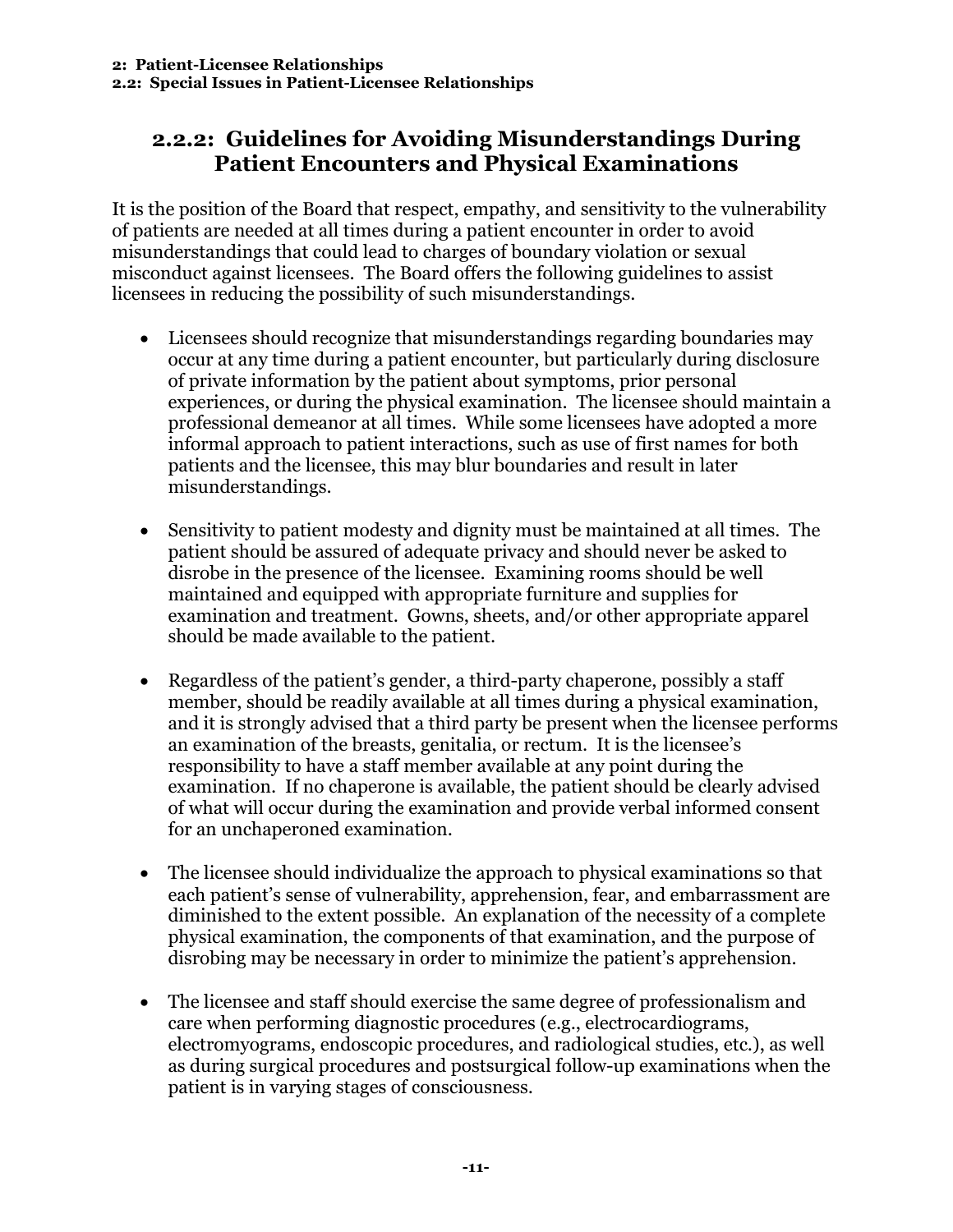#### **2: Patient-Licensee Relationships 2.2: Special Issues in Patient-Licensee Relationships**

- Sexual impropriety by the licensee may include behavior, gestures, comments, or expressions that are seductive, sexually suggestive, disrespectful of patient privacy, or sexually demeaning to a patient, and may include, but are not limited to:
	- Neglecting to employ disrobing or draping practices that respect patient privacy or deliberately watching a patient dress or undress.
	- Subjecting a patient to an intimate examination in the presence of students or other persons without the patient's consent.
	- Examination or touching of genitals/genital mucosal areas without the use of gloves.
	- Unprofessional comments made at any time during the encounter about or to the patient, including making sexual comments about a patient's appearance, body, or clothing or offering demeaning observations about the patient or others.
	- Using a licensee-patient encounter to solicit a date or romantic relationship.
	- Conversations or comments regarding the sexual problems, preferences, or fantasies of the licensee.
	- Performing an examination without clinical justification or without explaining to the patient the need for such examination.
	- Requesting details of the patient's sexual history or sexual preferences when not clinically indicated.
- The licensee should also be alert for suggestive or flirtatious behavior or mannerisms on the part of the patient and should not permit a compromising situation to develop.

(Adopted: May 1991) (Amended: May 1993; May 1996; January 2001; February 2001; October 2002; July 2010; November 2017; March 2019; January 2021)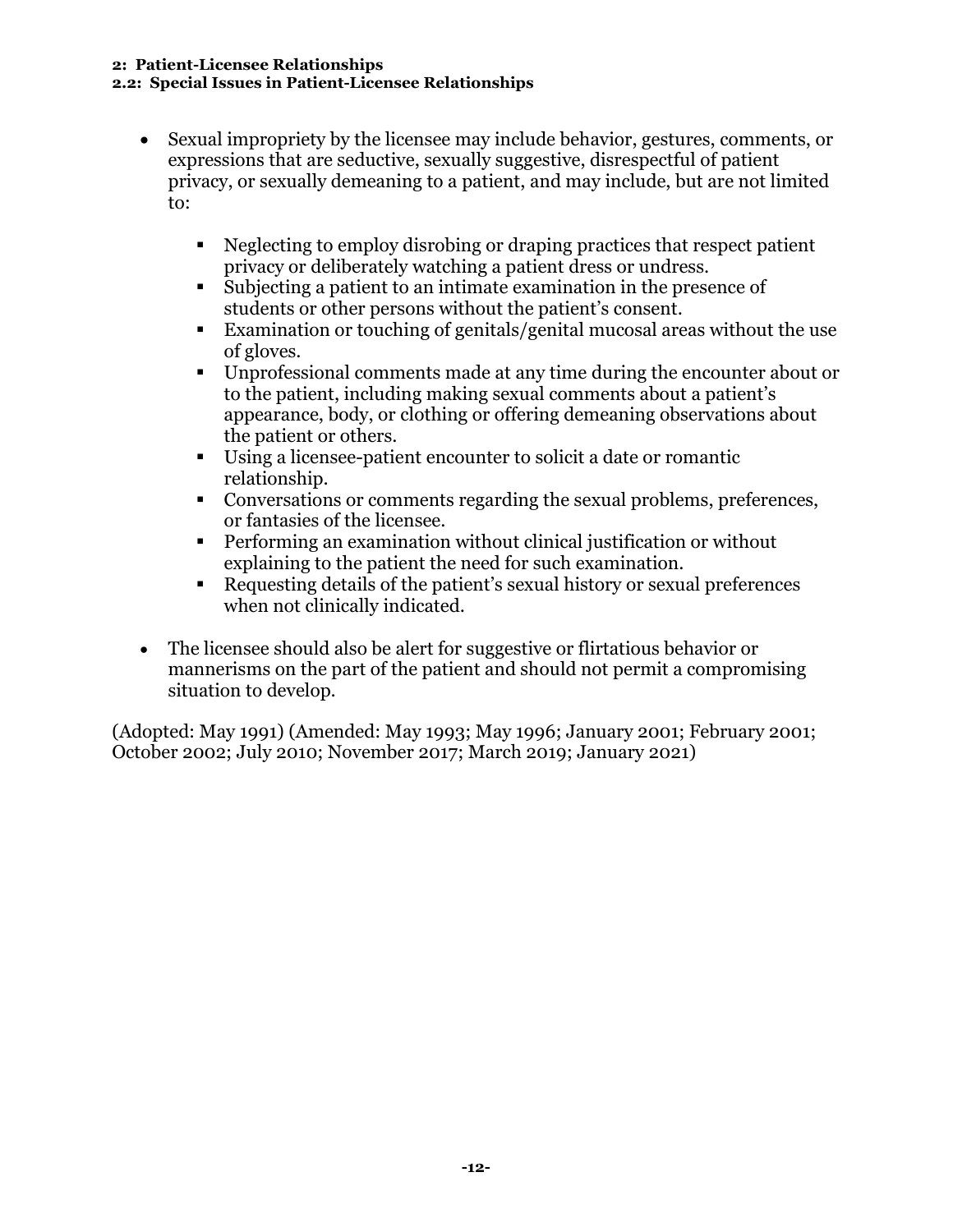# **2.2.3: Self-Treatment and Treatment of Family Members**

<span id="page-15-0"></span>Rules 21 NCAC [32B.1001,](http://reports.oah.state.nc.us/ncac/title%2021%20-%20occupational%20licensing%20boards%20and%20commissions/chapter%2032%20-%20north%20carolina%20medical%20board/subchapter%20b/21%20ncac%2032b%20.1001.pdf) [32S.0212,](https://www.ncmedboard.org/images/uploads/rules/21_NCAC_32S_.0212-Final_approval_.pdf) and [32M.0109](http://reports.oah.state.nc.us/ncac/title%2021%20-%20occupational%20licensing%20boards%20and%20commissions/chapter%2032%20-%20north%20carolina%20medical%20board/subchapter%20m/21%20ncac%2032m%20.0109.pdf) prohibit licensees from prescribing controlled substances (including all narcotics) to themselves or immediate family members. In addition, licensees should not treat their own chronic conditions or those of their immediate family members or others with whom the licensee has a significant emotional relationship. In such situations, professional objectivity may be compromised, and the licensee's personal feelings may unduly influence his or her professional judgment, thereby interfering with care.

There are, however, certain limited situations in which it may be appropriate for licensees to treat themselves, their family members, or others with whom the licensee has a significant emotional relationship.

- 1. Emergency Conditions. In an emergency situation, when no other qualified licensee is available, it is acceptable for licensees to treat themselves or their family members until another licensee becomes available.
- 2. Urgent Situations. There may be instances when licensees or family members do not have their prescribed medications or easy licensee access. It may be appropriate for licensees to provide short term prescriptions.
- 3. Acute Minor Illnesses Within Clinical Competence. While licensees should not serve as primary or regular care providers for themselves or their family members, there are certain situations in which care may be acceptable. Examples would be treatment of antibiotic-induced fungal infections or prescribing ear drops for a family member with external otitis. It is the expectation of the Board that licensees will not treat recurrent acute problems.
- 4. Over-the-Counter Medication. This Position Statement is not intended to prevent licensees from suggesting over-the-counter medications or other nonprescriptive modalities for themselves or family members, as a lay person might.

Licensees who act in accord with this Position Statement will be held to the same standard of care applicable to licensees providing treatment for patients who are unrelated to them. Thus, licensees should not treat problems beyond their expertise or training.

The Board expects licensees to maintain an appropriate medical record documenting any care that is given. It is also prudent for the licensee to provide a copy of the medical record to the patient's provider.

Licensees who inappropriately treat themselves, their family members, or others with whom they have a significant emotional relationship should be aware that they may be subject to disciplinary action by the Board.

(Adopted: May 1991) (Amended: May 1996; May 2000; March 2002; September 2005; March 2012; January 2021)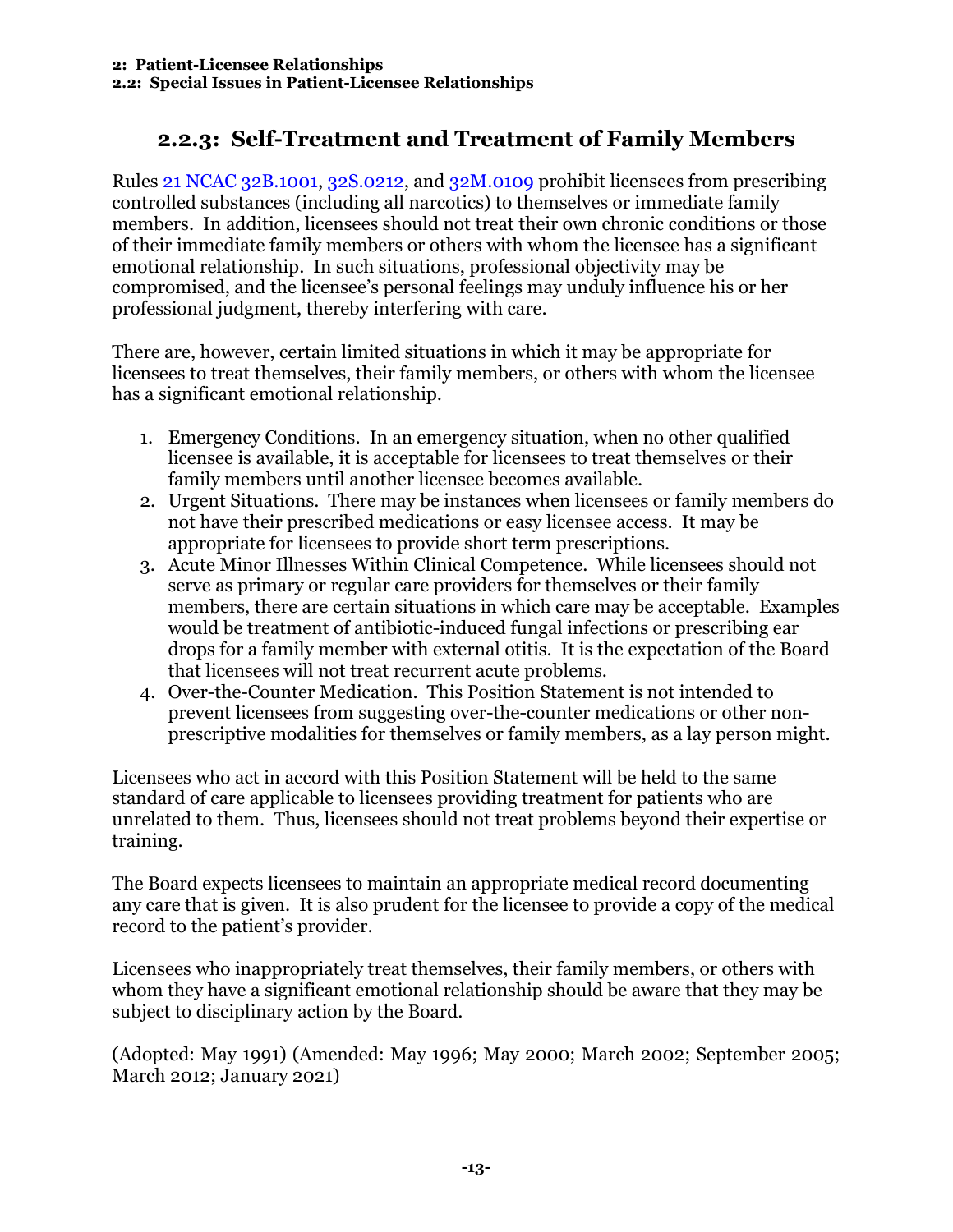## **3.1.1: Professional Use of Social Media**

<span id="page-16-0"></span>The Board recognizes that social media has increasing relevance to professionals and supports its responsible use. However, licensed health care professionals are held to a higher standard than others with respect to social media because health care professionals, unlike members of the lay public, are bound by ethical and professional obligations that extend beyond the exam room.

The informality of social media sites may obscure the serious implications and long term consequences of certain types of postings. The Board encourages licensees to consider the implications of their online activities including, but not limited to, the following:

- Licensees must understand that the code of conduct that governs their face to face encounters with patients also extends to online activity. As such, licensees interacting with patients online must maintain appropriate boundaries in accordance with professional ethical guidelines, just as they would in any other context.
- Licensees have an absolute obligation to maintain patient privacy and must refrain from posting identifiable patient information online regardless of the practice location or circumstance, i.e. volunteer services or services provided abroad.
- A licensee's publicly available online content directly reflects on his or her professionalism. It is advisable that licensees separate their professional and personal identities online (i.e. maintain separate email accounts for personal and professional use; establish a social media presence for professional purposes and one for personal use, etc.).
- Because privacy is never absolute, considerations of professionalism should also extend to a licensee's personal accounts. Posting of material that demonstrates, or appears to demonstrate, behavior that might be considered unprofessional, inappropriate, or unethical should be avoided.
- The online use of profane, disparaging, or discriminatory remarks about individual patients or types of patients is unacceptable.
- Licensees should routinely monitor their own online presence to ensure that the personal and professional information on their own sites is accurate and appropriate.

The Board also endorses the Federation of State Medical Boards' policy on ["Social Media](https://www.fsmb.org/siteassets/advocacy/policies/social-media-and-electronic-communications.pdf)  [and Electronic Communications.](https://www.fsmb.org/siteassets/advocacy/policies/social-media-and-electronic-communications.pdf)" Further discussion of this issue by the Board's Office of the Medical Director can be found [here.](http://tinyurl.com/jse62lt)

(Adopted: September 2008) (Amended: March 2013; January 2017; March 2021)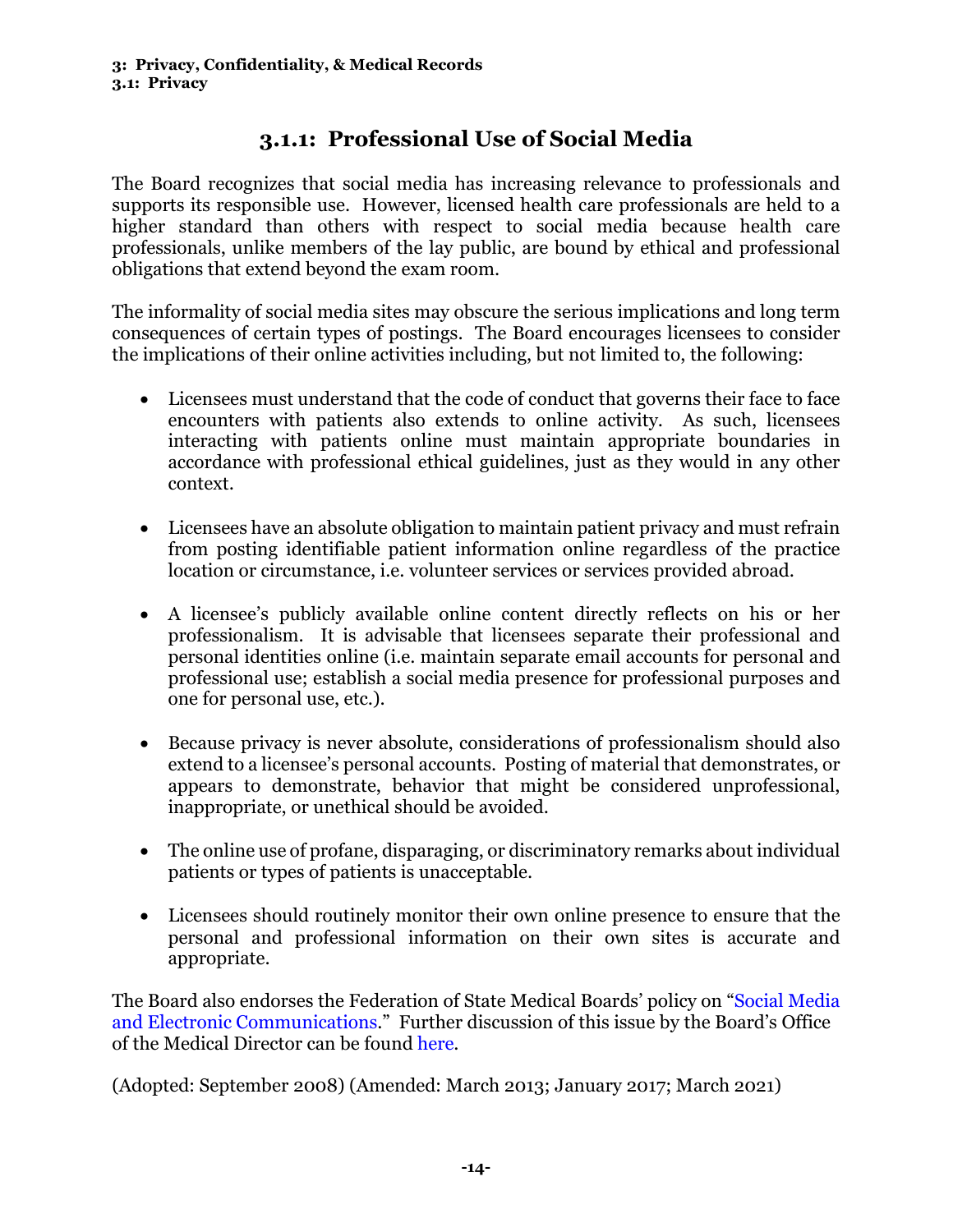## <span id="page-17-0"></span>**3.1.2: Policy for the Use of Audio or Visual Recordings in Patient Care**

The Board recognizes that there may be valid reasons for licensees to make audio or visual recordings of patients during a healthcare encounter. However, such recordings must be made for appropriate professional reasons and should employ safeguards that protect a patient's autonomy, privacy, confidentiality, and dignity. **In instances where a patient may be asked to disrobe, the patient should be provided an opportunity to disrobe beyond the view of any camera.**

Prior to an audio or visual recording being made of a patient, licensees should ensure that they have obtained the patient's informed consent. The informed consent should be documented in the medical record and should allow the patient an opportunity to discuss any concerns before and after the recording.

Recordings that could lead to disclosure of the patient's identity constitute protected health information and must be managed and transmitted in a manner that complies with HIPAA and other privacy and security requirements.

(Adopted: July 2017) (Amended: March 2021)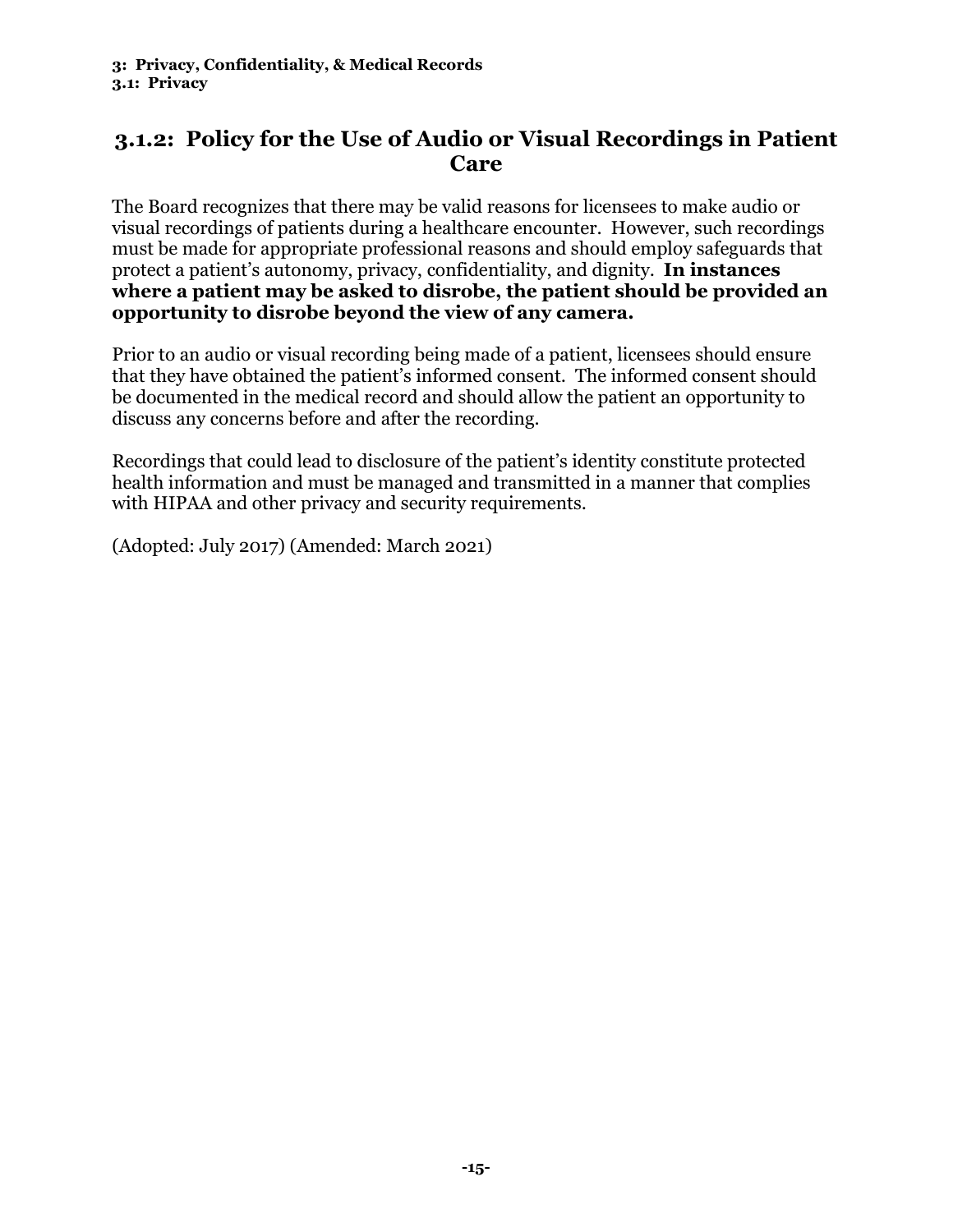## <span id="page-18-0"></span>**3.2.1: MEDICAL RECORDS – Documentation, Electronic Health Records, Access, and Retention**

## **Documentation**

An accurate, current, and complete medical record is an essential component of patient care. Licensees should maintain a medical record for each patient to whom they provide care. The medical record should be legible. When the caregiver does not write legibly, notes should be dictated, transcribed, reviewed, and signed within a reasonable time. It is incumbent upon the licensee to ensure that the transcription of notes is accurate (particularly in those instances where dictation software is utilized).

The medical record is a chronological document that:

- Records pertinent facts about an individual's health and wellness;
- Enables the treating care licensee to plan and evaluate treatments or interventions;
- Enhances communication between professionals, assuring the patient optimum continuity of care;
- Assists both patient and licensee in communication with third party participants;
- Allows the licensee to develop an ongoing quality assurance program;
- Provides a legal document to verify the delivery of care;
- Is available as a source of clinical data for research and education; and
- Assists with compliant billing and coding.

The following required elements should be present in all medical records:

- The purpose of each patient encounter and appropriate information about the patient's history and examination, plan for any treatment, and the care and treatment provided;
- The patient's past medical history including problem list, surgical history, family history, and social history;
- Prominent notation of medication and other significant allergies, or a statement of their absence;
- Clearly documented informed consent obtained from the patient when appropriate; and
- Date of each entry.

Licensees are also encouraged to include patient learning needs, barriers to care, and other factors as part of the medical record.

The following additional elements reflect commonly accepted standards for medical record documentation:

• Each page in the medical record contains the patient's name or ID number.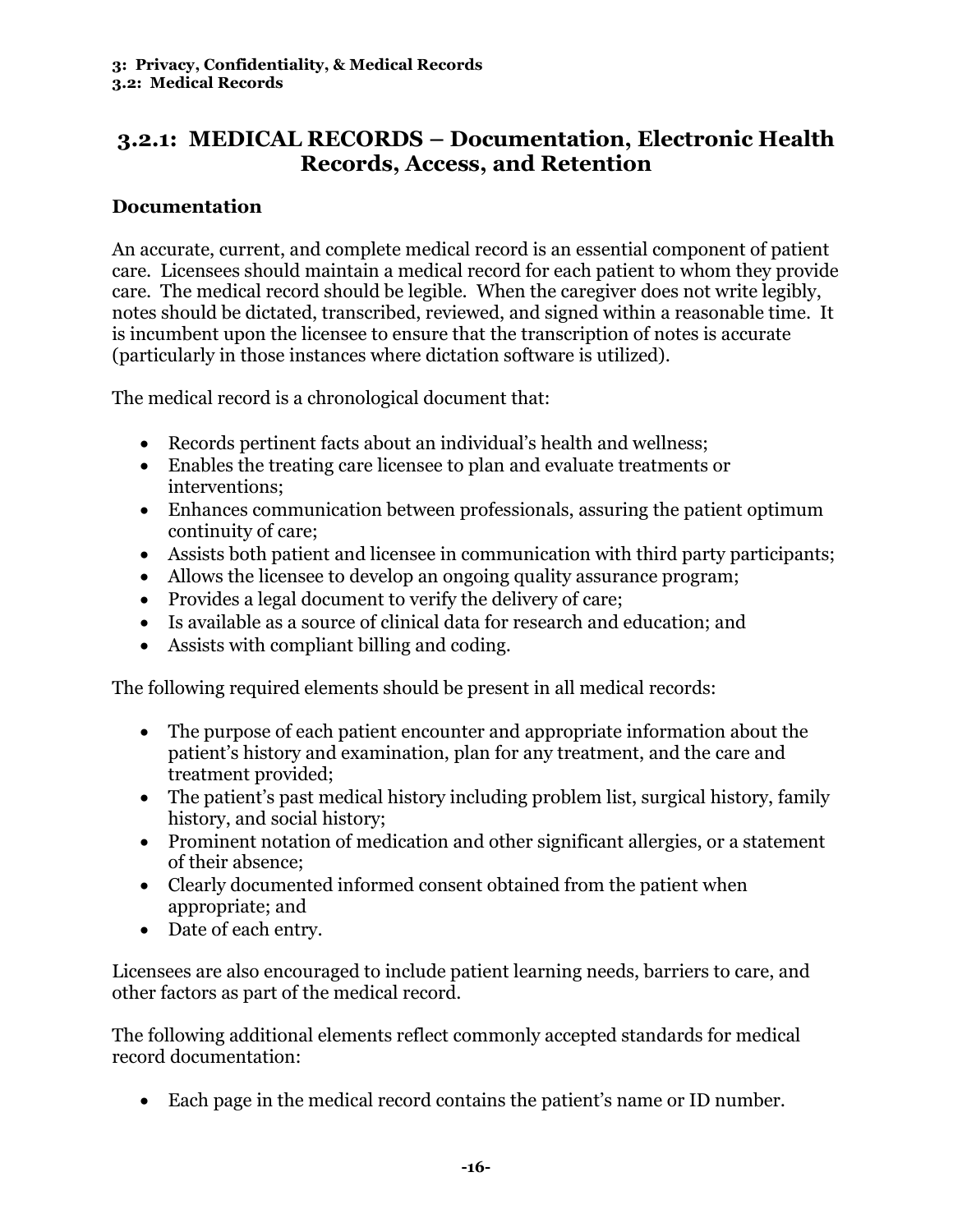#### **3: Privacy, Confidentiality, & Medical Records 3.2: Medical Records**

- Personal biographical information such as home address, employer, marital status, and all telephone numbers, including home, work, and mobile phone numbers.
- All entries in the medical record contain the author's identification. Author identification may be a handwritten signature, initials, or a unique electronic identifier.
- All drug therapies are listed, including dosage instructions and, when appropriate, indication of refill limits. Prescription refills should be recorded.
- Encounter notes should include appropriate arrangements and specified times for follow-up care.
- All consultation, laboratory, and imaging reports should be entered into the patient's record, reviewed, and the review documented by the licensee who ordered them. Abnormal reports should be noted in the record, along with corresponding follow-up plans and actions taken.
- An appropriate immunization record is evident and kept up to date.
- Appropriate preventive screening and services are offered in accordance with the accepted practice guidelines.

## **Electronic Health Records**

The Board recognizes and encourages the trend towards the use of electronic health records ("EHR"). The promise and potential of information technology in health care, particularly the use of EHR presents licensees with distinct challenges. While the Board encourages the adoption and appropriate use of various forms of EHR, there are some unique aspects and problems associated with EHR that have been repeatedly encountered by the Board, some of which are discussed below. This subsection is meant to identify issues which the Board has repeatedly found to be problematic in malpractice and complaint cases coming to the Board's attention. Basic, well-established principles of medical record documentation, as outlined above, apply to all forms of medical record documentation, including EHR.

The following guidelines are offered to assist licensees in meeting their ethical and legal obligations:

- *EHR Deficiencies.* Licensees must be aware of the idiosyncrasies and weaknesses of the EHR system they are using and adjust their practice accordingly. Licensees are ultimately responsible for the adequacy of their EHR entries and documentation.
- *Responsibility of Licensees.* Licensees remain responsible for clinical decision making. EHR are becoming increasing sophisticated and may provide flags for follow-up care or other clinical decision-making support, such as health maintenance recommendations. While an EHR system may assist in the clinical decision-making process, it is not responsible for decision making. For example, it is not acceptable to blame an EHR because it failed to recommend particular testing. Increasingly elaborate documentation, clinical management, and productivity tools may also result in increased opportunities for errors or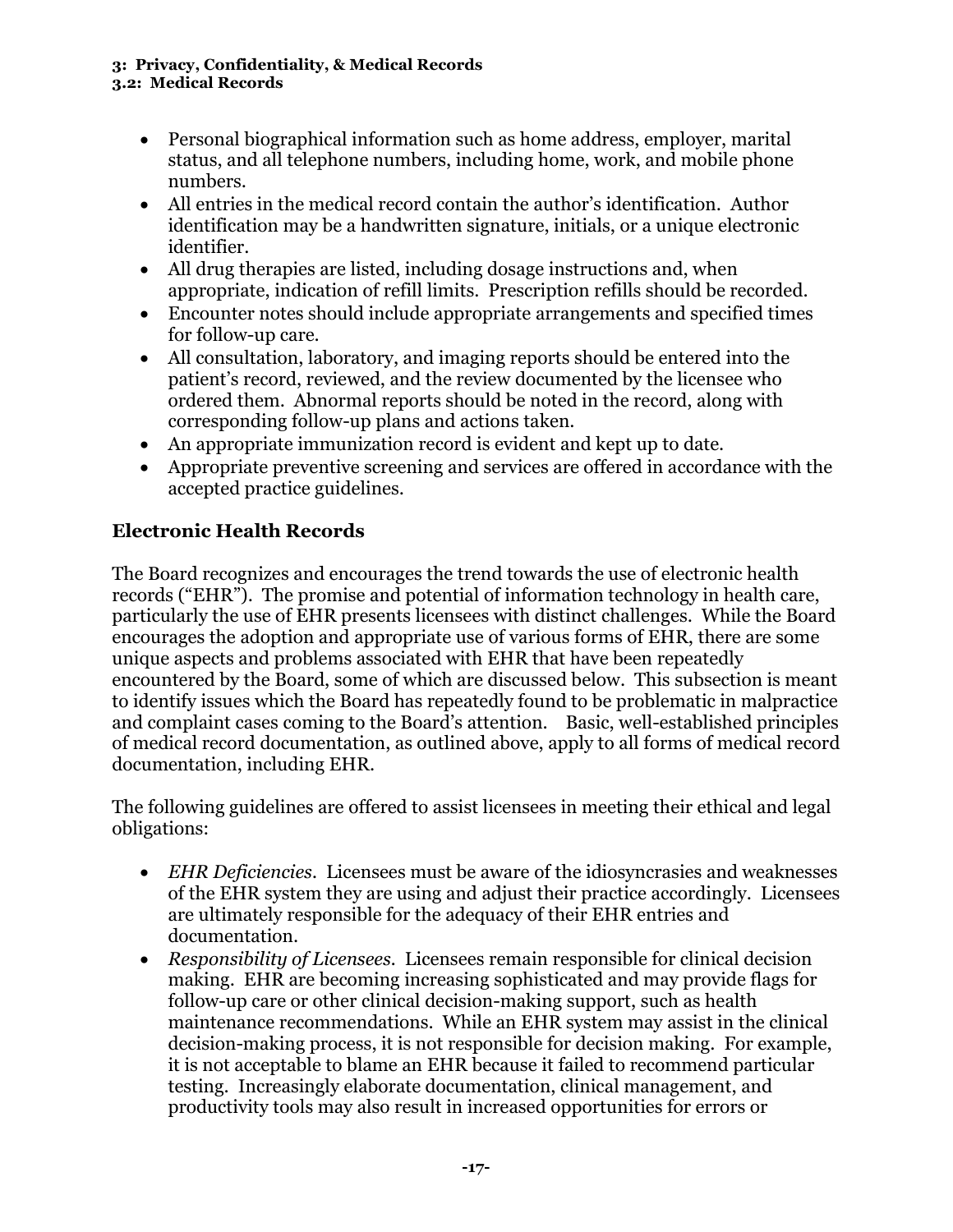omissions. These errors are a failure of the licensee to assume appropriate responsibility for the care of the patient. In the end, decision-making responsibility rests solely with the licensee; regardless of the information or notices provided by the EHR.

- *Use of Templates.* The Board cautions against overuse of template content or reliance on EHR software which pre-populates, carries forward, or clones information from one encounter to the next, or from different licensees, without the licensee carefully reviewing and updating all information. Documentation of clinical findings for each patient encounter must accurately and contemporaneously reflect the actual care provided. The use of "copy-and-paste" should only be employed in circumstances when the totality of copied material from prior interactions is pertinent to the current situation.
- *Availability of, or Access to, EHR.* Licensees must be able to provide patient medical records in a timely manner for various situations, such as consultations, transfer of care to another licensee, or practice closure. The Board has encountered situations where licensees were unable to access their patients' medical records due to fee or other disputes with the EHR vendor. This is particularly true when the medical records are maintained off site (cloud storage). Licensees must understand provisions of their contract with the EHR vendor in this regard. These principles of medical record access apply as well to telemedicine licensees.
- *Breakdown of Patient-Licensee Communication.* Misunderstandings and miscommunications between patients, patient family members, licensed health care professionals, and office staff generate a substantial percentage of complaints received by the Board. Many EHR systems allow direct licenseepatient communication (i.e. "patient portal"). While this form of communication can facilitate communication, such as follow-up of lab or x-ray results or medication refills, they also place a responsibility on the licensee to provide timely responses to legitimate requests from patients for feedback or information.
- *Employed Licensees and Independent Contractors*. The Board recommends all employed licensees/independent contractors review their employment agreements regarding ownership of the EHR. There should be explicit provisions which set forth the rights and duties of the practice and the licensee upon termination of employment, with regards to notification of patients and access to medical records.

## **Access to Medical Records**

A licensee's policies and practices relating to medical records under his or her control should be designed to benefit the health and welfare of patients, whether current or past, and should facilitate the transfer of clear and reliable information about a patient's care. Such policies and practices should conform to applicable federal and state laws governing health information.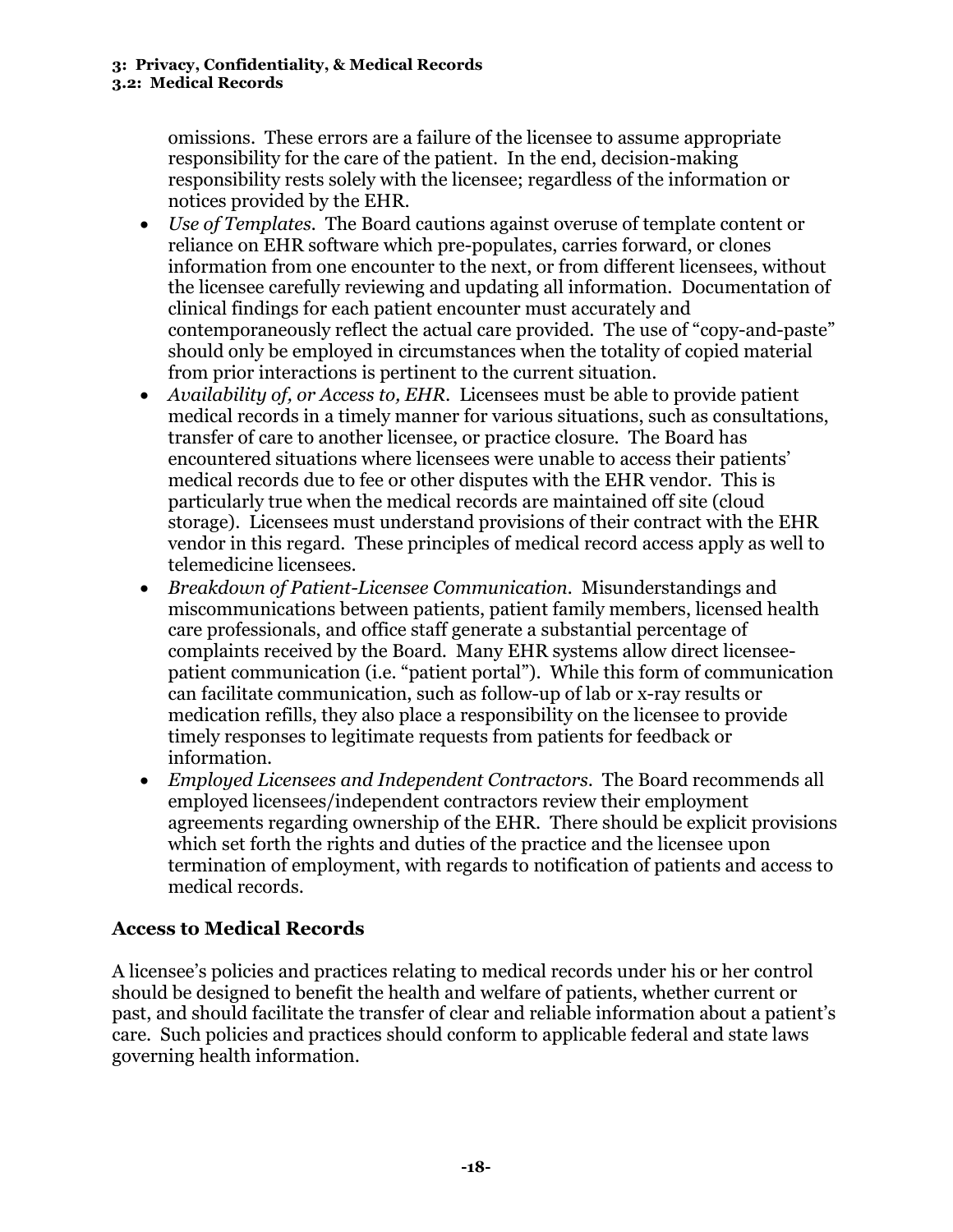It is the position of the Board that notes made by a licensee in the course of diagnosing and treating patients are primarily for the licensee's use and to promote continuity of care. Patients, however, have a substantial right of access to their medical records and a qualified right to amend their medical records pursuant to HIPAA privacy regulations.

Medical records are confidential documents and should only be released when permitted by law or with proper written authorization of the patient. Licensees are responsible for safeguarding and protecting the medical record and for providing adequate security measures.

Each licensee has a duty on the request of a patient or the patient's representative to release a copy of the record in a timely manner to the patient or the patient's representative, unless the licensee believes that such release would endanger the patient's life or cause harm to another person. This includes medical records received from other licensees' offices or health care facilities. A summary may be provided in lieu of providing access to or copies of medical records only if the patient agrees in advance to such a summary and to any fees imposed for its production.

Licensees may charge a reasonable fee for the preparation and/or the photocopying of medical records, keeping in mind that state law limits fees a licensee can charge for copies of medical records in certain cases, including liability claims for personal injury, social security disability claims, and workers' compensation claims. To assist in avoiding misunderstandings, and for a reasonable fee, the licensee should be willing to review the medical records with the patient at the patient's request. Medical records should not be withheld because an account is overdue or a bill is owed (including charges for copies or summaries of medical records).

Should it be the licensee's policy to complete insurance or other forms for established patients, it is the position of the Board that the licensee should complete those forms in a timely manner. If a form is simple, the licensee should perform this task for no fee. If a form is complex, the licensee may charge a reasonable fee.

To prevent misunderstandings, the licensee's policies about providing copies or summaries of medical records and about completing forms should be made available in writing to patients when the licensee-patient relationship begins.

Licensees should not relinquish control over their patients' medical records to third parties unless there is an enforceable agreement that includes adequate provisions to protect patient confidentiality and to ensure access to those medical records.\*

When responding to subpoenas for medical records, unless there is a court or administrative order, licensees should follow the applicable federal regulations.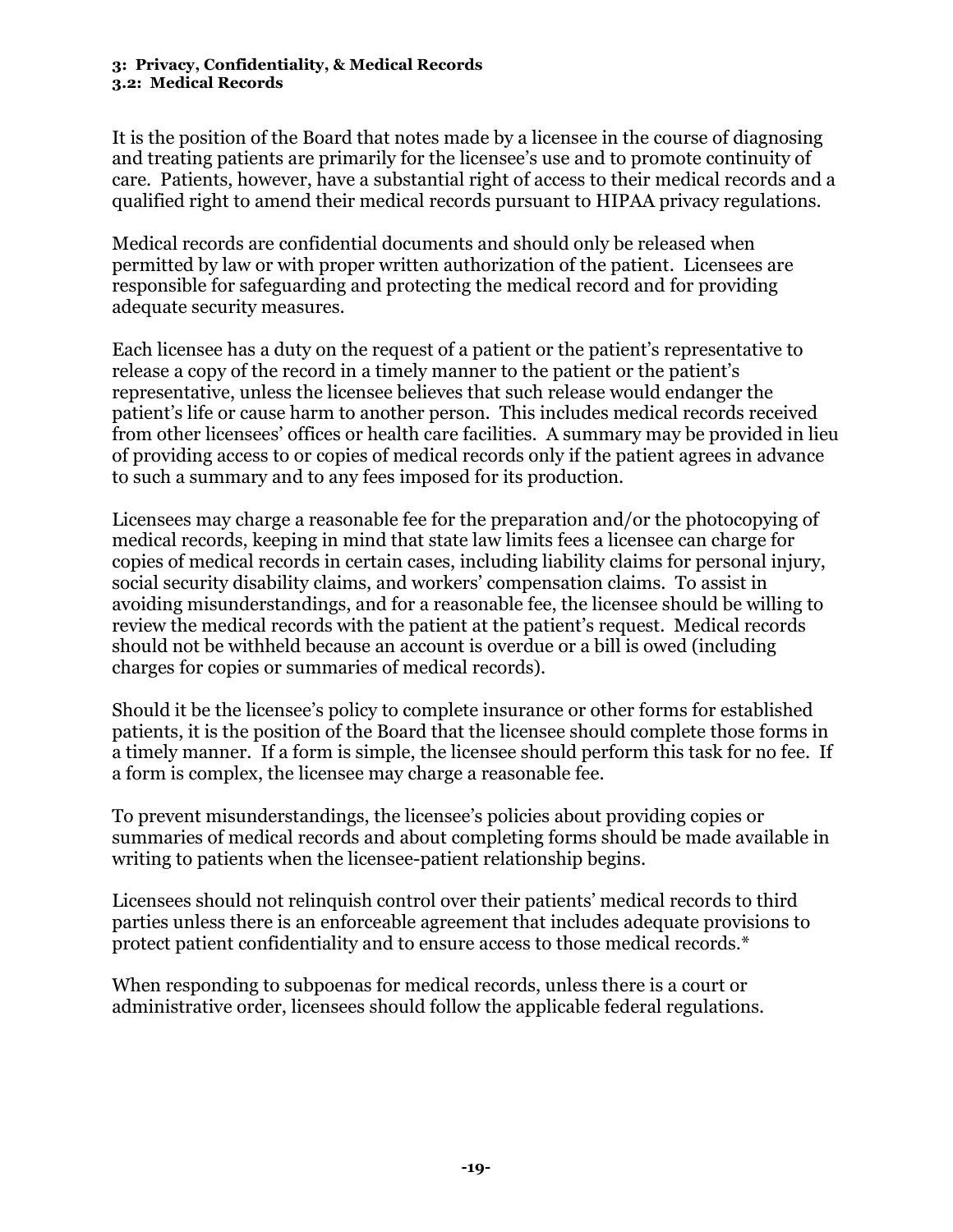#### **Retention of Medical Records**

Licensees have both a legal and ethical obligation to retain patient medical records. The Board, therefore, recognizes the necessity and importance of a licensee's proper maintenance, retention, and disposition of medical records. Patient interests related to present and future healthcare needs should be a licensee's primary consideration when determining how long to retain medical records.

Other Considerations and Board Expectations:

- Patients should be notified regarding how long the licensee will retain medical records.
- In order to preserve confidentiality when discarding old medical records, all medical records should be retained and destroyed in a HIPAA compliant manner, including both paper medical records and EHR. If it is feasible, patients should be given an opportunity to claim the medical records or have them sent to another care licensee before old medical records are discarded.
- The licensee should respond in a timely manner to requests from patients for access to, or copies of, their medical records.
- Licensees should notify patients of the amount, and under what circumstances, the licensee will charge for copies of a patient's medical record.
- Those licensees providing episodic care should attempt to provide a copy of the patient's medical record to the patient, the patient's primary care licensee, or, if applicable, the referring licensee.

It should be noted that these expectations relate solely to Board inquiries and do not preempt other legal or ethical record retention requirements. Licensees are encouraged to seek advice from private legal counsel and/or their malpractice insurance carrier*.*

\*NOTE: Refer also to the Board's Position Statement on ["Departures from or Closings](https://www.ncmedboard.org/resources-information/professional-resources/laws-rules-position-statements/position-statements/departures_or_closings_of_medical_practices)  [of Medical Practices.](https://www.ncmedboard.org/resources-information/professional-resources/laws-rules-position-statements/position-statements/departures_or_closings_of_medical_practices)"

(Adopted: July 2018) (Replaced Medical Record Documentation; Access to Medical Records; and Retention of Medical Records) (Amended: March 2021)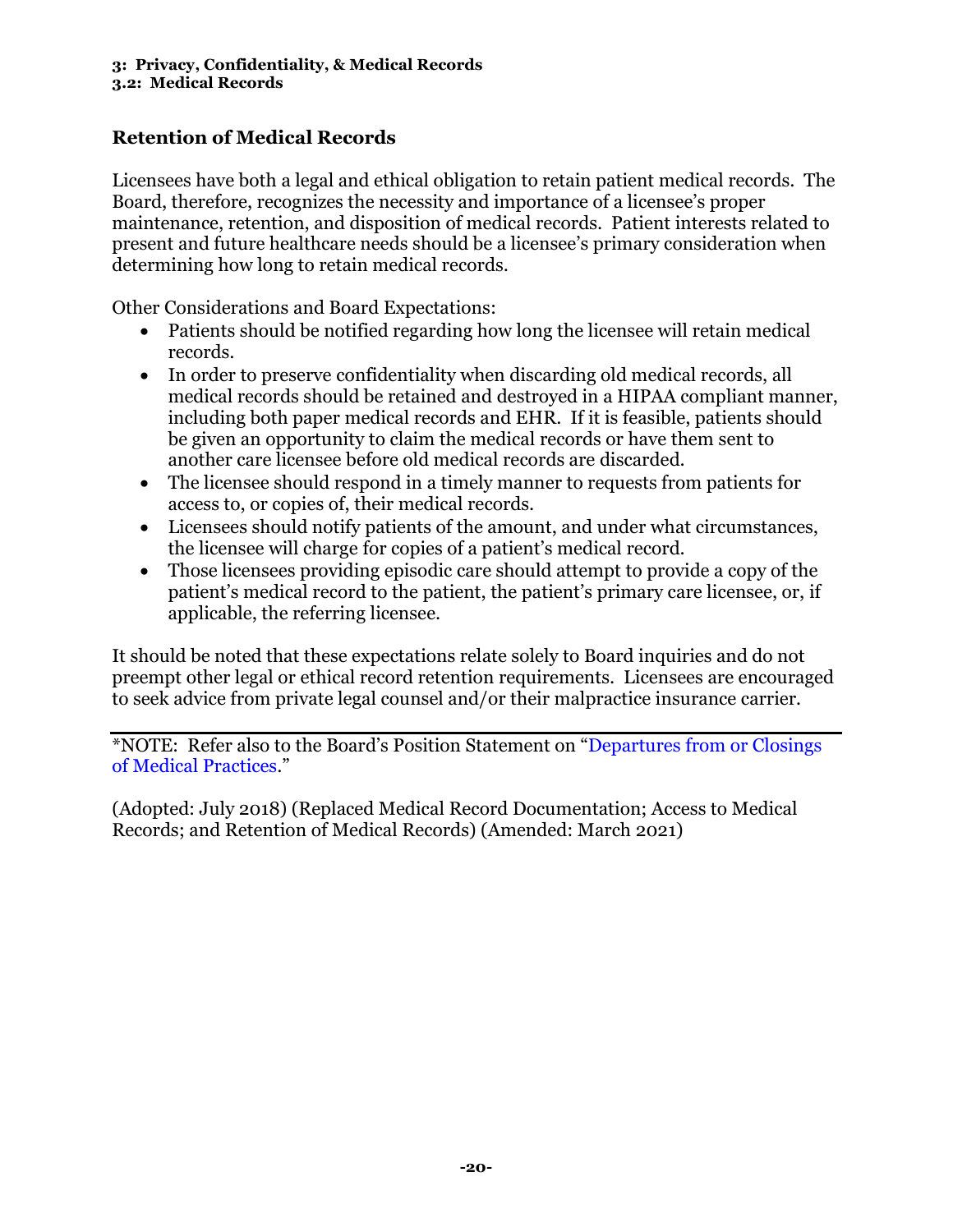## **4.1.1: Contact with Patients Before Prescribing**

<span id="page-23-0"></span>It is the position of the Board that prescribing drugs to an individual the prescriber has not examined to the extent necessary for an accurate diagnosis is inappropriate except as noted in the paragraphs below. Before prescribing a drug, a licensee should make an informed medical judgment based on the circumstances of the situation and on his or her training and experience. Ordinarily, this will require that the licensee perform an appropriate history and physical examination, make a diagnosis, and formulate a therapeutic plan, a part of which might be a prescription. This process must be documented appropriately.

Prescribing for a patient whom the licensee has not personally examined may be suitable under certain circumstances. These may include admission orders for a newly hospitalized patient, interim medication orders or prescriptions, including pain management, from a hospice licensee for a patient admitted to a certified hospice program, prescribing for a patient of another licensee for whom the prescriber is taking call, continuing medication on a short-term basis for a new patient prior to the patient's first appointment, an appropriate prescription in a telemedicine encounter where the threshold information to make an accurate diagnosis has been obtained, prescribing an opiate antagonist to someone in a position to assist a person at risk of an opiate-related overdose, or an appropriate prescription in anticipation of a diagnostic test consistent with the standard of care in that particular specialty. Established patients may not require a new history and physical examination for each new prescription, depending on good medical practice.

Prescribing for an individual whom the licensee has not met or personally examined may also be suitable when that individual is the partner of a patient whom the licensee is treating for certain publicly reported infectious diseases, including sexually transmitted infections, most commonly gonorrhea and chlamydia. Partner management of patients with these conditions should be consistent with the applicable standard of care and include the following items:

- Signed prescriptions of medication of the appropriate quantity and strength sufficient to provide curative treatment for each partner named by the infected patient. Notation on the prescription should include the statement: "Expedited partner therapy."
- Signed prescriptions to named partners should be accompanied by written material that states that clinical evaluation is desirable; that prescriptions for medication or related compounds to which the partner is allergic should not be accepted; and that lists common medication side effects and the appropriate response to them.
- Prescriptions and accompanying written material should be given to the licensee's patient for distribution to named partners.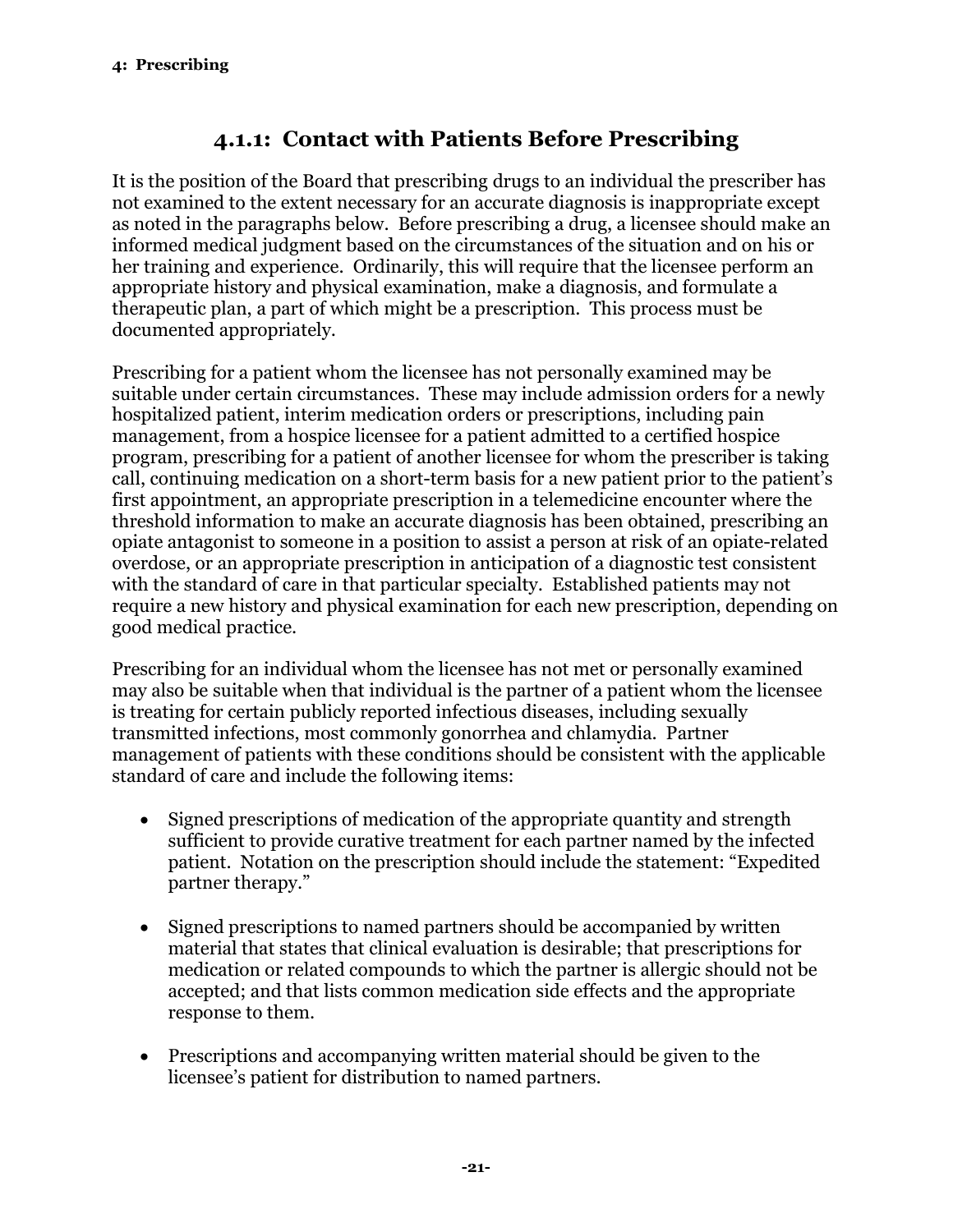#### **4: Prescribing**

• The licensee should keep appropriate documentation of partner management. Documentation should include the names of partners and a copy of the prescriptions issued or an equivalent statement.

It is the position of the Board that prescribing drugs to individuals the licensee has never met based solely on answers to a set of questions, as is common in Internet or tollfree telephone prescribing, is inappropriate and unprofessional.

(Adopted: November 1999) (Amended: February 2001; November 2009; May 2013; November 2014; March 2015; July 2015; March 2021)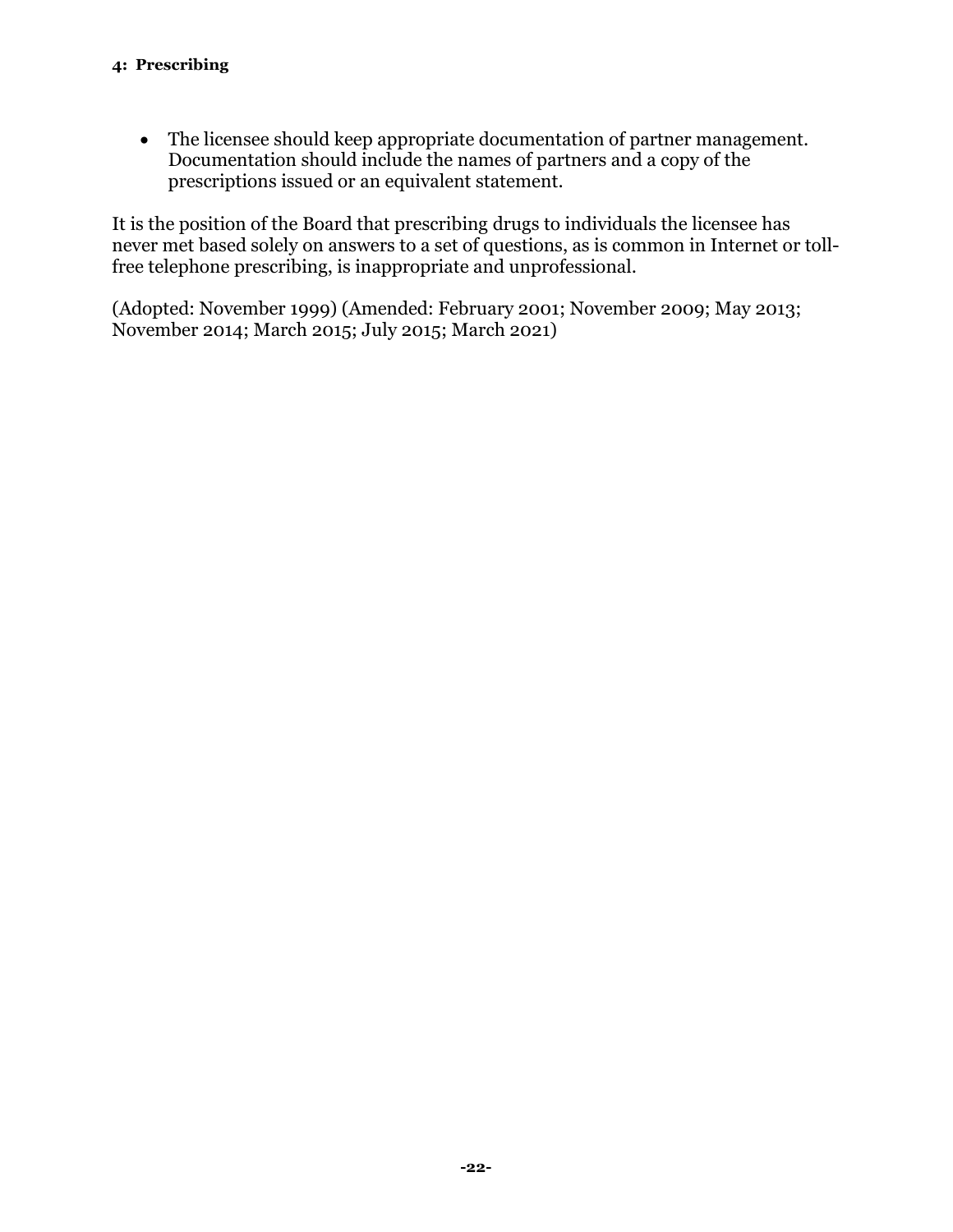# **4.1.2: Writing of Prescriptions**

<span id="page-25-0"></span>The writing of prescriptions should follow these general guidelines.

- No prescription should be issued for a patient in the absence of a documented and established licensee-patient relationship. A licensee-patient relationship should be based on an appropriate history and physical examination in addition to overall care that is consistent with the standards of acceptable and prevailing medical practice. Limited exceptions for prescribing outside an established licensee-patient relationship are specified in the Board's Position Statement titled ["Contact with Patients Before Prescribing.](https://www.ncmedboard.org/resources-information/professional-resources/laws-rules-position-statements/position-statements/contact_with_patients_before_prescribing)"
- Prescriptions written by licensees for their personal or family use should comply with the Board's position statement on ["Self-Treatment and Treatment of Family](https://www.ncmedboard.org/resources-information/professional-resources/laws-rules-position-statements/position-statements/self-treatment_and_treatment_of_family_members)  [Members.](https://www.ncmedboard.org/resources-information/professional-resources/laws-rules-position-statements/position-statements/self-treatment_and_treatment_of_family_members)" As noted in that position statement and contained in the Board's regulations, it is prohibited for licensees to write prescriptions for controlled substances for themselves, their family members, or persons with whom they are living or in a sexual relationship.
- The practice of pre-signing prescriptions, either written or electronic, is unacceptable.
- It is the responsibility of licensees who prescribe controlled substances to be aware of and fully comply with applicable federal and state laws and regulations, including evolving standards and regulations regarding e-prescribing.
- The prescriber should document each medication prescribed in the patient's medical record.
- Physicians who supervise other providers (physician assistants and nurse practitioners) who prescribe controlled substances must possess a valid DEA registration that includes the same schedule(s) of controlled substances as the supervised health professional.
- Licensees should not write prescriptions for professional colleagues or other coworkers in the absence of a documented and established licensee-patient relationship. In addition, advance practice providers are prohibited from writing prescriptions for controlled substances for supervising physicians pursuant to Rules [21 NCAC 32S .0212](https://www.ncmedboard.org/images/uploads/rules/21_NCAC_32S_.0212-Final_approval_.pdf) and [32M .0109.](http://reports.oah.state.nc.us/ncac/title%2021%20-%20occupational%20licensing%20boards%20and%20commissions/chapter%2032%20-%20north%20carolina%20medical%20board/subchapter%20m/21%20ncac%2032m%20.0109.pdf)
- A frequent source of complaints to the Board regarding prescribing involves miscommunication or misunderstandings between pharmacists and prescribers. It should be recognized that the pharmacist has a corresponding responsibility with the prescriber for assuring the medication is dispensed properly. When appropriate, licensees are encouraged to discuss prescribing issues or problems with the pharmacist.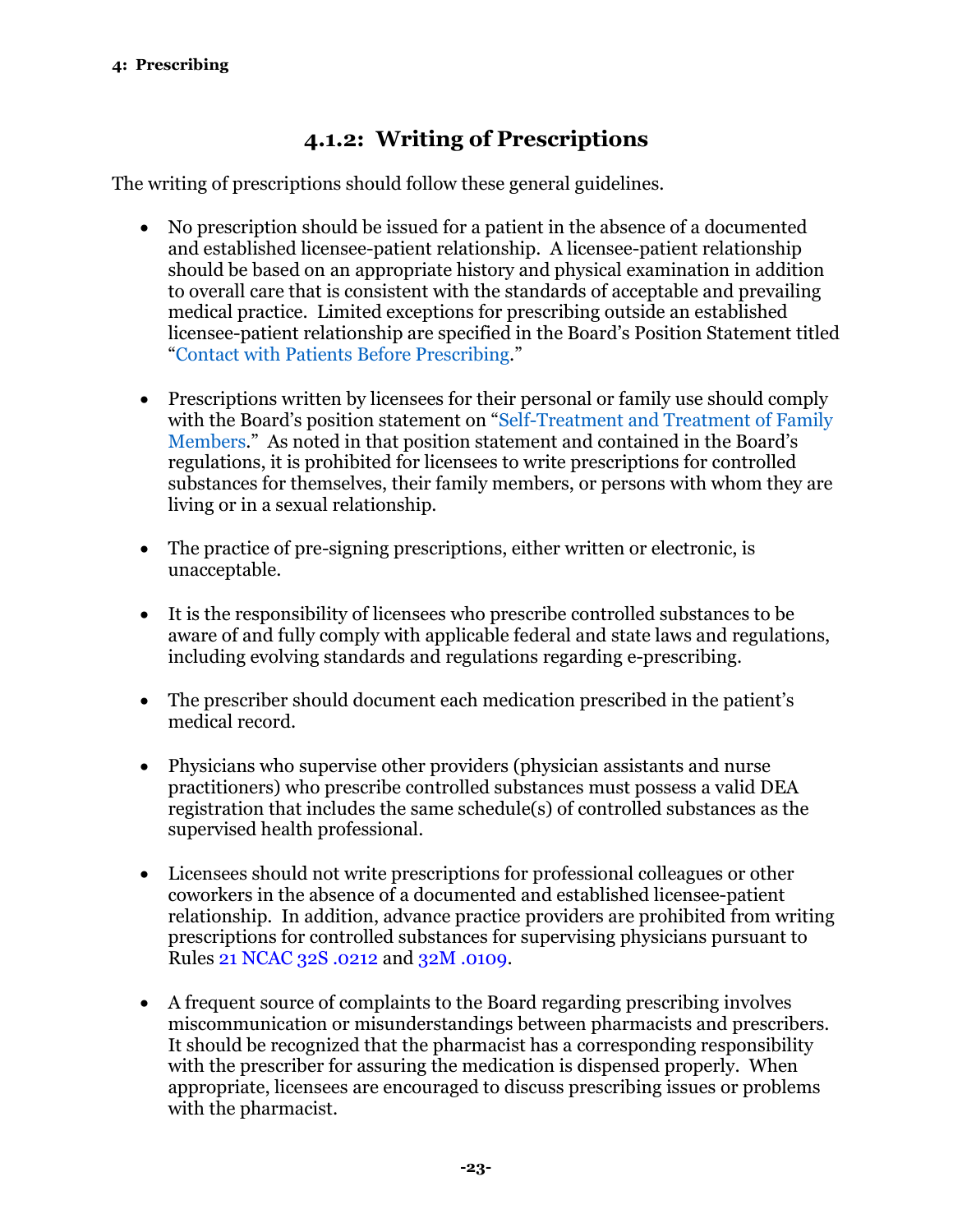(Adopted: May 1991) (Amended: May 1996; March 2002; July 2002, July 2012; January 2021)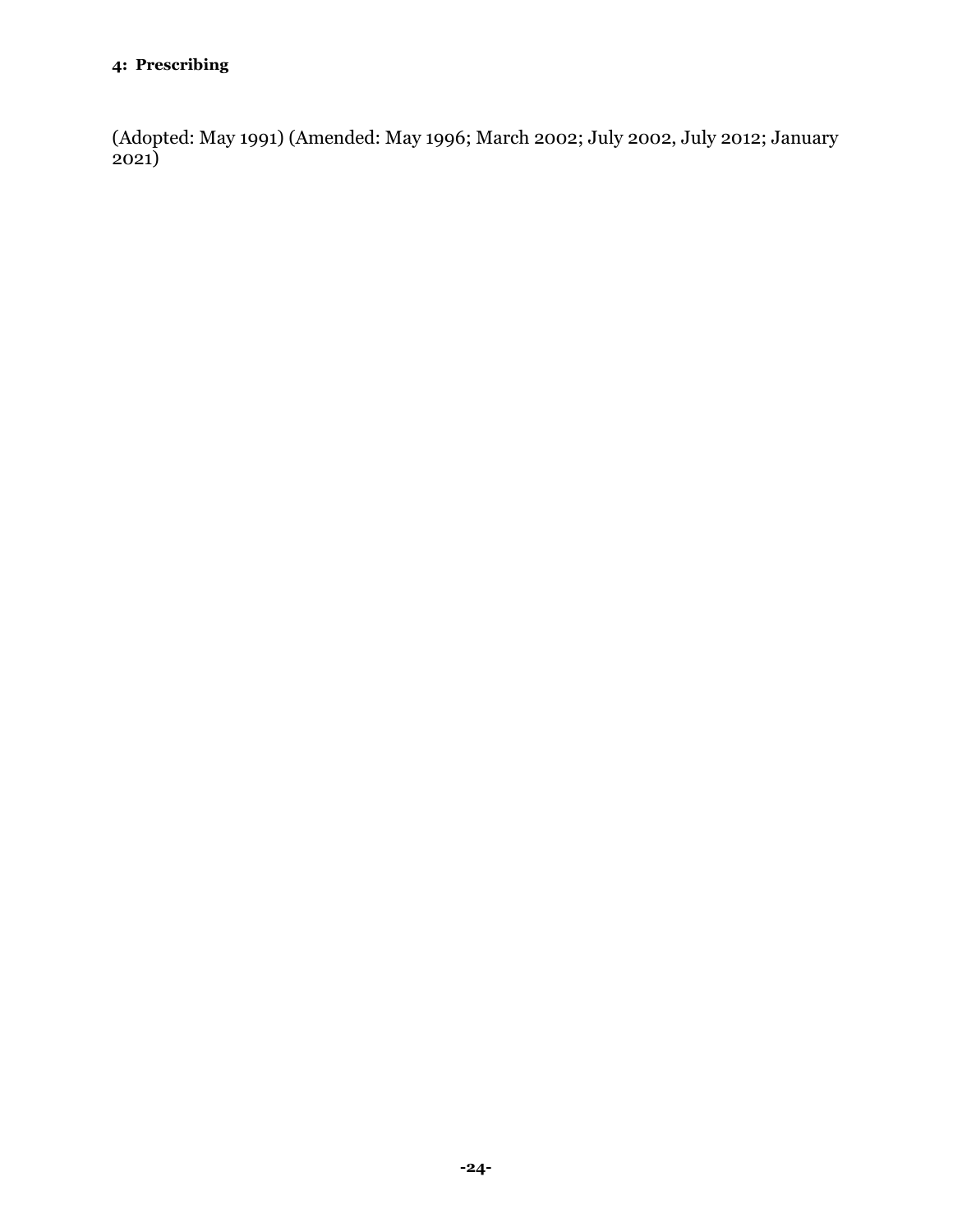## <span id="page-27-0"></span>**4.1.3: Policy for the Use of Opioids for the Treatment of Pain**

The Board believes that a fundamental component of good medical practice includes the appropriate evaluation and management of pain. Responsibly prescribed opioid medications may help North Carolina licensees treat their patients' pain safely and effectively, and improve their quality of life. It is the duty of any licensee prescribing opioid medications to be knowledgeable of both the therapeutic benefits, risks, and potential harm associated with opioid treatment. The Board expects any licensee prescribing opioids for the treatment of pain to provide diagnoses, treatments, and medical record documentation that are consistent with the standard of care in North Carolina. The Board notes that a failure to provide opioid treatment consistent with the standard of care in North Carolina may subject a licensee to disciplinary action by the Board.

The Board has previously attempted to provide guidance regarding opioid treatment of pain to licensees through guidance documents generated and maintained by the Board. However, in order to provide licensees with guidance that reflects the most current medical and scientific research and recommended practices, the Board has decided to adopt and endorse the CDC Guideline for Prescribing Opioids for Chronic Pain written and maintained by the Center for Disease Control and Prevention ("CDC"). While these guidelines do not constitute regulations or necessarily state the standard of care in North Carolina in every context, the Board's believes that these guidelines can provide useful information to licensees related to the appropriate considerations to be made prior to and during treatment plans involving opioids.

The CDC Guideline for Prescribing Opioids for Chronic Pain can be found [here.](https://www.cdc.gov/mmwr/volumes/65/rr/rr6501e1.htm) In addition to the Guideline, the CDC has also provided a number of useful clinician resources related to opioid treatment of pain covering topics such as Nonopioid Treatments, Assessing Benefits and Harms, Calculating Dosage, and Tapering. These documents can be found [here.](https://www.cdc.gov/drugoverdose/prescribing/resources.html)

It is the Board's hope that familiarity with the concepts included in the documents above will help licensees provide safe and effective care for their North Carolina patients.

(Adopted: July 2005) (Amended: May 2013; January 2017)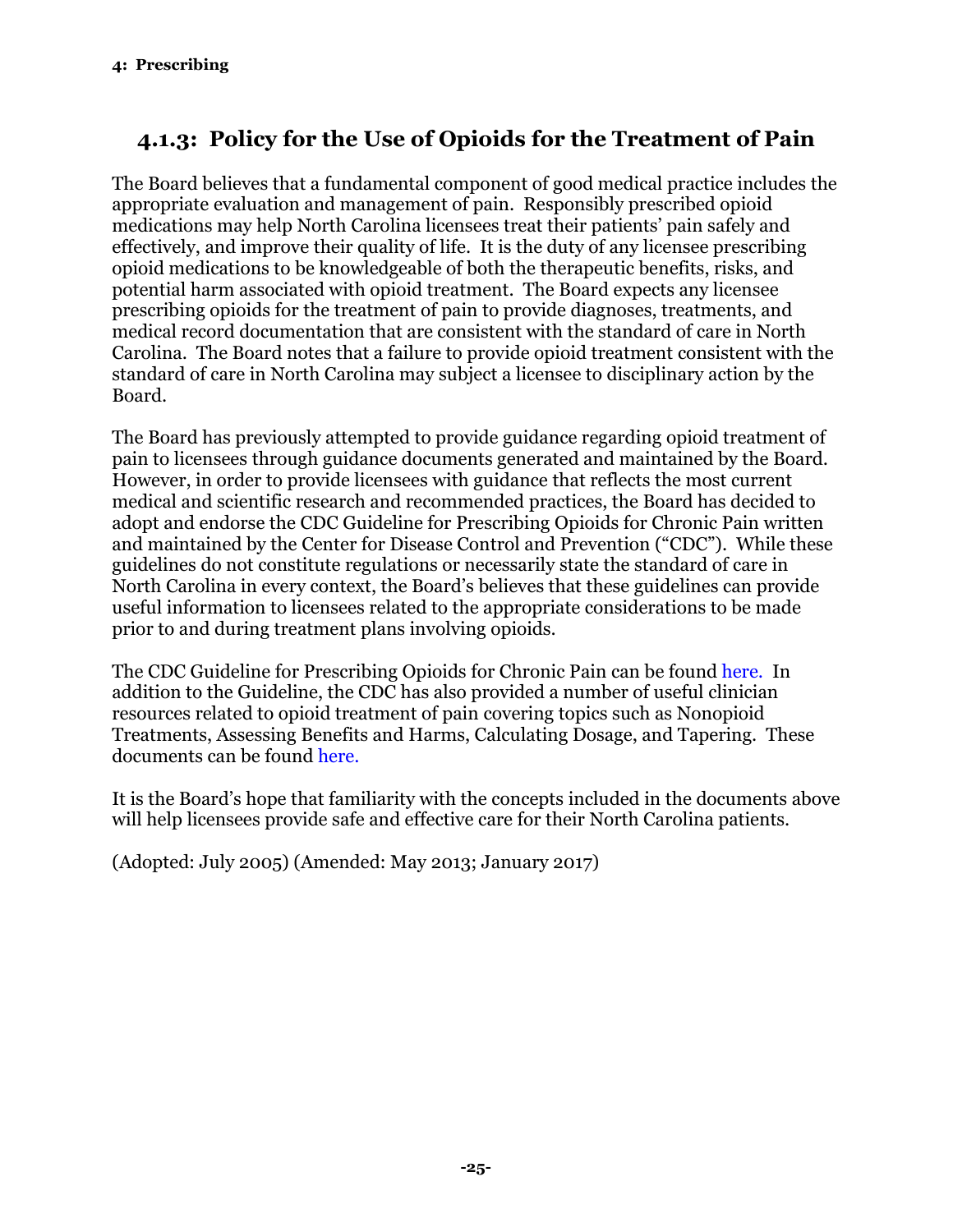## **5.1.1: Office-Based Procedures**

#### <span id="page-28-0"></span>*Preface*

This Position Statement on Office-Based Procedures is an interpretive statement that attempts to identify and explain the standards of practice for Office-Based Procedures in North Carolina. The Board's intention is to articulate existing professional standards and not to promulgate a new standard.

This Position Statement is in the form of guidelines designed to assure patient safety and identify the criteria by which the Board will assess the conduct of licensees in considering disciplinary action arising out of the performance of office-based procedures. Thus, it is expected that the licensee who follows the guidelines set forth below will avoid disciplinary action by the Board. However, this Position Statement is not intended to be comprehensive or to set out exhaustively every standard that might apply in every circumstance. The silence of the Position Statement on any particular matter should not be construed as the lack of an enforceable standard.

#### *General Guidelines*

#### **The Licensee's Professional and Legal Obligation**

The Board has adopted the guidelines contained in this Position Statement in order to assure patients have access to safe, high-quality office-based surgical and special procedures. The guidelines further assure that a licensee with appropriate qualifications takes responsibility for the supervision of all aspects of the perioperative surgical, procedural and anesthesia care delivered in the office setting, including compliance with all aspects of these guidelines.

These obligations are to be understood (as explained in the Preface) as existing standards identified by the Board in an effort to assure patient safety and provide licensees guidance to avoid practicing below the standards of practice in such a manner that the licensee would be exposed to possible disciplinary action for unprofessional conduct as contemplated in [N.C. Gen. Stat. § 90-14\(a\)\(6\).](https://www.ncleg.gov/EnactedLegislation/Statutes/HTML/BySection/Chapter_90/GS_90-14.html)

#### **Procedure Level Definitions**

Level I procedures – any surgical or special procedures:

- 1. That do not involve drug-induced alteration of consciousness;
- 2. Where preoperative medications are not required or used other than minimal preoperative tranquilization of the patient (anxiolysis of the patient);
- 3. Where the anesthesia required or used is local, topical, digital block, or none; and
- 4. Where the probability of complications requiring hospitalization is remote.

Level II procedures – any surgical or special procedures:

- 1. That require the administration of local or peripheral nerve block, minor conduction blockade, Bier block, minimal sedation, or conscious sedation; and
- 2. Where there is only a moderate risk of surgical and/or anesthetic complications and the need for hospitalization as a result of these complications is unlikely.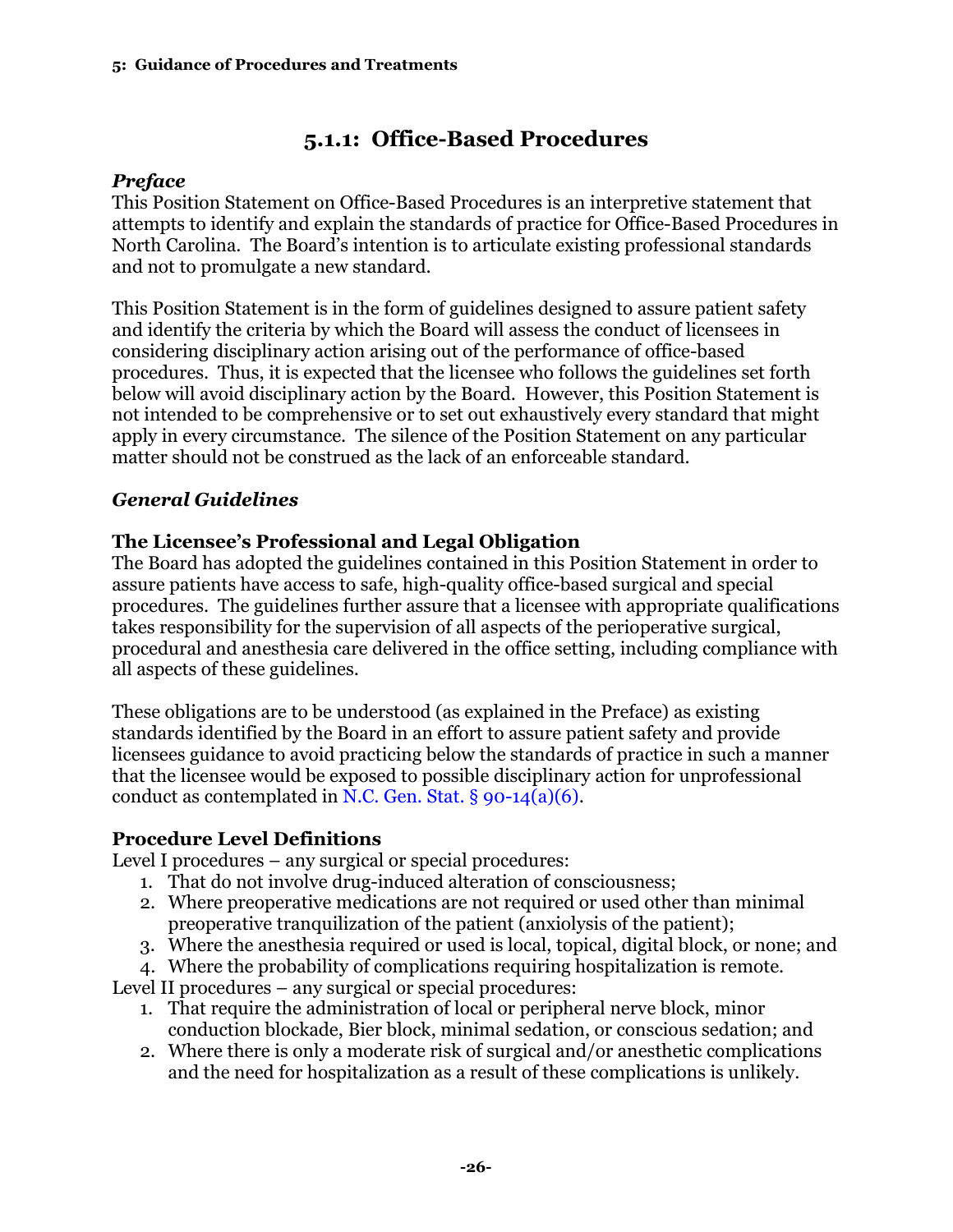Level III procedures – any surgical or special procedures:

- 1. That require, or reasonably should require, the use of major conduction blockade, deep sedation/analgesia, or general anesthesia; and
- 2. Where there is only a moderate risk of surgical and/or anesthetic complications and the need for hospitalization as a result of these complications is unlikely.

#### [\(Additional definitions are provided at the end of this position statement.\)](#page-38-0)

#### **Exemptions**

These guidelines do not apply to Level I procedures.

#### **Written Policies and Procedures**

Written policies and procedures should be maintained to assist office-based practices in providing safe and quality surgical or special procedure care, assure consistent personnel performance, and promote an awareness and understanding of the inherent rights of patients.

#### **Emergency Procedure and Transfer Protocol**

The licensee who performs the surgical or special procedure should assure that a transfer protocol is in place, preferably with a hospital that is licensed in the jurisdiction in which it is located and that is within reasonable proximity of the office where the procedure is performed.

All office personnel should be familiar with and capable of carrying out written emergency instructions. The instructions should be followed in the event of an emergency, any untoward anesthetic, medical or surgical complications, or other conditions making transfer to an emergency department and/or hospitalization of a patient necessary. The instructions should include arrangements for immediate contact of emergency medical services when indicated and when advanced cardiac life support is needed. When emergency medical services are not indicated, the instructions should include procedures for timely escort of the patient to the hospital or to an appropriate licensed health care professional.

#### **Infection Control**

The practice should comply with state and federal regulations regarding infection control. For all surgical and special procedures, the level of sterilization should meet applicable industry and occupational safety requirements. There should be a procedure and schedule for cleaning, disinfecting and sterilizing equipment and patient care items. Personnel should be trained in infection control practices, implementation of universal precautions, and disposal of hazardous waste products. Protective clothing and equipment should be readily available.

#### **Performance Improvement**

A performance improvement program should be implemented to provide a mechanism to review yearly the current practice activities and quality of care provided to patients.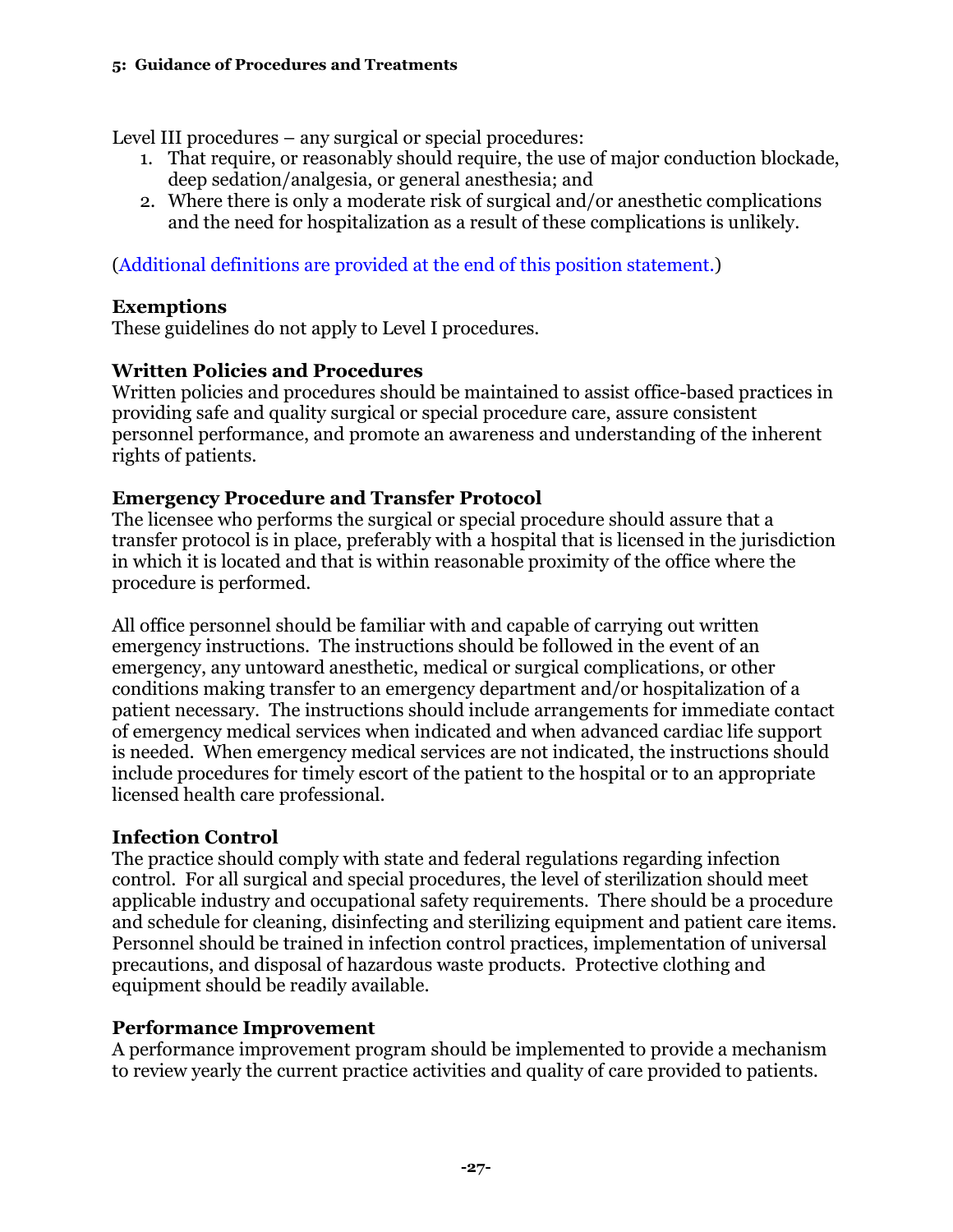Performance improvement activities should include, but are not limited to, review of complications and mortalities; the appropriateness and necessity of procedures performed; emergency transfers; reportable complications, and resultant outcomes (including all postoperative infections); analysis of patient satisfaction surveys and complaints; and identification of undesirable trends (such as diagnostic errors, unacceptable results, follow-up of abnormal test results, medication errors, and system problems). Findings of the performance improvement program should be incorporated into the practice's educational activity.

#### **Medical Records and Informed Consent**

The practice should have a procedure for initiating and maintaining a health record for every patient evaluated or treated. The record should include a procedure code or suitable narrative description of the procedure and should have sufficient information to identify the patient, support the diagnosis, justify the treatment, and document the outcome and required follow-up care.

Medical history, physical examination, lab studies obtained within 30 days of the scheduled procedure, and pre-anesthesia examination and evaluation information and data should be adequately documented in the medical record.

The medical records also should contain documentation of the intraoperative and postoperative monitoring required by these guidelines.

Written documentation of informed consent should be included in the medical record.

#### **Credentialing of Licensees**

A licensee who performs surgical or special procedures in an office requiring the administration of anesthesia services should be credentialed to perform that surgical or special procedure by a hospital, an ambulatory surgical facility, or substantially comply with criteria established by the Board.

Criteria to be considered by the Board in assessing a licensee's competence to perform a surgical or special procedure include, without limitation:

- 1. State licensure in North Carolina;
- 2. Procedure specific education, training, experience and successful evaluation appropriate for the patient population being treated (*i.e.*, pediatrics);
- 3. For licensees, board certification, board eligibility or completion of a training program in a field of specialization recognized by the ACGME or AOA or by a national medical specialty board that is recognized by the ABMS or AOA for expertise and proficiency in that field. For purposes of this requirement, board eligibility or certification is relevant only if the board in question is recognized by the ABMS, AOA, or equivalent board certification as determined by the Board;
- 4. Professional misconduct and malpractice history;
- 5. Participation in peer and quality review;
- 6. Participation in continuing education consistent with the statutory requirements and requirements of the licensee's professional organization;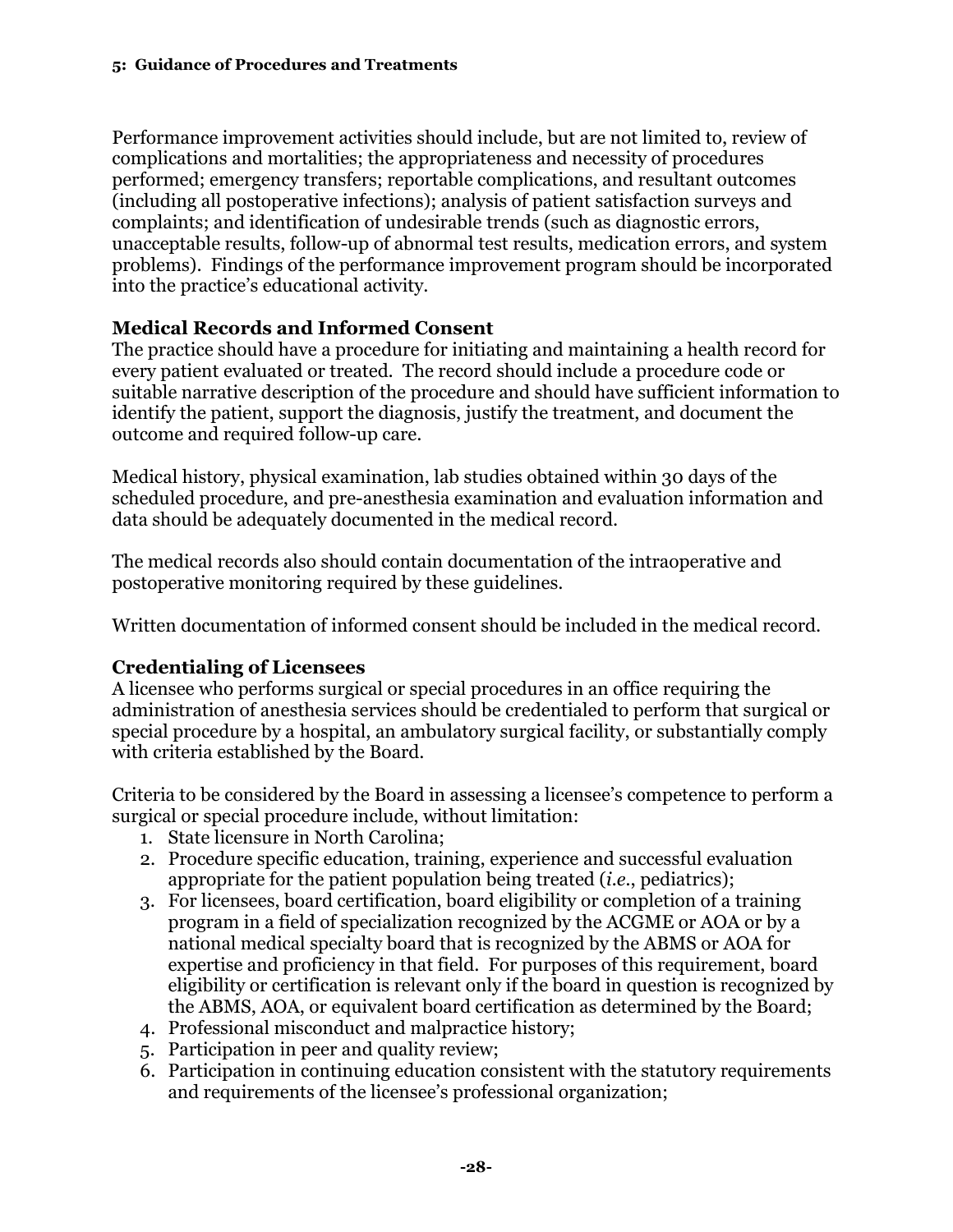- 7. To the extent such coverage is reasonably available in North Carolina, malpractice insurance coverage for the surgical or special procedures being performed in the office;
- 8. Procedure-specific competence (and competence in the use of new procedures and technology), which should encompass education, training, experience and evaluation, and which may include the following:
	- Adherence to professional society standards;
	- Credentials approved by a nationally recognized accrediting or credentialing entity; or
	- Didactic course complemented by hands-on, observed experience; training is to be followed by a specified number of cases supervised by a licensed health care professional already competent in the respective procedure, in accordance with professional society standards.

If the licensee administers the anesthetic as part of a surgical or special procedure (Level II only), he or she also should have documented competence to deliver the level of anesthesia administered.

#### **Accreditation**

After one year of operation following the adoption of these guidelines, any licensee who performs Level II or Level III procedures in an office should be able to demonstrate, upon request by the Board, substantial compliance with these guidelines, or should obtain accreditation of the office setting by an approved accreditation agency or organization. The approved accreditation agency or organization should submit, upon request by the Board, a summary report for the office accredited by that agency.

All expenses related to accreditation or compliance with these guidelines shall be paid by the licensee who performs the surgical or special procedures.

#### **Patient Selection**

The licensee who performs the surgical or special procedure should evaluate the condition of the patient and the potential risks associated with the proposed treatment plan. The licensee also is responsible for determining that the patient has an adequate support system to provide for necessary follow-up care. Patients with pre-existing medical problems or other conditions, who are at undue risk for complications, should be referred to an appropriate specialist for preoperative consultation.

#### **ASA Physical Status Classifications**

Patients that are considered high risk or are ASA physical status classification III, IV, or V and require a general anesthetic for the surgical procedure, should not have the surgical or special procedure performed in a licensee office setting.

#### C**andidates for Level II Procedures**

Patients with an ASA physical status classification I, II, or III may be acceptable candidates for office-based surgical or special procedures requiring conscious sedation/ analgesia. ASA physical status classification III patients should be specifically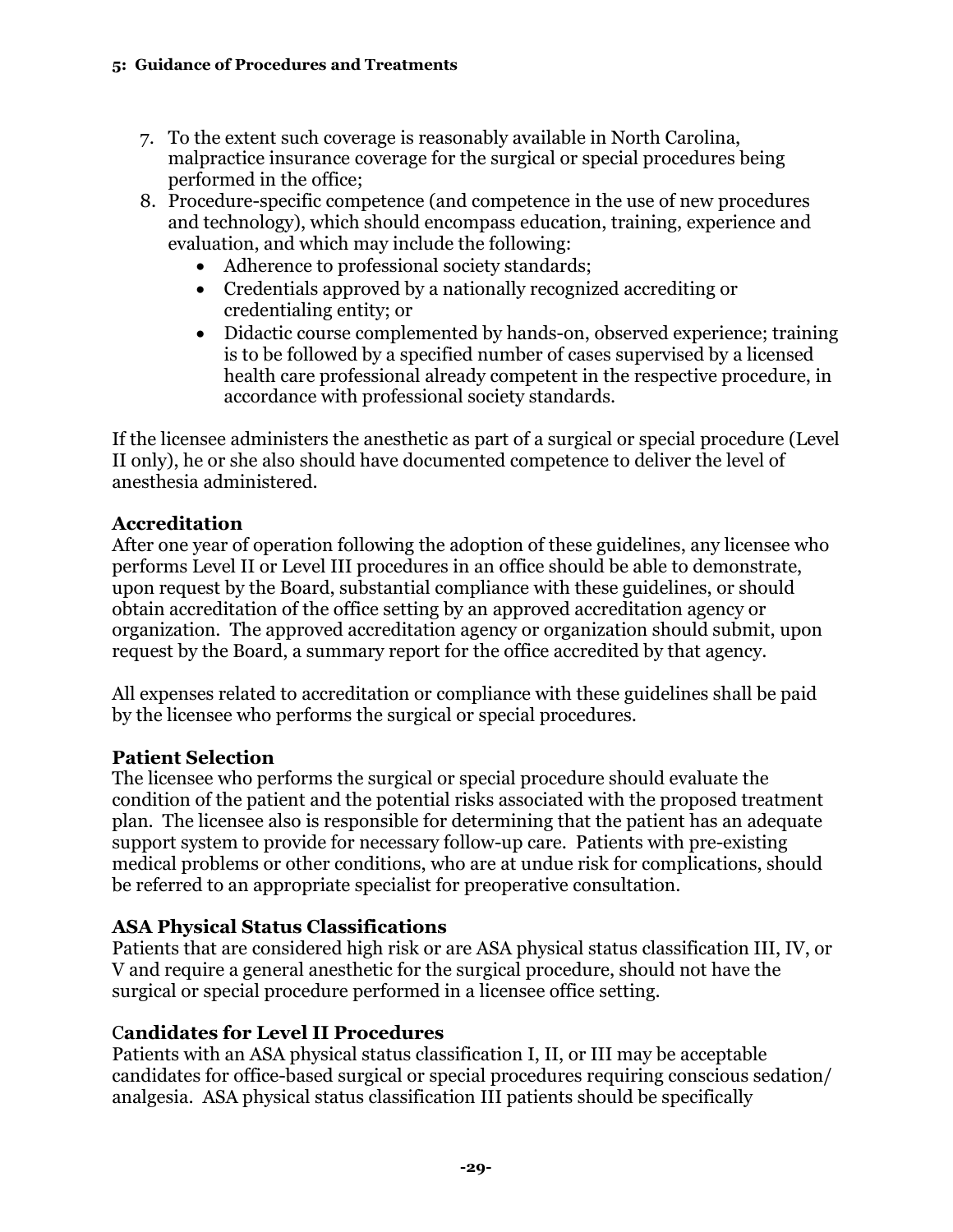addressed in the operating manual for the office. They may be acceptable candidates if deemed so by a licensee qualified to assess the specific disability and its impact on anesthesia and surgical or procedural risks.

#### **Candidates for Level III Procedures**

Only patients with an ASA physical status classification I or II, who have no airway abnormality, and possess an unremarkable anesthetic history are acceptable candidates for Level III procedures.

## *Surgical or Special Procedure Guidelines*

#### **Patient Preparation**

A medical history and physical examination to evaluate the risk of anesthesia and of the proposed surgical or special procedure should be performed by a licensee qualified to assess the impact of co-existing disease processes on surgery and anesthesia. Appropriate laboratory studies should be obtained within 30 days of the planned surgical procedure.

A pre-procedure examination and evaluation should be conducted prior to the surgical or special procedure by the licensee. The information and data obtained during the course of this evaluation should be documented in the medical record.

The licensee performing the surgical or special procedure also should:

- 1. Ensure that an appropriate pre-anesthetic examination and evaluation is performed proximate to the procedure;
- 2. Prescribe the anesthetic, unless the anesthesia is administered by an anesthesiologist in which case the anesthesiologist may prescribe the anesthetic;
- 3. Ensure that qualified health care professionals participate;
- 4. Remain physically present during the intraoperative period and be immediately available for diagnosis, treatment, and management of anesthesia-related complications or emergencies; and
- 5. Ensure the provision of indicated post-anesthesia care.

## **Discharge Criteria**

Criteria for discharge for all patients who have received anesthesia should include the following:

- 1. Confirmation of stable vital signs;
- 2. Stable oxygen saturation levels;
- 3. Return to pre-procedure mental status;
- 4. Adequate pain control;
- 5. Minimal bleeding, nausea and vomiting;
- 6. Resolving neural blockade, resolution of the neuraxial blockade; and
- 7. Eligible to be discharged in the company of a competent adult.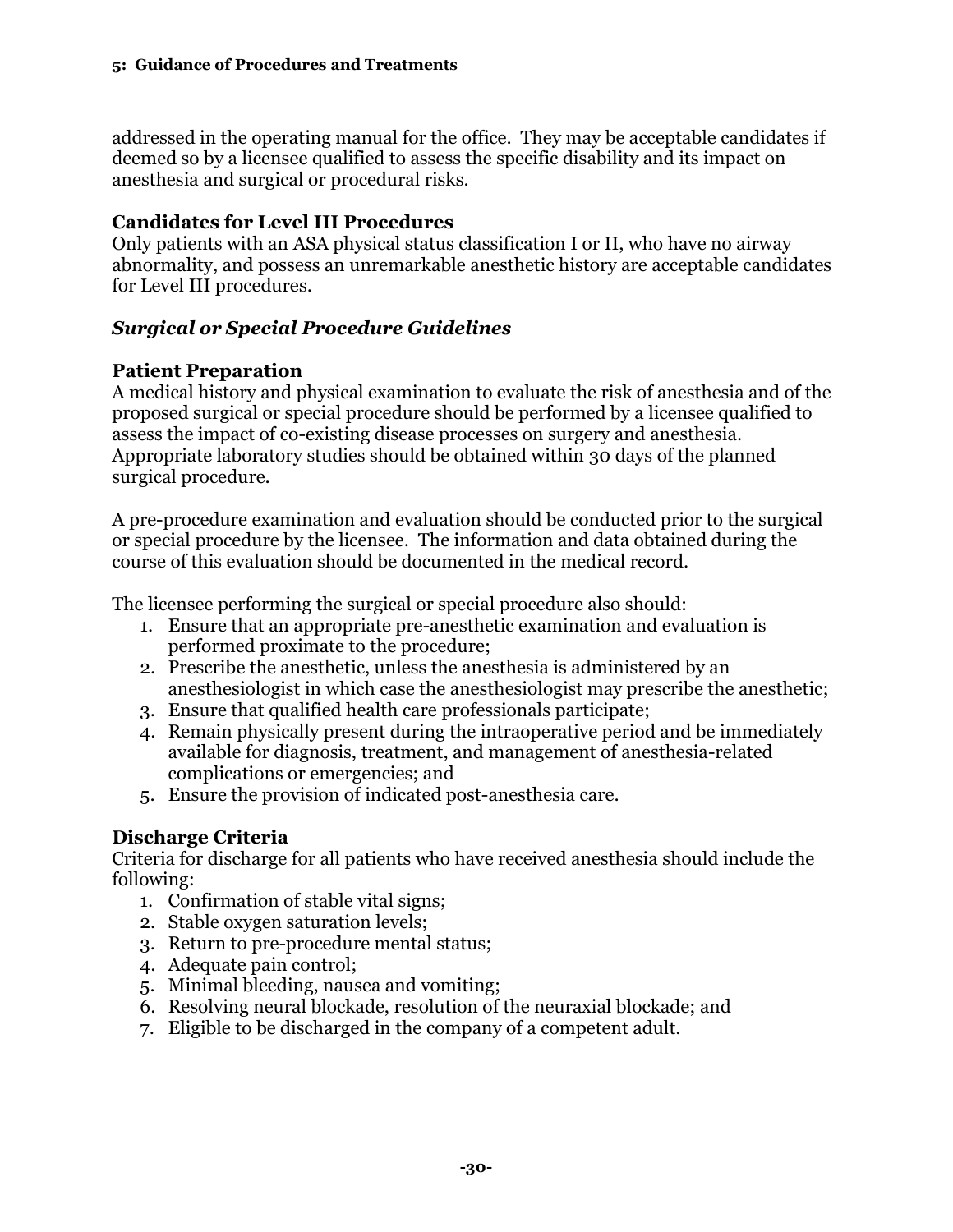#### **Information to the Patient**

The patient should receive verbal instruction understandable to the patient or guardian, confirmed by written post-operative instructions and emergency contact numbers. The instructions should include:

- 1. The procedure performed;
- 2. Information about potential complications;
- 3. Telephone numbers to be used by the patient to discuss complications or should questions arise;
- 4. Instructions for medications prescribed and pain management;
- 5. Information regarding the follow-up visit date, time and location; and
- 6. Designated treatment hospital in the event of emergency.

## **Reportable Complications**

Licensees performing surgical or special procedures in the office should maintain timely records, which should be provided to the Board within three business days of receipt of a Board inquiry. Records of reportable complications should be in writing and should include:

- 1. Licensee's name and license number;
- 2. Date and time of the occurrence;
- 3. Office where the occurrence took place;
- 4. Name and address of the patient;
- 5. Surgical or special procedure involved;
- 6. Type and dosage of sedation or anesthesia utilized in the procedure; and
- 7. Circumstances involved in the occurrence.

#### **Equipment Maintenance**

All anesthesia-related equipment and monitors should be maintained to current operating room standards. All devices should have regular service/maintenance checks at least annually or per manufacturer recommendations. Service/maintenance checks should be performed by appropriately qualified biomedical personnel. Prior to the administration of anesthesia, all equipment/monitors should be checked using the current FDA recommendations as a guideline. Records of equipment checks should be maintained in a separate, dedicated log which must be made available to the Board upon request. Documentation of any criteria deemed to be substandard should include a clear description of the problem and the intervention. If equipment is utilized despite the problem, documentation should clearly indicate that patient safety is not in jeopardy.

The emergency supplies should be maintained and inspected by qualified personnel for presence and function of all appropriate equipment and drugs at intervals established by protocol to ensure that equipment is functional and present, drugs are not expired, and office personnel are familiar with equipment and supplies. Records of emergency supply checks should be maintained in a separate, dedicated log and made available to the Board upon request.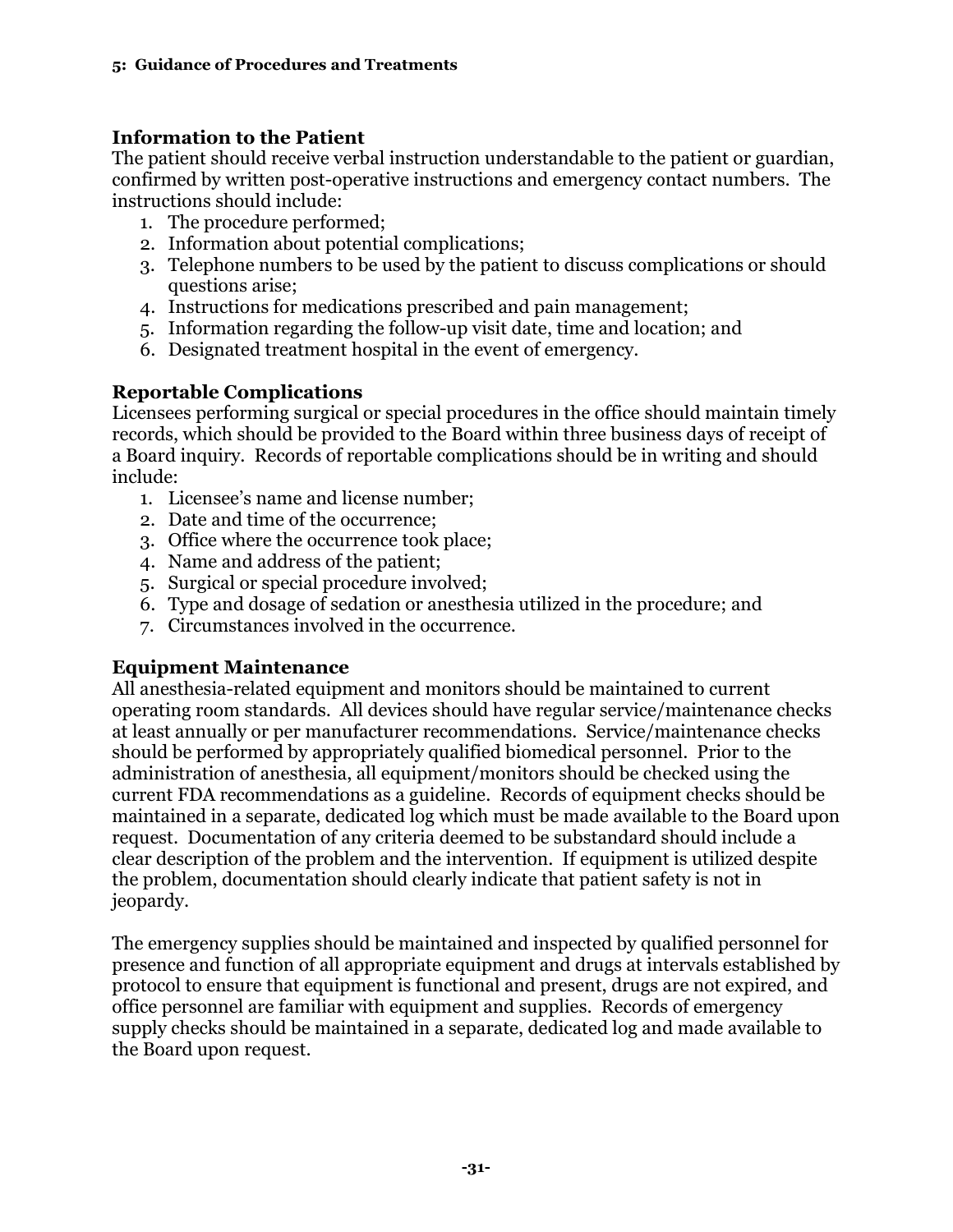A licensee should not permit anyone to tamper with a safety system or any monitoring device or disconnect an alarm system.

#### **Compliance with Relevant Health Laws**

Federal and state laws and regulations that affect the practice should be identified and procedures developed to comply with those requirements.

Nothing in this position statement affects the scope of activities subject to or exempted from the North Carolina health care facility licensure laws.

#### **Patient Rights**

Office personnel should be informed about the basic rights of patients and understand the importance of maintaining patients' rights. A patients' rights document should be readily available upon request.

#### **Enforcement**

In that the Board believes that these guidelines constitute the accepted and prevailing standards of practice for office-based procedures in North Carolina, failure to substantially comply with these guidelines creates the risk of disciplinary action by the Board.

#### *Level II Guidelines*

#### **Personnel**

The licensee who performs the surgical or special procedure or a health care professional who is present during the intraoperative and postoperative periods should be ACLS certified, and at least one other health care professional should be BLS certified. In an office where anesthesia services are provided to infants and children, personnel should be appropriately trained to handle pediatric emergencies (*i.e.*, APLS or PALS certified).

Recovery should be monitored by a registered nurse or other health care professional practicing within the scope of his or her license or certification who is BLS certified and has the capability of administering medications as required for analgesia, nausea/vomiting, or other indications.

## *Surgical or Special Procedure Guidelines*

#### **Intraoperative Care and Monitoring**

The licensee who performs Level II procedures that require conscious sedation in an office should ensure that monitoring is provided by a separate health care professional not otherwise involved in the surgical or special procedure. Monitoring should include, when clinically indicated for the patient:

• Direct observation of the patient and, to the extent practicable, observation of the patient's responses to verbal commands;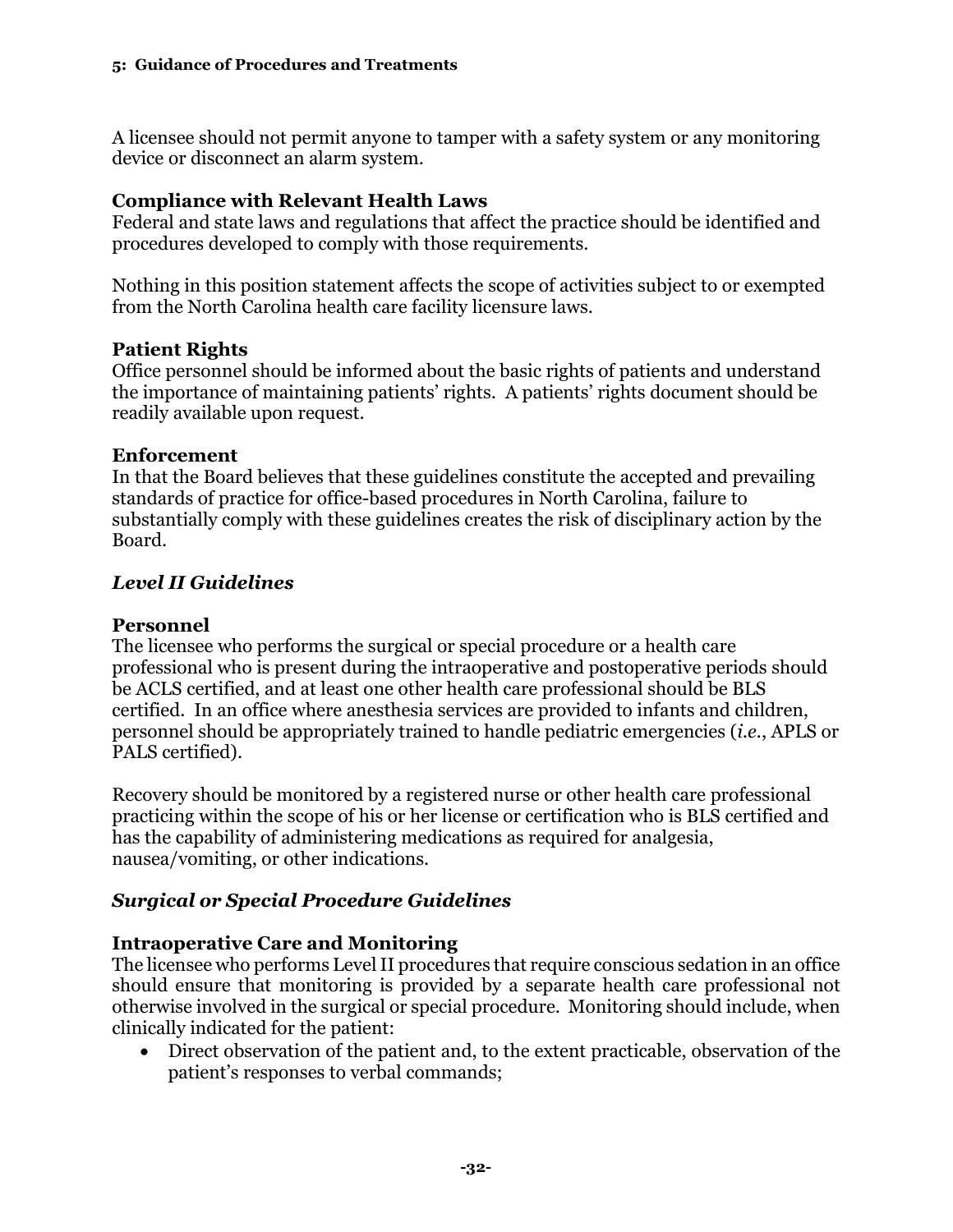- Pulse oximetry should be performed continuously (an alternative method of measuring oxygen saturation may be substituted for pulse oximetry if the method has been demonstrated to have at least equivalent clinical effectiveness);
- An electrocardiogram monitor should be used continuously on the patient;
- The patient's blood pressure, pulse rate, and respirations should be measured and recorded at least every five minutes; and
- The body temperature of a pediatric patient should be measured continuously.

Clinically relevant findings during intraoperative monitoring should be documented in the patient's medical record.

#### **Postoperative Care and Monitoring**

The licensee who performs the surgical or special procedure should evaluate the patient immediately upon completion of the surgery or special procedure and the anesthesia.

Care of the patient may then be transferred to the care of a qualified health care professional in the recovery area. A registered nurse or other health care professional practicing within the scope of his or her license or certification and who is BLS certified and has the capability of administering medications as required for analgesia, nausea/vomiting, or other indications should monitor the patient postoperatively.

At least one health care professional who is ACLS certified should be immediately available until all patients have met discharge criteria. Prior to leaving the operating room or recovery area, each patient should meet discharge criteria.

Monitoring in the recovery area should include pulse oximetry and non-invasive blood pressure measurement. The patient should be assessed periodically for level of consciousness, pain relief, or any untoward complication. Clinically relevant findings during post-operative monitoring should be documented in the patient's medical record.

#### **Equipment and Supplies**

Unless another availability standard is clearly stated, the following equipment and supplies should be present in all offices where Level II procedures are performed:

- 1. Full and current crash cart at the location where the anesthetizing is being carried out. (the crash cart inventory should include appropriate resuscitative equipment and medications for surgical, procedural or anesthetic complications);
- 2. Age-appropriate sized monitors, resuscitative equipment, supplies, and medication in accordance with the scope of the surgical or special procedures and the anesthesia services provided;
- 3. Emergency power source able to produce adequate power to run required equipment for a minimum of two (2) hours;
- 4. Electrocardiographic monitor;
- 5. Noninvasive blood pressure monitor;
- 6. Pulse oximeter;
- 7. Continuous suction device;
- 8. Endotracheal tubes, laryngoscopes;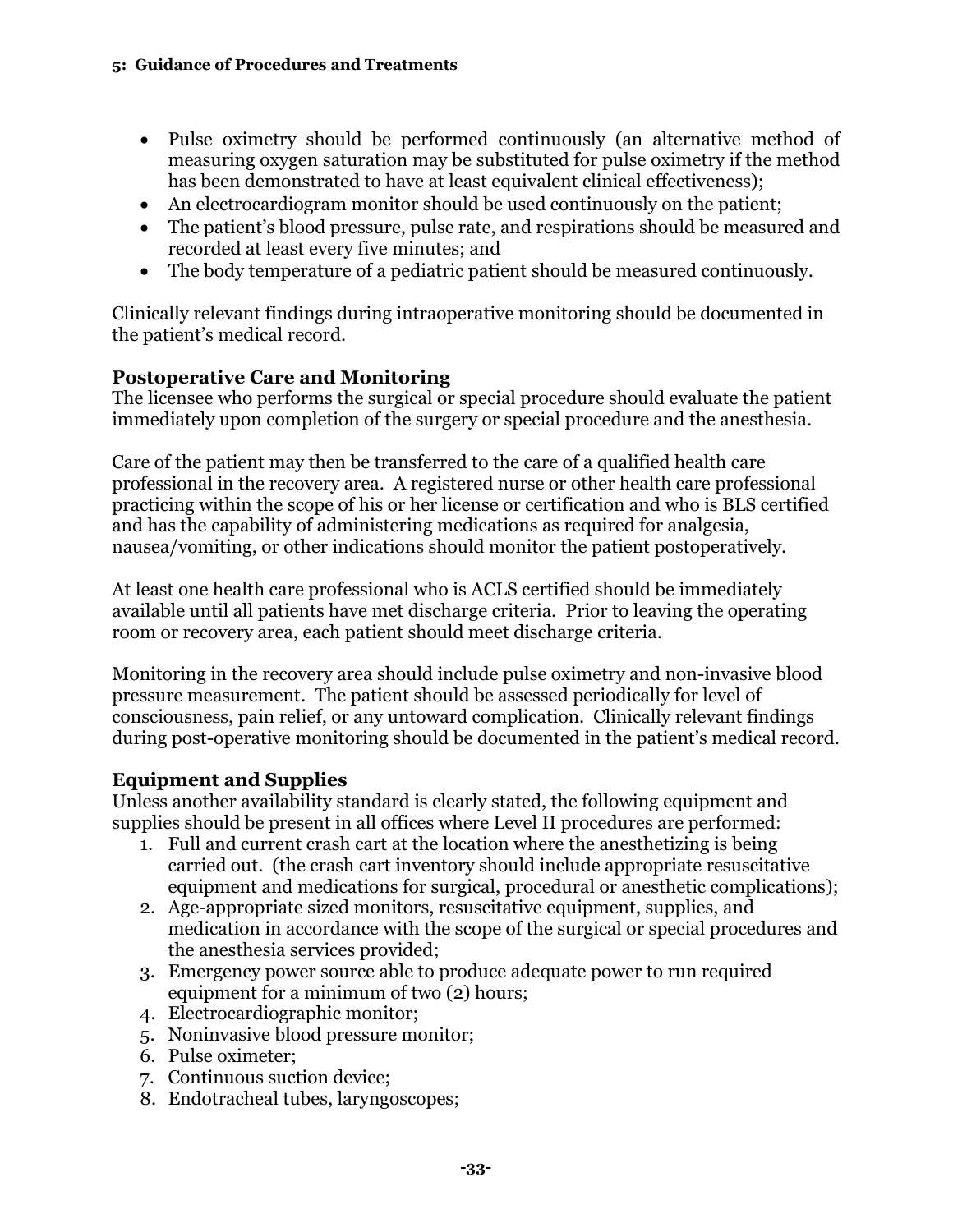- 9. Positive pressure ventilation device (e.g., Ambu);
- 10. Reliable source of oxygen;
- 11. Emergency intubation equipment;
- 12. Adequate operating room lighting;
- 13. Appropriate sterilization equipment; and
- 14. IV solution and IV equipment.

### *Level III Guidelines*

#### **Personnel**

Anesthesia should be administered by an anesthesiologist or a CRNA supervised by a licensee. The licensee who performs the surgical or special procedure should not administer the anesthesia. The anesthesia provider should not be otherwise involved in the surgical or special procedure.

The licensee or the anesthesia provider should be ACLS certified, and at least one other health care professional should be BLS certified. In an office where anesthesia services are provided to infants and children, personnel should be appropriately trained to handle pediatric emergencies (*i.e.*, APLS or PALS certified).

### *Surgical or Special Procedure Guidelines*

### **Intraoperative Monitoring**

The licensee who performs procedures in an office that require major conduction blockade, deep sedation/analgesia, or general anesthesia should ensure that monitoring is provided as follows when clinically indicated for the patient:

- Direct observation of the patient and, to the extent practicable, observation of the patient's responses to verbal commands;
- Pulse oximetry should be performed continuously. Any alternative method of measuring oxygen saturation may be substituted for pulse oximetry if the method has been demonstrated to have at least equivalent clinical effectiveness;
- An electrocardiogram monitor should be used continuously on the patient;
- The patient's blood pressure, pulse rate, and respirations should be measured and recorded at least every five minutes;
- Monitoring should be provided by a separate health care professional not otherwise involved in the surgical or special procedure;
- End-tidal carbon dioxide monitoring should be performed on the patient continuously during endotracheal anesthesia;
- An in-circuit oxygen analyzer should be used to monitor the oxygen concentration within the breathing circuit, displaying the oxygen percent of the total inspiratory mixture;
- A respirometer (volumeter) should be used to measure exhaled tidal volume whenever the breathing circuit of a patient allows;
- The body temperature of each patient should be measured continuously; and
- An esophageal or precordial stethoscope should be utilized on the patient.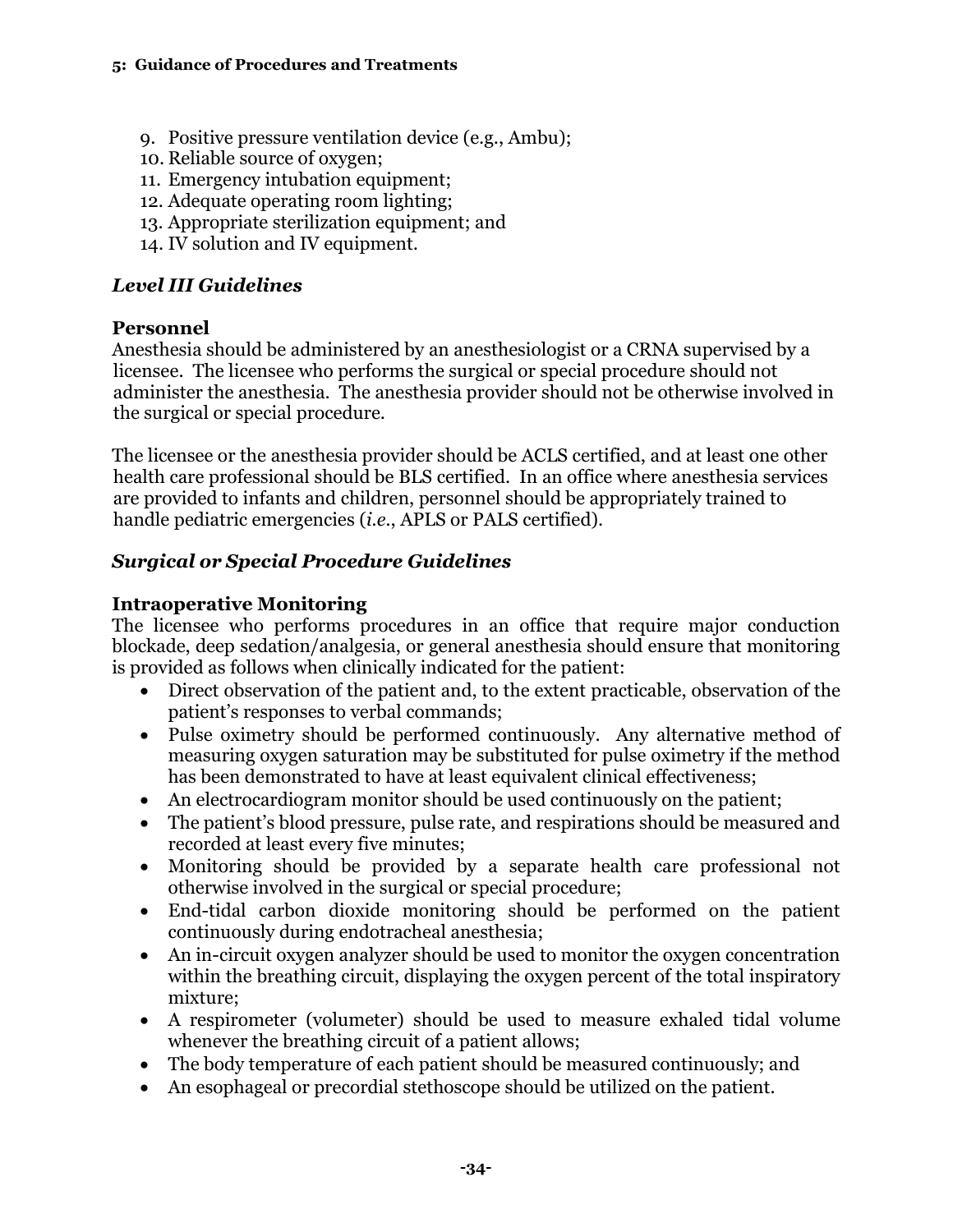Clinically relevant findings during intraoperative monitoring should be documented in the patient's medical record.

#### **Postoperative Care and Monitoring**

The licensee who performs the surgical or special procedure should evaluate the patient immediately upon completion of the surgery or special procedure and the anesthesia.

Care of the patient may then be transferred to the care of a qualified health care professional in the recovery area. Qualified health care professionals capable of administering medications as required for analgesia, nausea/vomiting, or other indications should monitor the patient postoperatively.

Recovery from a Level III procedure should be monitored by an ACLS certified (PALS or APLS certified when appropriate) health care professional using appropriate criteria for the level of anesthesia. At least one health care professional who is ACLS certified should be immediately available during postoperative monitoring and until the patient meets discharge criteria. Each patient should meet discharge criteria prior to leaving the operating or recovery area.

Monitoring in the recovery area should include pulse oximetry and non-invasive blood pressure measurement. The patient should be assessed periodically for level of consciousness, pain relief, or any untoward complication. Clinically relevant findings during postoperative monitoring should be documented in the patient's medical record.

#### **Equipment and Supplies**

Unless another availability standard is clearly stated, the following equipment and supplies should be present in all offices where Level III procedures are performed:

- 1. Full and current crash cart at the location where the anesthetizing is being carried out (the crash cart inventory should include appropriate resuscitative equipment and medications for surgical, procedural or anesthetic complications);
- 2. Age-appropriate sized monitors, resuscitative equipment, supplies, and medication in accordance with the scope of the surgical or special procedures and the anesthesia services provided;
- 3. Emergency power source able to produce adequate power to run required equipment for a minimum of two (2) hours;
- 4. Electrocardiographic monitor;
- 5. Noninvasive blood pressure monitor;
- 6. Pulse oximeter;
- 7. Continuous suction device;
- 8. Endotracheal tubes, and laryngoscopes;
- 9. Positive pressure ventilation device (*e.g*., Ambu);
- 10. Reliable source of oxygen;
- 11. Emergency intubation equipment;
- 12. Adequate operating room lighting;
- 13. Appropriate sterilization equipment;
- 14. IV solution and IV equipment;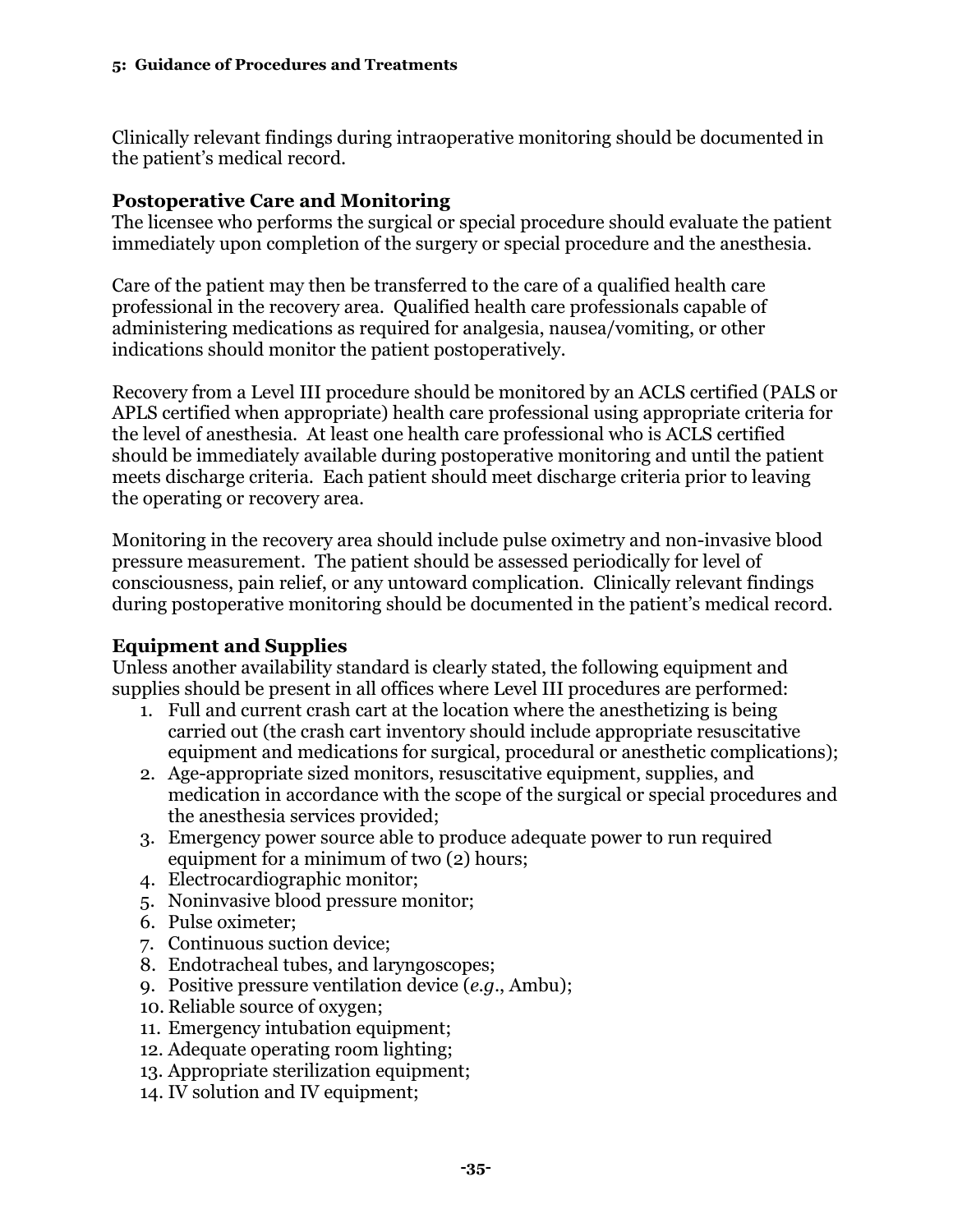- 15. Sufficient ampules of dantrolene sodium should be emergently available;
- 16. Esophageal or precordial stethoscope;
- 17. Emergency resuscitation equipment;
- 18. Temperature monitoring device;
- 19. End tidal CO2 monitor (for endotracheal anesthesia); and
- 20.Appropriate operating or procedure table.

#### **Definitions**

AAAASF – the American Association for the Accreditation of Ambulatory Surgery Facilities.

AAAHC – the Accreditation Association for Ambulatory Health Care

ABMS – the American Board of Medical Specialties

ACGME – the Accreditation Council for Graduate Medical Education

ACLS certified – a person who holds a current "ACLS Provider" credential certifying that they have successfully completed the national cognitive and skills evaluations in accordance with the curriculum of the American Heart Association for the Advanced Cardiovascular Life Support Program.

Advanced cardiac life support certified – a licensee that has successfully completed and recertified periodically an advanced cardiac life support course offered by a recognized accrediting organization appropriate to the licensee's field of practice. For example, for those licensees treating adult patients, training in ACLS is appropriate; for those treating children, training in PALS or APLS is appropriate.

Ambulatory surgical facility – a facility licensed under Article 6, Part D of Chapter 131E of the North Carolina General Statutes or if the facility is located outside North Carolina, under that jurisdiction's relevant facility licensure laws.

Anesthesia provider – an anesthesiologist or CRNA.

Anesthesiologist – a physician who has successfully completed a residency program in anesthesiology approved by the ACGME or AOA, or who is currently a diplomate of either the American Board of Anesthesiology or the American Osteopathic Board of Anesthesiology, or who was made a Fellow of the American College of Anesthesiology before 1982.

AOA – the American Osteopathic Association

APLS certified – a person who holds a current certification in advanced pediatric life support from a program approved by the American Heart Association.

Approved accrediting agency or organization  $-$  a nationally recognized accrediting agency (*e.g.*, AAAASF; AAAHC, JCAHO, and HFAP) including any agency approved by the Board.

ASA – the American Society of Anesthesiologists

BLS certified – a person who holds a current certification in basic life support from a program approved by the American Heart Association.

Board – the North Carolina Medical Board.

Conscious sedation – the administration of a drug or drugs in order to induce that state of consciousness in a patient which allows the patient to tolerate unpleasant medical procedures without losing defensive reflexes, adequate cardio-respiratory function and the ability to respond purposefully to verbal command or to tactile stimulation if verbal response is not possible as, for example, in the case of a small child or deaf person.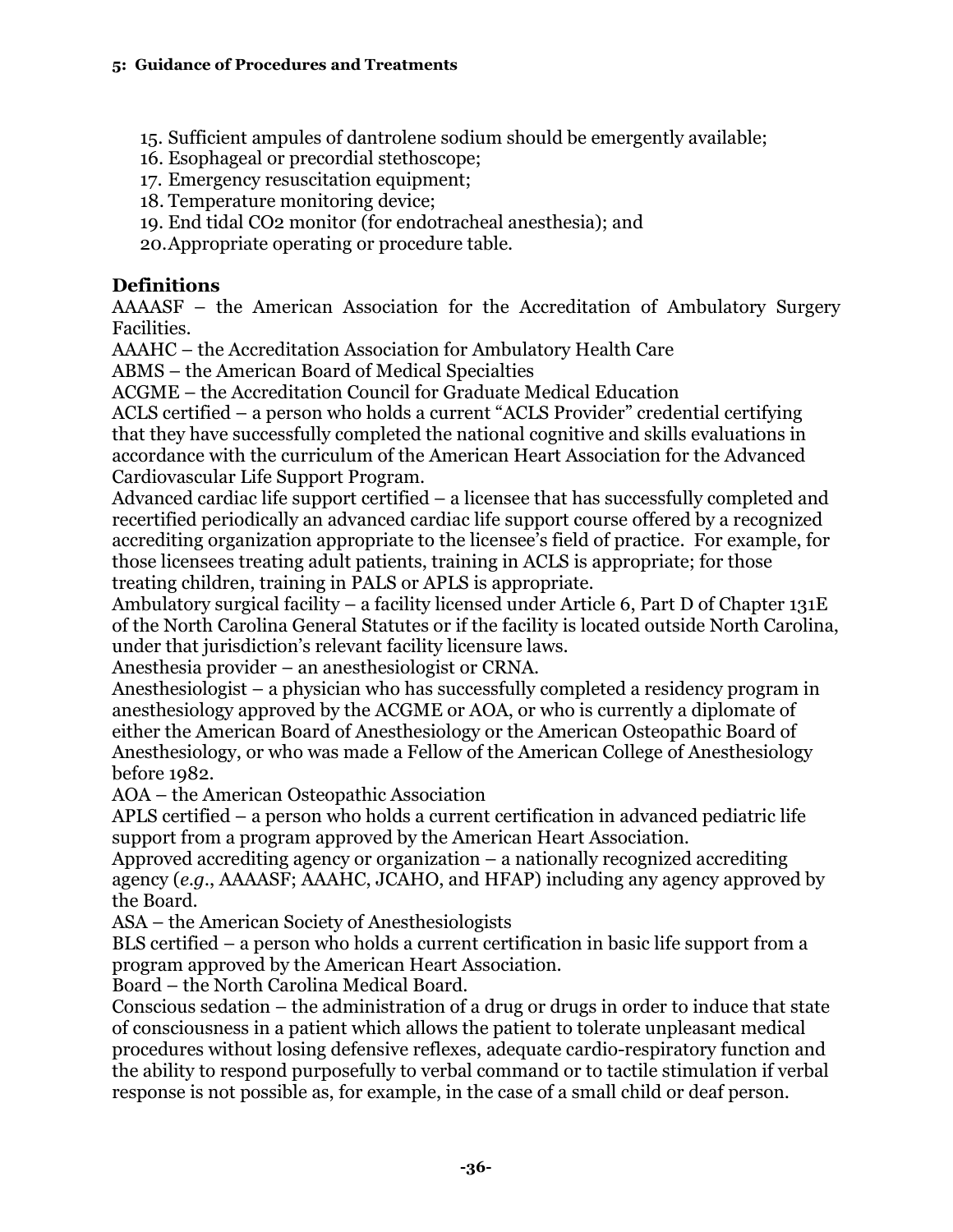Conscious sedation does not include an oral dose of pain medication or minimal preprocedure tranquilization such as the administration of a pre-procedure oral dose of a benzodiazepine designed to calm the patient. "Conscious sedation" should be synonymous with the term "sedation/analgesia" as used by the American Society of Anesthesiologists.

Credentialed – a physician that has been granted, and continues to maintain, the privilege by a hospital or ambulatory surgical facility licensed in the jurisdiction in which it is located to provide specified services, such as surgical or special procedures or the administration of one or more types of anesthetic agents or procedures, or can show documentation of adequate training and experience.

CRNA – a registered nurse who is authorized by the North Carolina Board of Nursing to perform nurse anesthesia activities.

Deep sedation/analgesia – the administration of a drug or drugs which produces depression of consciousness during which patients cannot be easily aroused but can respond purposefully following repeated or painful stimulation. The ability to independently maintain ventilatory function may be impaired. Patients may require assistance in maintaining a patent airway, and spontaneous ventilation may be inadequate. Cardiovascular function is usually maintained.

FDA – the Food and Drug Administration.

General anesthesia – a drug-induced loss of consciousness during which patients are not arousable, even by painful stimulation. The ability to independently maintain ventilatory function is often impaired. Patients often require assistance in maintaining a patent airway, and positive pressure ventilation may be required because of depressed spontaneous ventilation or drug-induced depression of neuromuscular function. Cardiovascular function may be impaired.

Health care professional – any office staff member who is licensed or certified by a recognized professional or health care organization.

HFAP – the Health Facilities Accreditation Program, a division of the AOA. Hospital – a facility licensed under Article 5, Part A of Chapter 131E of the North Carolina General Statutes or if the facility is located outside North Carolina, under that jurisdiction's relevant facility licensure laws.

Immediately available – within the office.

JCAHO – the Joint Commission for the Accreditation of Health Organizations Local anesthesia – the administration of an agent which produces a transient and reversible loss of sensation in a circumscribed portion of the body.

Major conduction blockade – the injection of local anesthesia to stop or prevent a painful sensation in a region of the body. Major conduction blocks include, but are not limited to, axillary, interscalene, and supraclavicular block of the brachial plexus; spinal (subarachnoid), epidural and caudal blocks.

Minimal sedation (anxiolysis) – the administration of a drug or drugs which produces a state of consciousness that allows the patient to tolerate unpleasant medical procedures while responding normally to verbal commands. Cardiovascular or respiratory function should remain unaffected and defensive airway reflexes should remain intact.

Minor conduction blockade – the injection of local anesthesia to stop or prevent a painful sensation in a circumscribed area of the body (*i.e.*, infiltration or local nerve block), or the block of a nerve by direct pressure and refrigeration. Minor conduction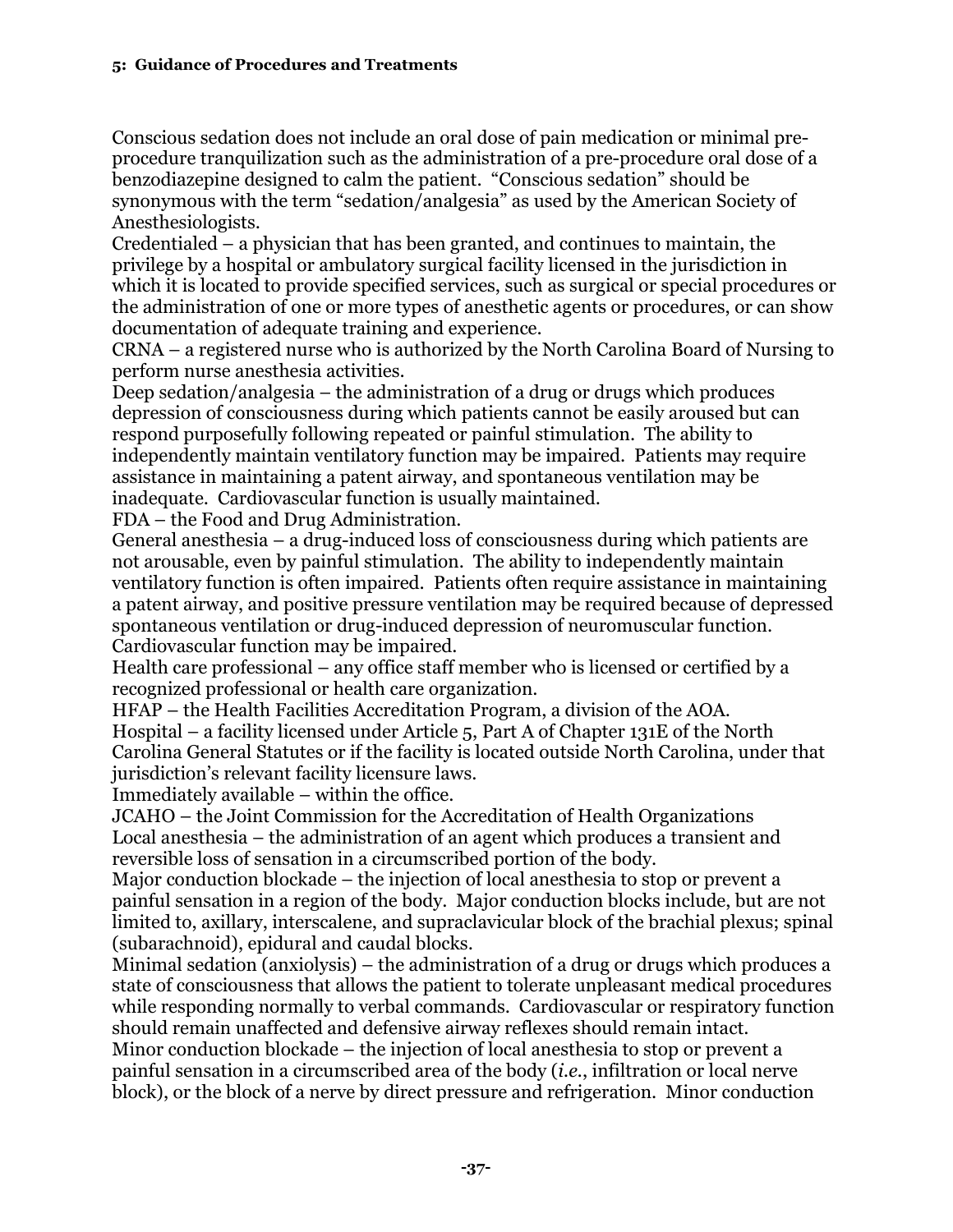blocks include, but are not limited to, intercostal, retrobulbar, paravertebral, peribulbar, pudendal, sciatic nerve, and ankle blocks.

Monitoring – continuous, visual observation of a patient and regular observation of the patient as deemed appropriate by the level of sedation or recovery using instruments to measure, display, and record physiologic values such as heart rate, blood pressure, respiration and oxygen saturation.

Office – a location at which incidental, limited ambulatory surgical procedures are performed and which is not a licensed ambulatory surgical facility pursuant to Article 6, Part D of Chapter 131E of the North Carolina General Statutes.

Operating room – that location in the office dedicated to the performance of surgery or special procedures.

OSHA – the Occupational Safety and Health Administration.

PALS certified – a person who holds a current certification in pediatric advanced life support from a program approved by the American Heart Association.

Physical status classification – a description of a patient used in determining if an office surgery or procedure is appropriate. For purposes of these guidelines, ASA

classifications will be used. The ASA enumerates classification: I-normal, healthy patient; II-a patient with mild systemic disease; III a patient with severe systemic disease limiting activity but not incapacitating; IV-a patient with incapacitating systemic disease that is a constant threat to life; and V-moribund, patients not expected to live 24 hours with or without operation.

Physician – an individual holding an MD or DO degree licensed pursuant to the NC Medical Practice Act and who performs surgical or special procedures covered by these guidelines.

Reasonable Proximity**-**The Board recognizes that reasonable proximity is a somewhat ambiguous standard. The Board believes that the standard often used by hospitals of thirty (30) minutes travel time is a useful benchmark.

Recovery area – a room or limited access area of an office dedicated to providing medical services to patients recovering from surgical or special procedures or anesthesia.

Reportable complications – untoward events occurring at any time within forty-eight (48) hours of any surgical or special procedure or the administration of anesthesia in an office setting including, but not limited to, any of the following: paralysis, nerve injury, malignant hyperthermia, seizures, myocardial infarction, pulmonary embolism, renal failure, significant cardiac events, respiratory arrest, aspiration of gastric contents, cerebral vascular accident, transfusion reaction, pneumothorax, allergic reaction to anesthesia, unintended hospitalization for more than twenty-four (24) hours, or death. Special procedure – patient care that requires entering the body with instruments in a potentially painful manner, or that requires the patient to be immobile, for a diagnostic or therapeutic procedure requiring anesthesia services; for example, diagnostic or therapeutic endoscopy; invasive radiologic procedures, pediatric magnetic resonance imaging; manipulation under anesthesia or endoscopic examination with the use of general anesthesia.

Surgical procedure – the revision, destruction, incision, or structural alteration of human tissue performed using a variety of methods and instruments and includes the operative and non-operative care of individuals in need of such intervention, and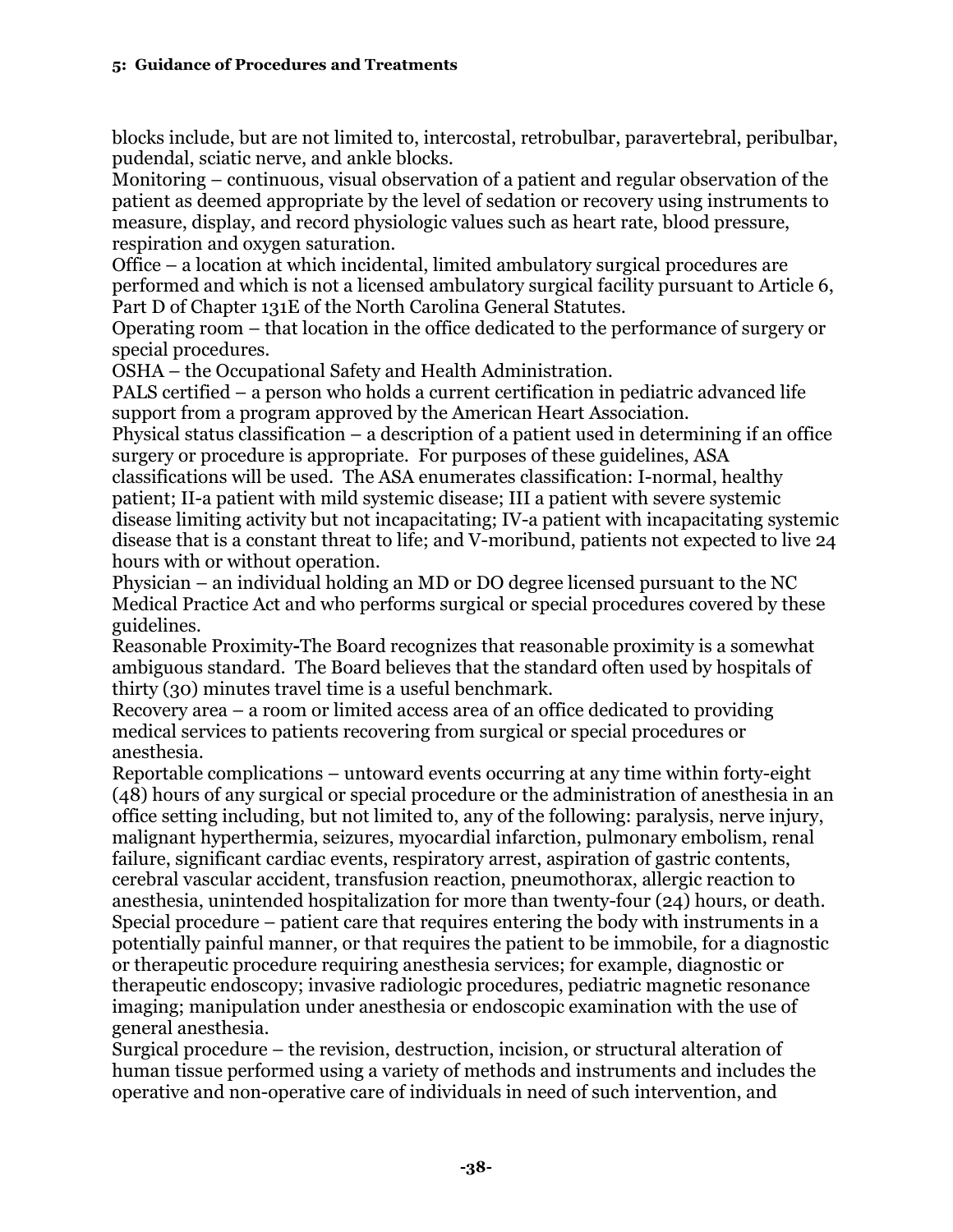#### **5: Guidance of Procedures and Treatments**

demands pre-operative assessment, judgment, technical skill, post-operative management, and follow-up.

Topical anesthesia – an anesthetic agent applied directly or by spray to the skin or mucous membranes, intended to produce a transient and reversible loss of sensation to a circumscribed area.

(Adopted: January 2003) (Amended: May 2011; May 2015) (Pending Review)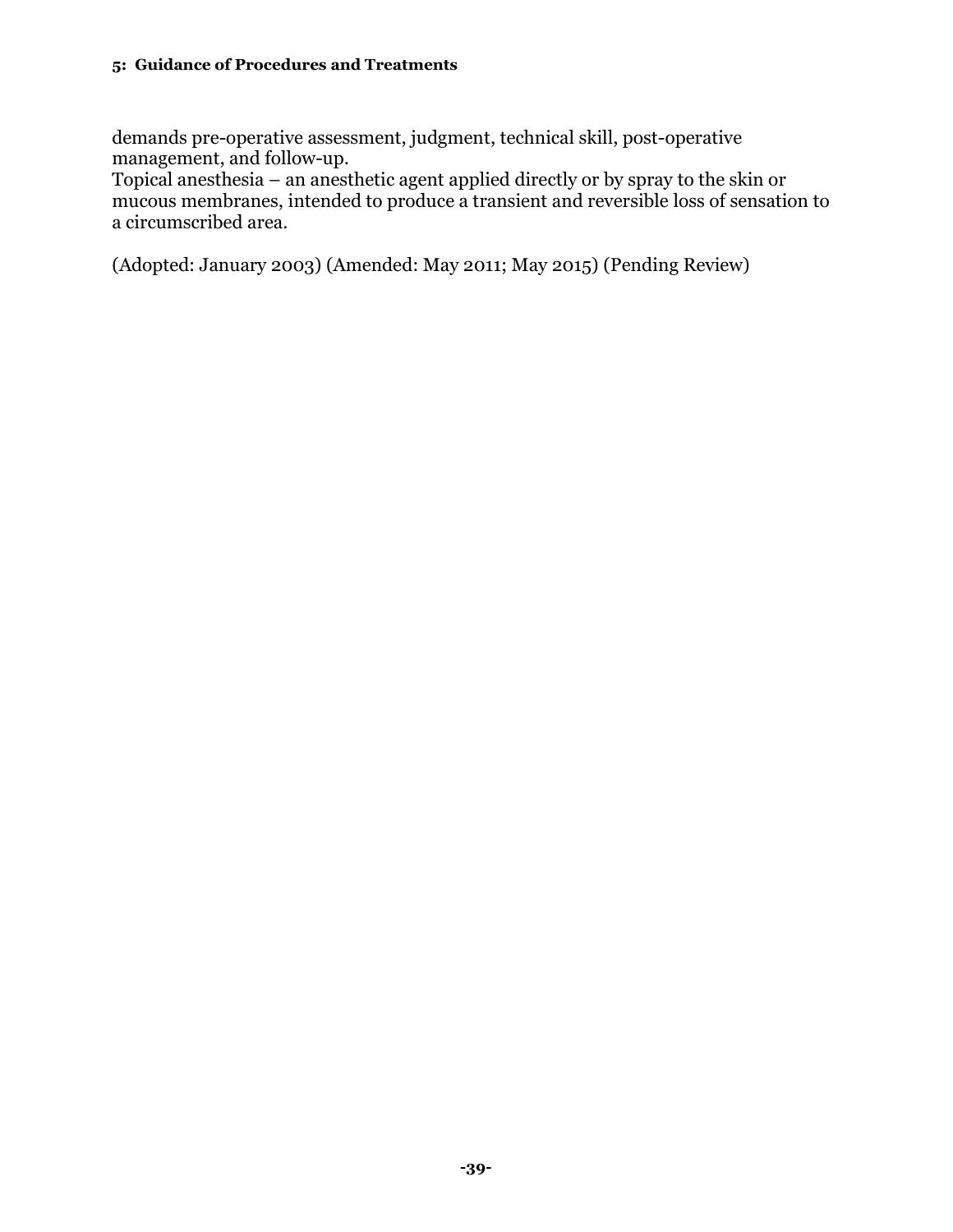### **5.1.2: Laser Surgery**

It is the position of the Board that the revision, destruction, incision, or other structural alteration of human tissue using laser technology is surgery.\* Laser surgery should be performed only by a physician or by a licensed health care professional working within his or her professional scope of practice and with appropriate medical training functioning under the supervision, preferably on-site, of a physician or by those categories of health care professionals currently licensed by this state to perform surgical services. \*\*

Licensees should use only devices approved by the U.S. Food and Drug Administration unless functioning under protocols approved by institutional review boards. As with all new procedures, it is the licensee's responsibility to obtain adequate training and to make documentation of this training available to the Board on request.

### **Laser Hair and Tattoo Removal** \*\*

Lasers are employed in certain hair and tattoo-removal procedures, as are various devices that (1) manipulate and/or pulse light causing it to penetrate human tissue and (2) are classified as "prescription" by the U.S. Food and Drug Administration. Hair and tattoo-removal procedures using such technologies should be performed only by a physician or by an individual designated as having adequate training and experience by a physician who bears full responsibility for the procedure. Additionally, electrologists who are licensed as laser hair practitioners may perform laser hair removal (but not tattoo removal) under the supervision of a physician.

The physician who provides medical supervision is expected to provide adequate oversight of licensed and non-licensed personnel both before and after the procedure is performed. The Board believes that the guidelines set forth in this Position Statement are applicable to every licensee of the Board involved in laser hair and tattoo removal.

It is the position of the Board that good medical practice requires that each patient be examined by a physician, physician assistant, or nurse practitioner licensed or approved by this Board prior to receiving the first laser hair and tattoo removal treatment and at other times as medically indicated. The examination should include a history and a focused physical examination. Where prescription medication such as topical anesthetics are used, the Board expects licensees to follow the guidelines set forth in the Board's Position Statement titled "Contact with Patients Before Prescribing." When medication is prescribed or dispensed in connection with laser hair or tattoo removal, the supervising physician shall assure the patient receives thorough instructions on the safe use or application of said medication.

The responsible supervising physician should be on site or readily available to the person actually performing the procedure. What constitutes "readily available" will depend on a variety of factors. Those factors include, but are not limited to, the specific types of procedures and equipment used; the anatomical location being treated; the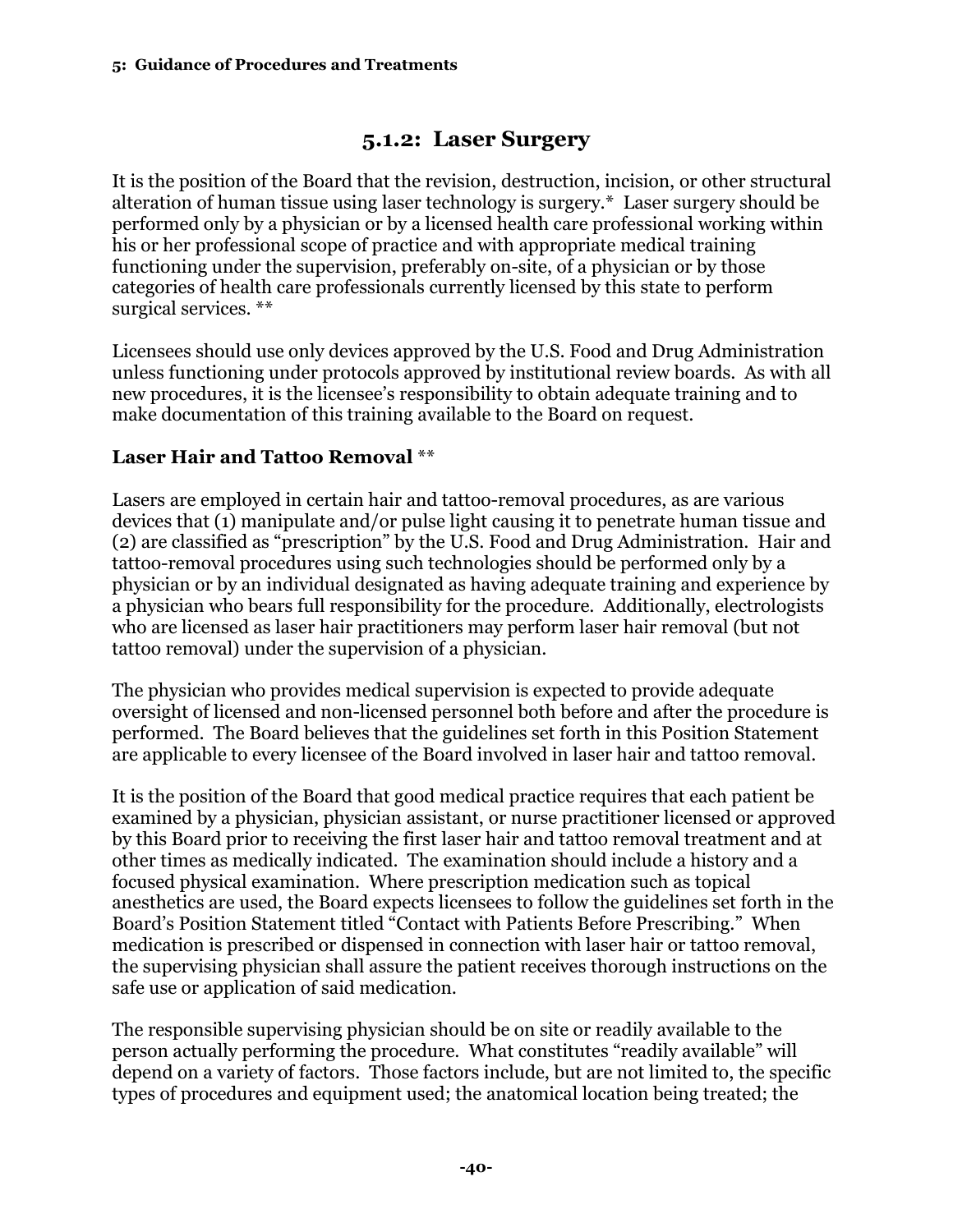#### **5: Guidance of Procedures and Treatments**

level of training of the persons performing the procedure; the level and type of licensure, if any, of the persons performing the procedure; the use of topical anesthetics; the quality of written protocols for the performance of the procedure; the frequency, quality and type of ongoing education of those performing the procedures; and any other quality assurance measures in place. In all cases, the Board expects the physician to be able to respond quickly to patient emergencies and questions by those performing the procedures.

\*Definition of surgery as adopted by the Board, November 1998: Surgery, which involves the revision, destruction, incision, or structural alteration of human tissue performed using a variety of methods and instruments, is a discipline that includes the operative and non-operative care of individuals in need of such intervention, and demands pre-operative assessment, judgment, technical skills, post-operative management, and follow up.

\*\*For more information regarding the involvement of unlicensed persons in laser hair and tattoo removal, see the [Board's Guidance Document with FAQs.](http://www.ncmedboard.org/images/uploads/other_pdfs/LaserGuidanceDoc.pdf)

(Adopted: July 1999) (Amended: January 2000; March 2002; August 2002; July 2005; March 2012; May 2021)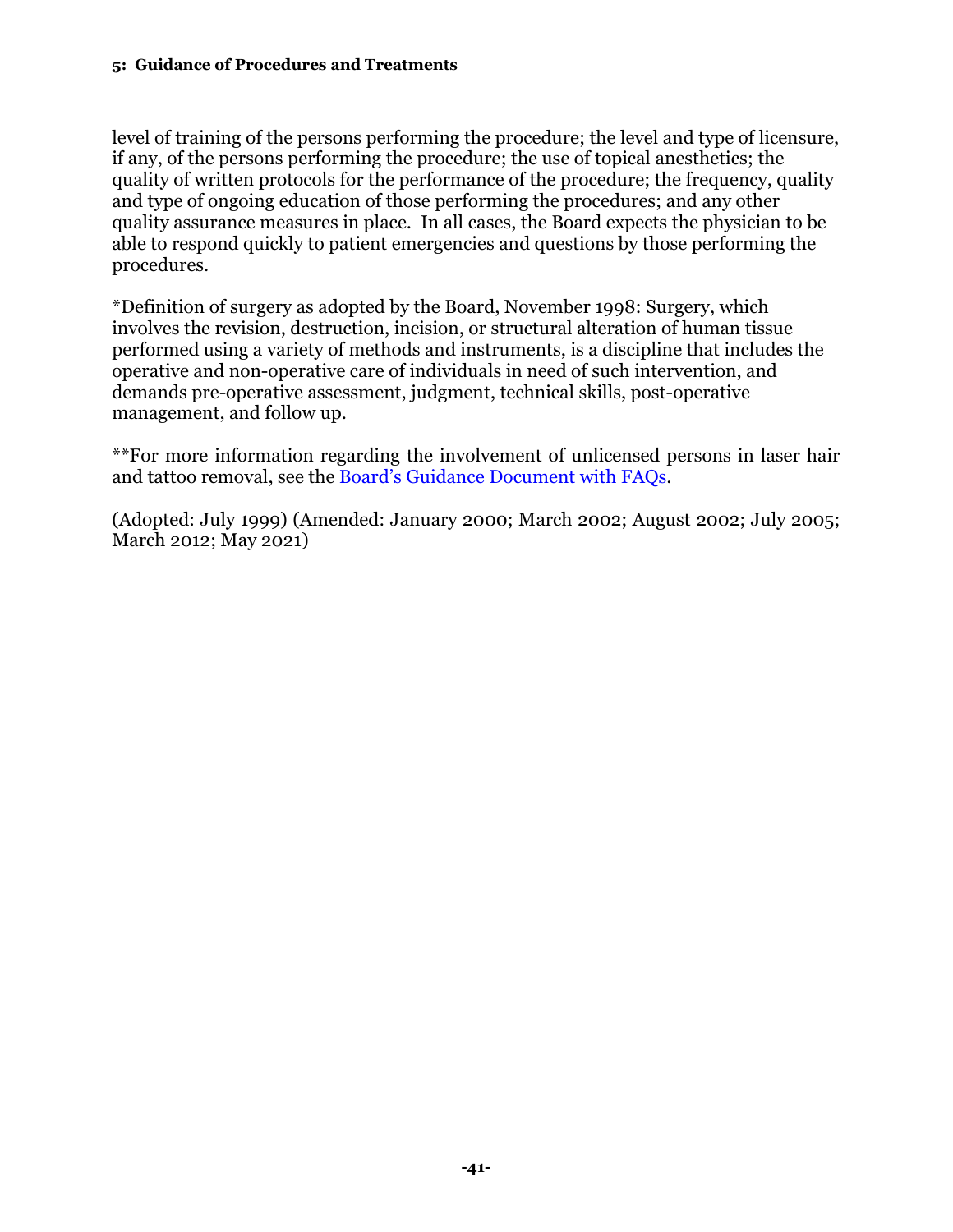### **5.1.3: Care of the Patient Undergoing Surgical or Other Invasive Procedure\***

The evaluation, diagnosis, and care of the surgical patient undergoing surgery or other invasive procedure\* is primarily the responsibility of the licensee performing the procedure (e.g. "proceduralist"\*\*). The proceduralist bears responsibility for ensuring the patient undergoes a pre-procedure assessment appropriate to the surgery/procedure. The assessment shall include a review of the patient's history, physical exam, and other data relevant to the procedure. The proceduralist shall have a detailed discussion with each patient regarding the diagnosis and the nature of the surgery/procedure, advising the patient fully of the risks involved. It is also the responsibility of the proceduralist to reevaluate the patient immediately prior to the procedure.

It is the responsibility of the proceduralist to assure safe and readily available postoperative care for each patient on whom he or she performs surgery or procedure. It is not improper to involve other licensed health care professionals in postoperative/post-procedure care so long as the proceduralist maintains responsibility for such care. The postoperative/postprocedure note must reflect the findings encountered in the individual patient and the surgery/procedure performed.

\*Invasive procedures are medical acts performed for the purpose of structurally altering the human body by incision or destruction of tissues, including therapeutic treatment of conditions or disease processes by any instruments causing localized alteration or transportation of live human tissue. This includes endoscopies, cardiac catheterizations, interventional radiology procedures, and other procedures.

\*\*Proceduralist refers to the licensee performing the procedure.

(Adopted: September 1991) (Amended: March 2001; September 2006; July 2012; May 2021)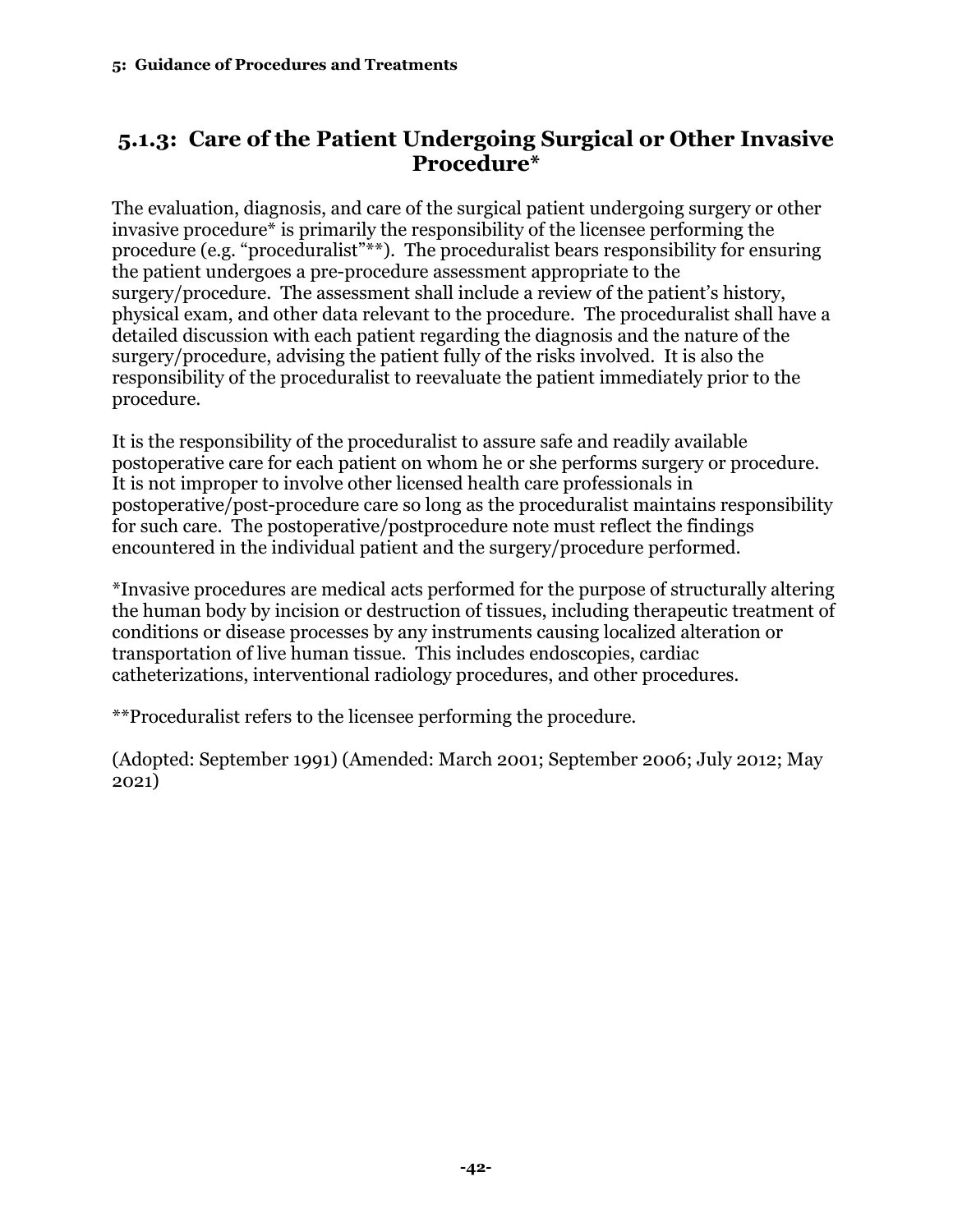# **5.1.4: Telemedicine**

"Telemedicine" is the practice of medicine using electronic communication, information technology, or other means between a licensee in one location and a patient in another location with or without an intervening health care provider. The term telemedicine incorporates the practices of telehealth.

The Board recognizes that technological advances have made it possible for licensees to provide medical care to patients who are separated by some geographical distance. As a result, telemedicine is a useful practice model that, if employed appropriately, can provide important benefits to patients, including: increased access to health care, expanded utilization of specialty expertise, rapid availability of patient records, and the potential of reduced healthcare costs, increased efficiency, and improved overall healthcare outcomes. The call for ongoing research and formal training in the care models and technologies associated with telemedicine reflects the evolving nature of telemedicine practice.

The Board cautions, however, that licensees providing care to North Carolina patients via telemedicine will be held to the same established standard of care as those practicing in traditional in-person medical settings. The Board does not endorse a separate standard of care for telemedicine. Licensees, who fail to conform to the North Carolina statewide standard of care, may be subject to discipline by this Board.

The Board provides the following considerations to licensees as guidance in providing medical services via telemedicine:

#### **Training of Staff**

Staff involved in the telemedicine visit should be trained in the use of the technology being used to deliver care and competent in its operation.

### **Evaluations and Examinations**

Licensees using telemedicine technologies to provide care to patients located in North Carolina must provide, or rely upon, an appropriate evaluation prior to diagnosing and/or treating the patient. This evaluation need not be in-person if the licensee employs technology sufficient to accurately diagnose and treat the patient in conformity with the applicable standard of care. A diagnosis should be established using accepted medical practices, i.e., a patient history, mental status evaluation, physical examination, and appropriate diagnostic and laboratory testing.

Evaluations may also be considered appropriate if a licensed health care professional is able to facilitate aspects of the patient assessment needed to render reasonable diagnostic possibilities and care plans. On the other hand, a simple questionnaire without an appropriate evaluation may be a violation of law and/or subject the licensee to discipline by the Board.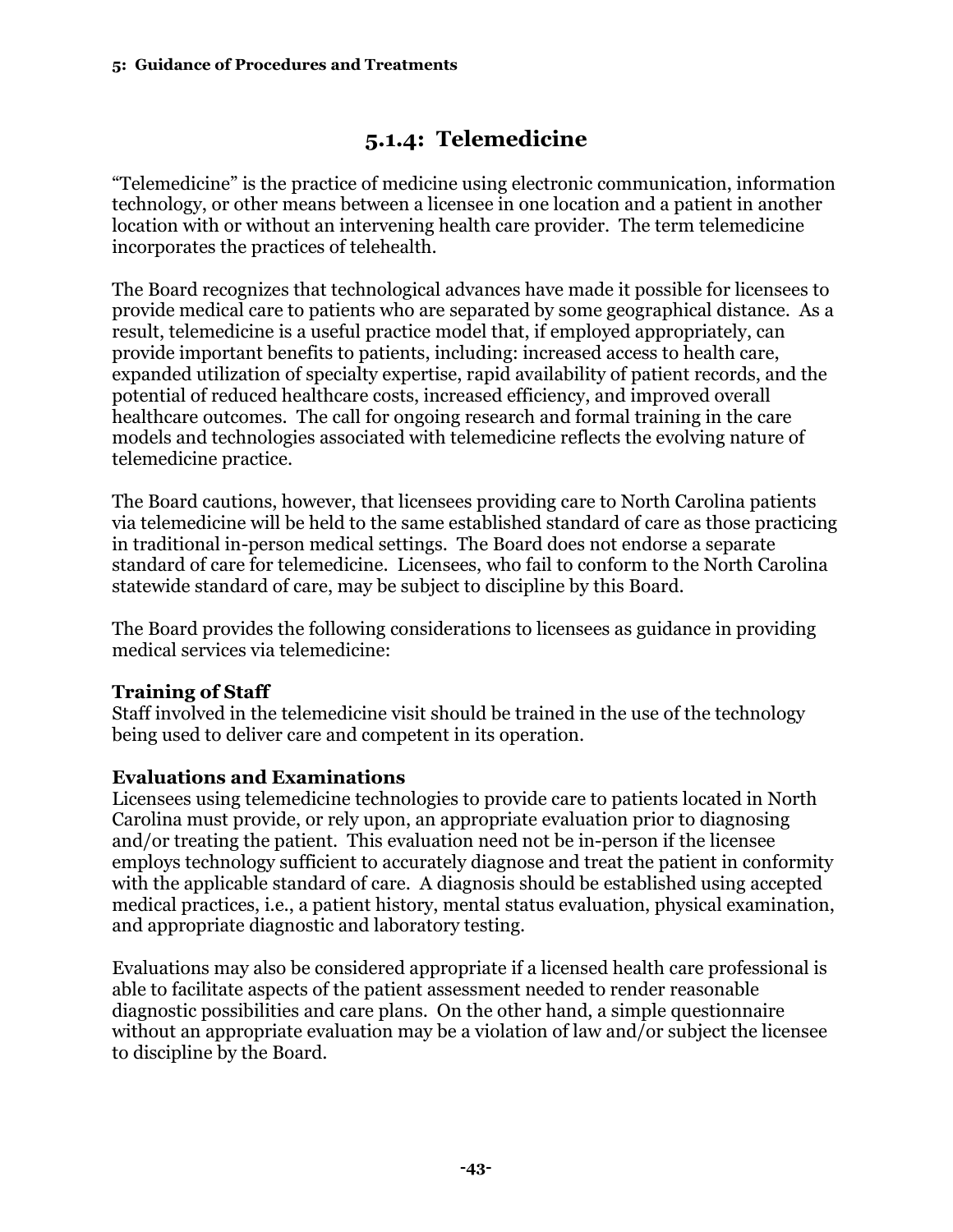#### **Licensee-Patient Relationship**

The Board stresses the importance of proper patient identification prior to any telemedicine encounter. Failure to verify the patient's identity may lead to fraudulent activity or the improper disclosure of confidential patient information. The licensee using telemedicine should verify the identity and location of the patient. Furthermore, the licensee's name, location, and professional credentials should be provided to the patient. Licensees using telemedicine should also ensure the availability for appropriate follow-up care and maintain a complete medical record that is available to the patient and other treating health care providers.

### **Prescribing**

Licensees are expected to practice in accordance with the Board's Position Statement ["Contact with Patients Before Prescribing.](https://www.ncmedboard.org/resources-information/professional-resources/laws-rules-position-statements/position-statements/contact_with_patients_before_prescribing)" It is the position of the Board that it is not consistent with the current standard of care to prescribe controlled substances for the treatment of pain in which the only patient encounter is by means of telemedicine and there are no other licensed healthcare providers involved in the initial and ongoing evaluations of the patient. Licensees prescribing controlled substances by means of telemedicine for other conditions should comply with all relevant federal and state laws and are expected to participate in the Controlled Substances Reporting System.

#### **Medical Records**

The licensee treating a patient via telemedicine must maintain a complete record of the telemedicine patient's care consistent with the prevailing medical record standards. The medical record should clearly document all aspects of care including email, text, photos, phone contact, and other forms of communication. HIPAA and related privacy and security documents should be present and signed where appropriate. Appropriate informed consent documents acknowledging the risks, limitations, alternatives, and benefits of the telemedicine encounter should be included.

The licensee must maintain the medical record's confidentiality and provide a copy of the medical record to the patient in a manner consistent with state and federal law. If the patient has a primary care provider and a telemedicine provider for the same ailment, then the primary care provider's medical record and the telemedicine provider's medical record constitute one complete patient record. Licensees practicing via telemedicine will be held to the same standards of professionalism concerning the transfer of medical records and communications with the patient's primary care provider and medical home as those licensees practicing via traditional means.

#### **Disclaimers**

Providers of telemedicine should consider providing a statement identifying any unique limitations of the electronic model by which care is being provided. Such patient notification can be distributed prior to providing services and included in all direct advertising to the public.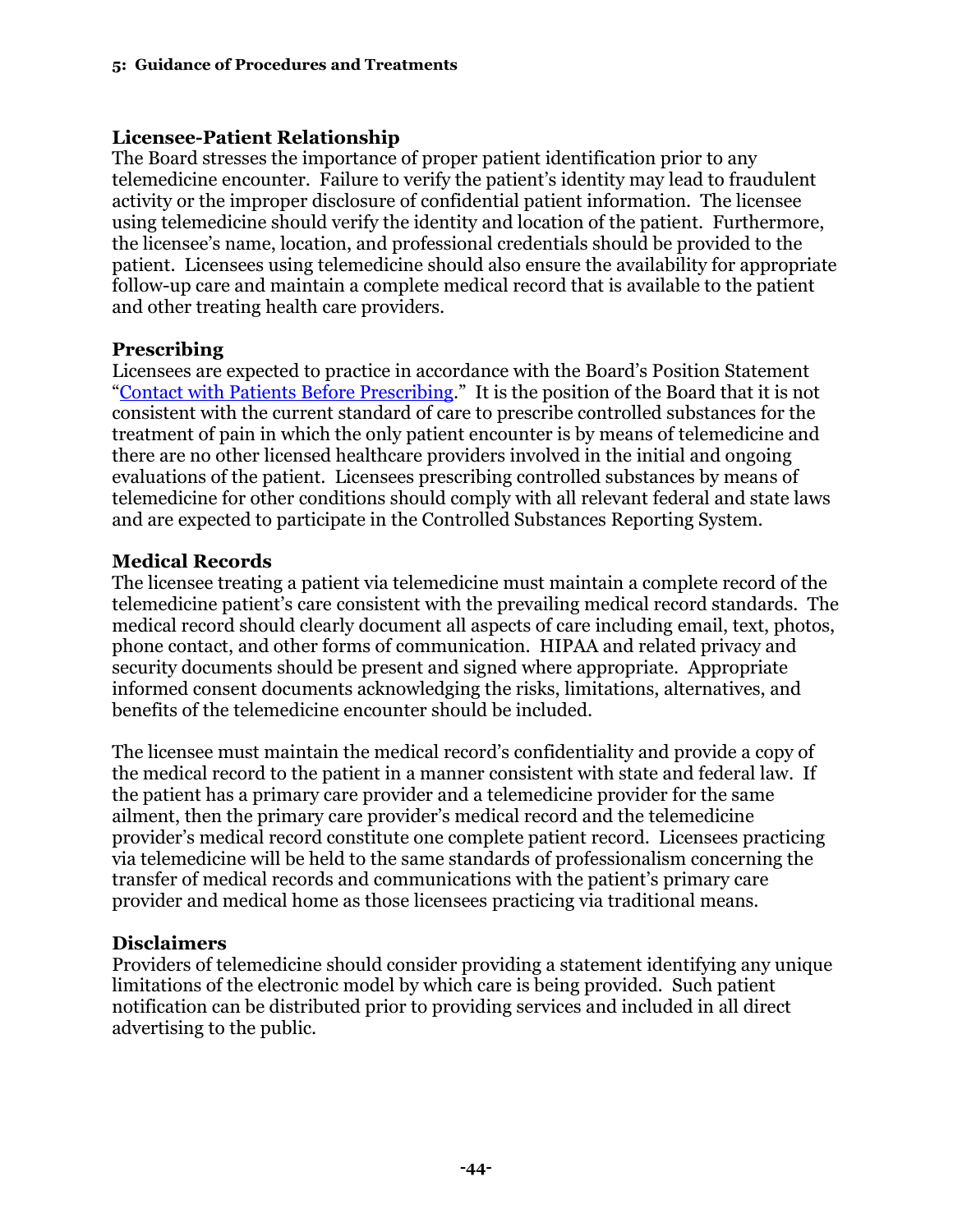#### **Licensure**

The Board deems the practice of medicine to occur in the state where the patient is located. Therefore, any licensee using telemedicine to regularly provide medical services to patients located in North Carolina should be licensed to practice medicine in North Carolina. Licensees need not reside in North Carolina if they have a valid, current North Carolina license.

North Carolina licensees intending to practice medicine via telemedicine technology to treat or diagnose patients outside of North Carolina should check with other state licensing boards. Most states require physicians to be licensed, and some have enacted limitations on telemedicine practice or require or offer a special registration. A directory of all U.S. medical boards may be accessed at the [Federation of State Medical](http://www.fsmb.org/directory_smb.html)  [Boards website.](http://www.fsmb.org/directory_smb.html)

(Adopted: July 2010) (Amended: November 2014; March 2019)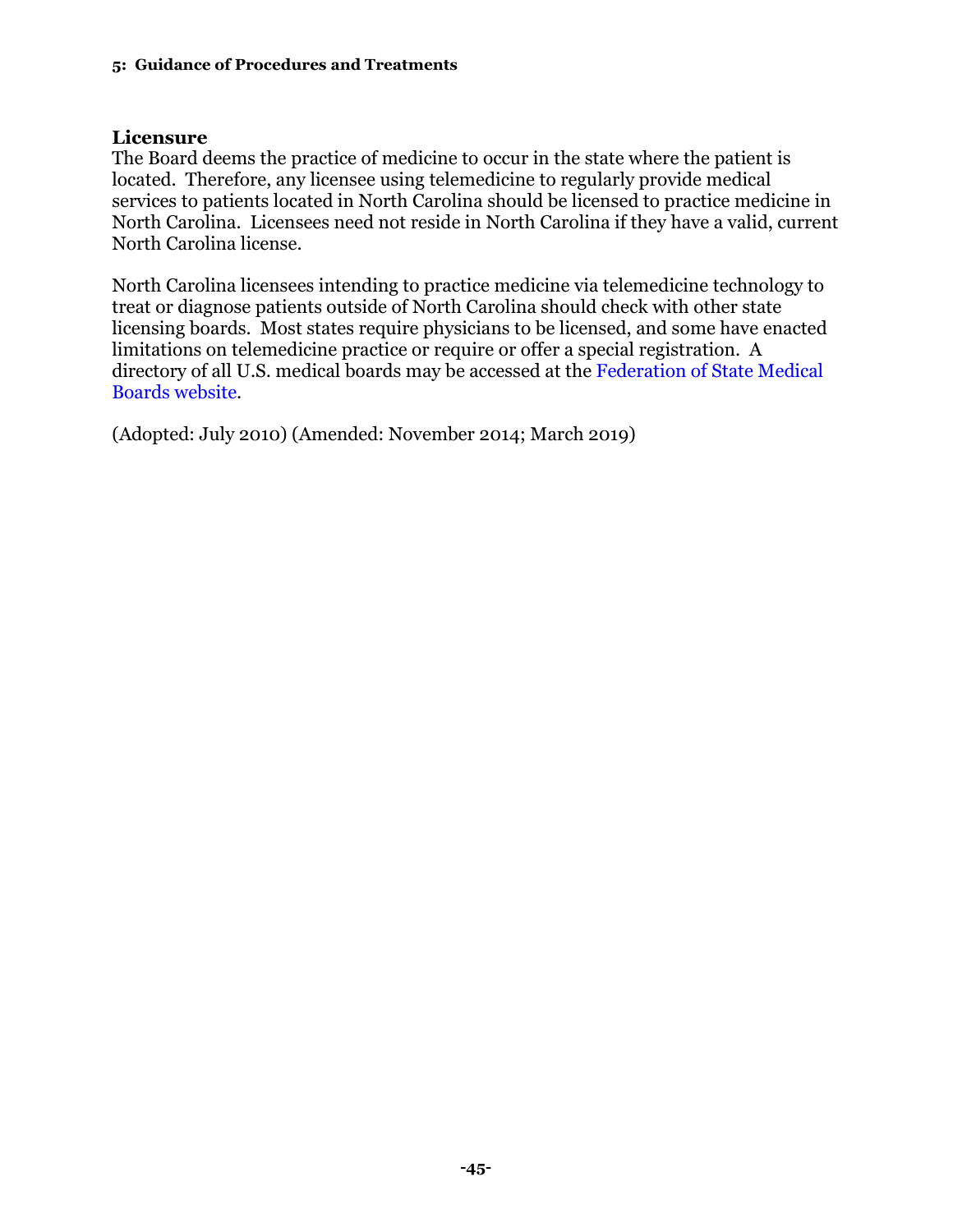## **5.1.5: Licensee Use of Innovative or New Treatment**

The Board recognizes that progress in medical science, advances in patient care, and improved outcomes require exploration of innovative treatment and new technology. While the Board supports licensee use of scientifically valid research and innovation, it is the Board's position that licensees must guard against exaggerating or overpromising benefits of participation in research or use of novel or off-label treatment when there is insufficient data to support claims made for the treatment.

The Board acknowledges there are a wide variety of circumstances which may lead a licensee to recommend new or innovative treatment. For example, there may be different considerations when a conventional treatment has failed and a patient wants to individually undertake off-label or novel use of an existing drug or therapy. Licensees must balance respect for patients' autonomy in seeking treatment options against the need to safeguard patients from the risks of novel, but often unproven, treatment.

Licensees offering innovative or novel treatments should:

- Make treatment decisions in the best interest of the patient and use their knowledge and skill for the patient's benefit. Conflicting interests should be resolved to the benefit of the patient.
- Ensure all information, especially in terms of risks, benefits, and efficacy, is presented in an objective and honest manner. Where information is absent or equivocal this should also be communicated to the patient.
- Ensure the patient clearly understands why the new treatment is recommended, its purpose, and how it is different from current or conventional treatment.
- Refrain from using advertising that contains deceptive, false, or misleading claims.
- Avoid promotional "tokens of legitimacy" which might include patient or celebrity endorsements, marketing using various certifications, awards, or citations of licensee affiliation or membership in academic or professional societies connected with the service or product.
- Understand the relevant clinical issues of the treatment offered and have received sufficient education and training from qualified sources regarding the modality to provide treatment in a competent, safe and effective manner.
- Maintain detailed, accurate documentation of the course of treatment and outcomes that includes adverse events, identified both during and after treatment, and which should be communicated to patients in a forthright and timely fashion. New information which may come to light following treatment should also be communicated to the patient.
- Recognize the licensee retains responsibility for patient care and management when using clinical decision-making support tools such as augmented or artificial intelligence.
- Comply with relevant federal, state, and agency laws and regulations.
- Inform patients that innovative or novel treatments may not be covered by certain third-party insurance plans.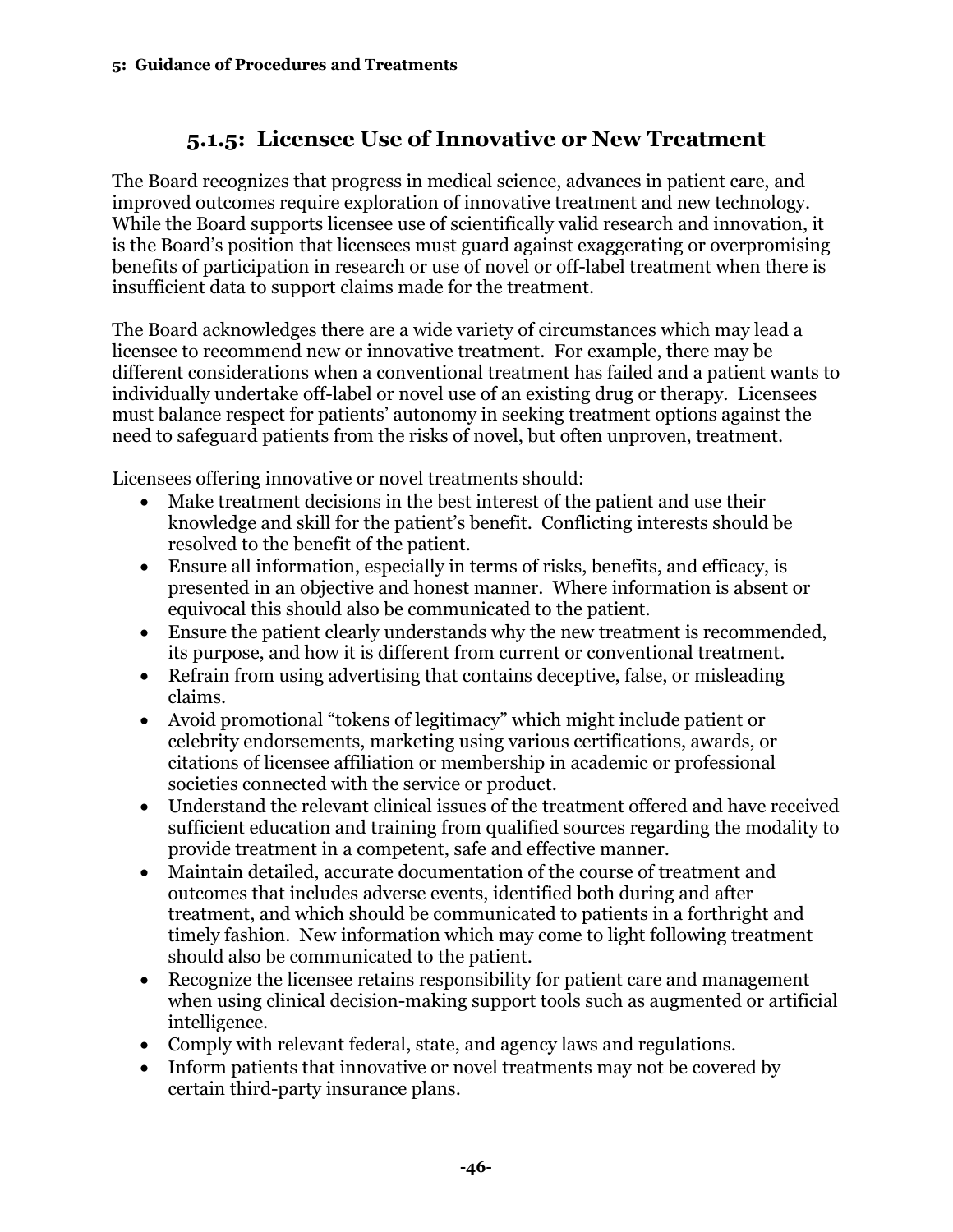#### **5: Guidance of Procedures and Treatments**

These guidelines are important in maintaining mutual trust between patient and licensee, protecting patient autonomy, and obtaining meaningful informed consent. The Board's position statement on ["The Licensee-Patient Relationship"](https://www.ncmedboard.org/resources-information/professional-resources/laws-rules-position-statements/position-statements/the_licensee-patient_relationship) may also be helpful to licensees as they consider these issues.

(Adopted: January 2020) (Amended: May 2021)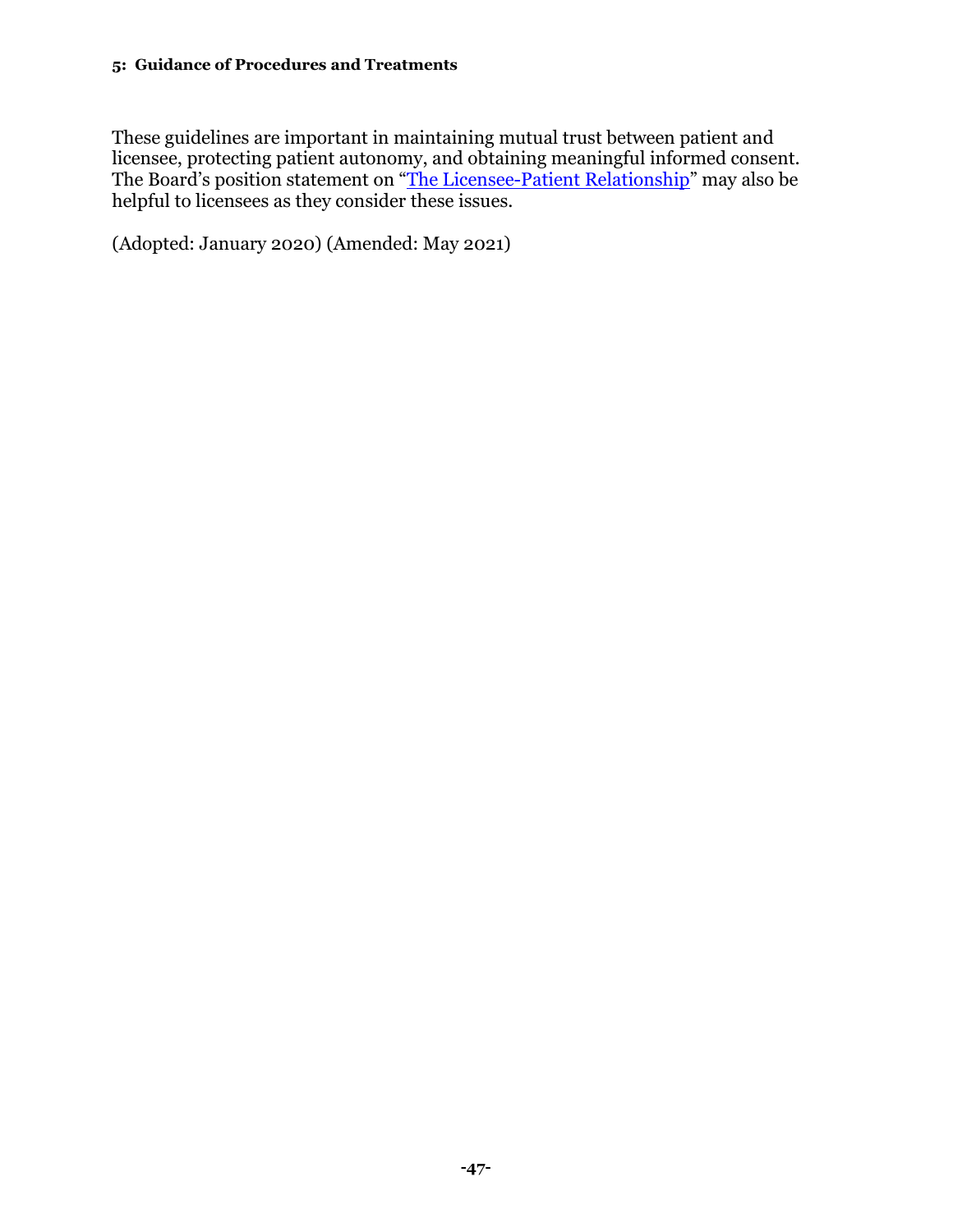# **6.1.1: Advance Directives and Patient Autonomy**

Licensees must be aware that North Carolina law specifically recognizes the individual's right to a peaceful and natural death. [North Carolina General Statute § 90-320\(a\)](https://www.ncleg.gov/EnactedLegislation/Statutes/HTML/BySection/Chapter_90/GS_90-320.html) reads:

The General Assembly recognizes as a matter of public policy that an individual's rights include the right to a peaceful and natural death and that a patient or the patient's representative has the fundamental right to control the decisions relating to the rendering of the patient's own medical care, including the decision to have life-prolonging measures withheld or withdrawn in instances of a terminal condition.

Licensees must also be aware that North Carolina law empowers any adult individual with capacity to make a Health Care Power of Attorney [\(N.C. Gen. Stat. § 32A-17\)](https://www.ncleg.gov/EnactedLegislation/Statutes/HTML/BySection/Chapter_32A/GS_32A-17.html) and stipulates that, when a patient lacks understanding or capacity to make or communicate health care decisions, the instructions of a duly appointed health care agent are to be taken as those of the patient unless evidence to the contrary is available [\(N.C. Gen. Stat.](https://www.ncleg.gov/EnactedLegislation/Statutes/HTML/BySection/Chapter_32A/GS_32A-24.html)   $§ 32A-24(b).$ 

It is the position of the Board that it is in the best interest of the patient and of the licensee/patient relationship to encourage patients to complete or authorize documents that express their wishes for the kind of care they desire at the end of their lives. Licensees should encourage their patients to appoint a health care agent to act through the execution of a Health Care Power of Attorney and to provide documentation of the appointment to the responsible licensee(s). Further, licensees should provide full information to their patients in order to enable those patients to make informed and intelligent decisions preferably prior to a terminal illness. The Board also encourages the use of portable licensee orders to improve the communication of the patient's wishes for treatment at the end of life from one care setting to another.

It is also the position of the Board that licensees are ethically obligated to follow the wishes of the terminally ill or incurable patient as expressed by and properly documented in a declaration of a desire for a natural death; however, when the licensee is unable in good conscience to meet the wishes of a patient, the licensee may withdraw from the case once continuity of care is assured.

It is also the position of the Board that withholding or withdrawal of life-prolonging measures is in no manner to be construed as permitting diminution of nursing care, relief of pain, or any other care that may provide comfort for the patient.

(Adopted: July 1993) (Amended: May 1996; March 2008; November 2012)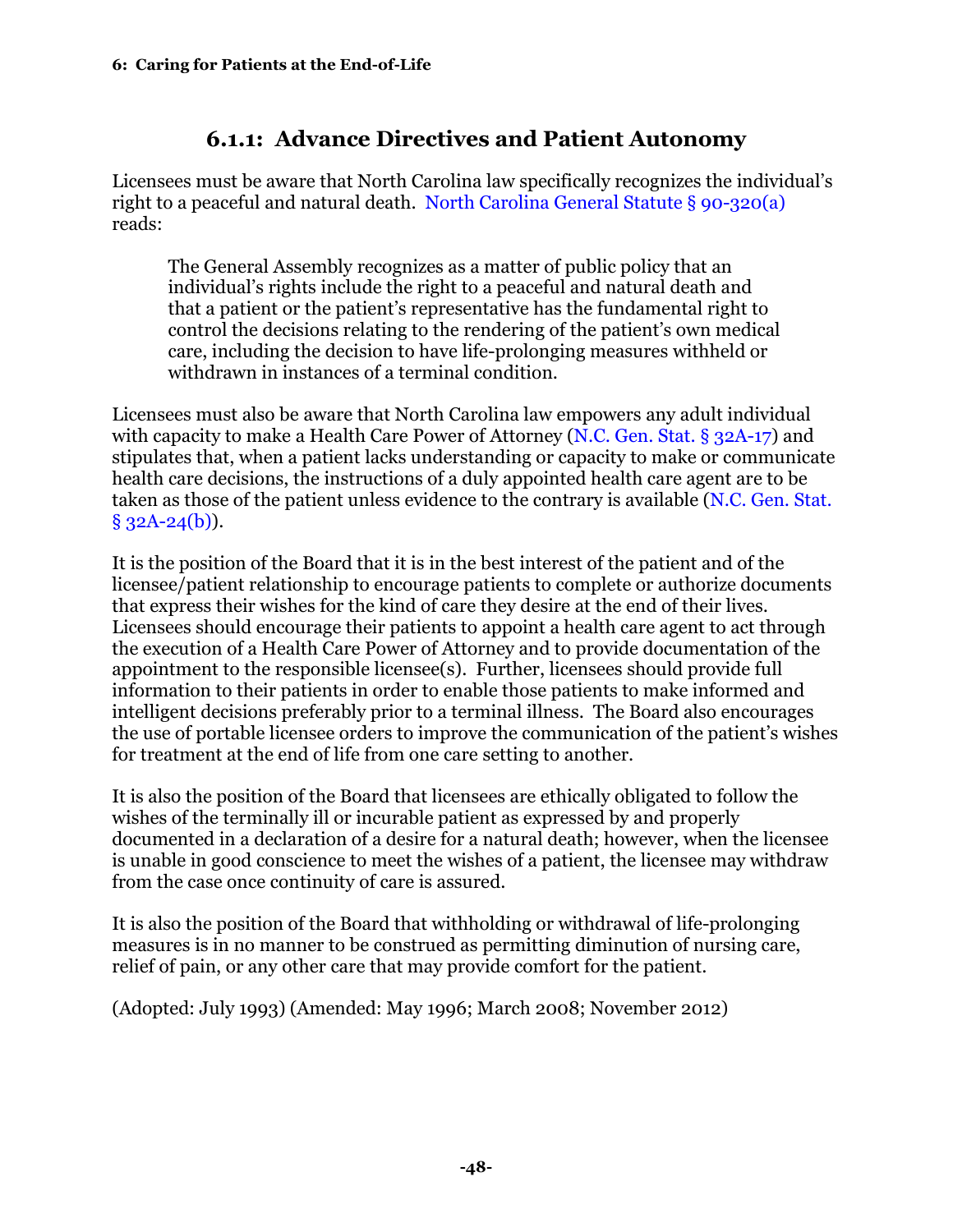# **6.1.2: Palliative Care and End-of-Life Responsibilities**

#### **Assuring Patients**

When appropriate processes have determined that the use of life prolonging measures or invasive interventions will only prolong the dying process, it is incumbent on licensees to accept death "not as a failure, but the natural culmination of our lives."\*

It is the position of the Board that patients and their families should be assured of competent, timely, comprehensive palliative care along the continuum of a chronic disease diagnosis up unto the end of life. Licensees should be knowledgeable regarding means to maximize quality of life and function, including effective and compassionate pain relief. Licensees should, for all patients, at age appropriate intervals, address Advanced Care Planning including the establishing of a Health Care Power of Attorney and Advanced Directives.\*\* The Board recognizes there are times when a hospice patient needs medications to manage pain or other symptoms in an urgent situation. Under these circumstances a hospice physician who is an employee of, under contract with, or a volunteer with a Medicare-certified hospice may prescribe medications to a patient admitted to the hospice program who he has not seen when the needs of the patient dictate.

#### **Palliative Care**

Palliative care is specialized medical care for people with serious illnesses. It is focused on providing patients with relief from the symptoms, pain, and stress of a serious illness—whatever the diagnosis. The goal is to improve quality of life for both the patient and the family.

Palliative care is provided by a specially-trained team of doctors, nurses and other specialists who work together with a patient's other doctors to provide an extra layer of support. Palliative care is based on the needs of the patient, not on the patient's prognosis. It is appropriate at any age and at any stage in a serious illness, and it can be provided along with curative treatment.\*\*\*

Palliative care:

- Provides relief from pain and other distressing symptoms;
- Affirms life and regards dying as a normal process;
- Intends neither to hasten nor postpone death;
- Integrates the psychological and spiritual aspects of patient care;
- Offers a support system to help patients live as actively as possible until death;
- Offers a support system to help the family cope during the patient's illness and in their own bereavement;
- Uses a team approach to address the needs of patients and their families, including bereavement counseling, if indicated;
- Will enhance quality of life, and may also positively influence the course of illness;
- [May be] applicable early in the course of illness, in conjunction with other therapies that are intended to prolong life, such as chemotherapy or radiation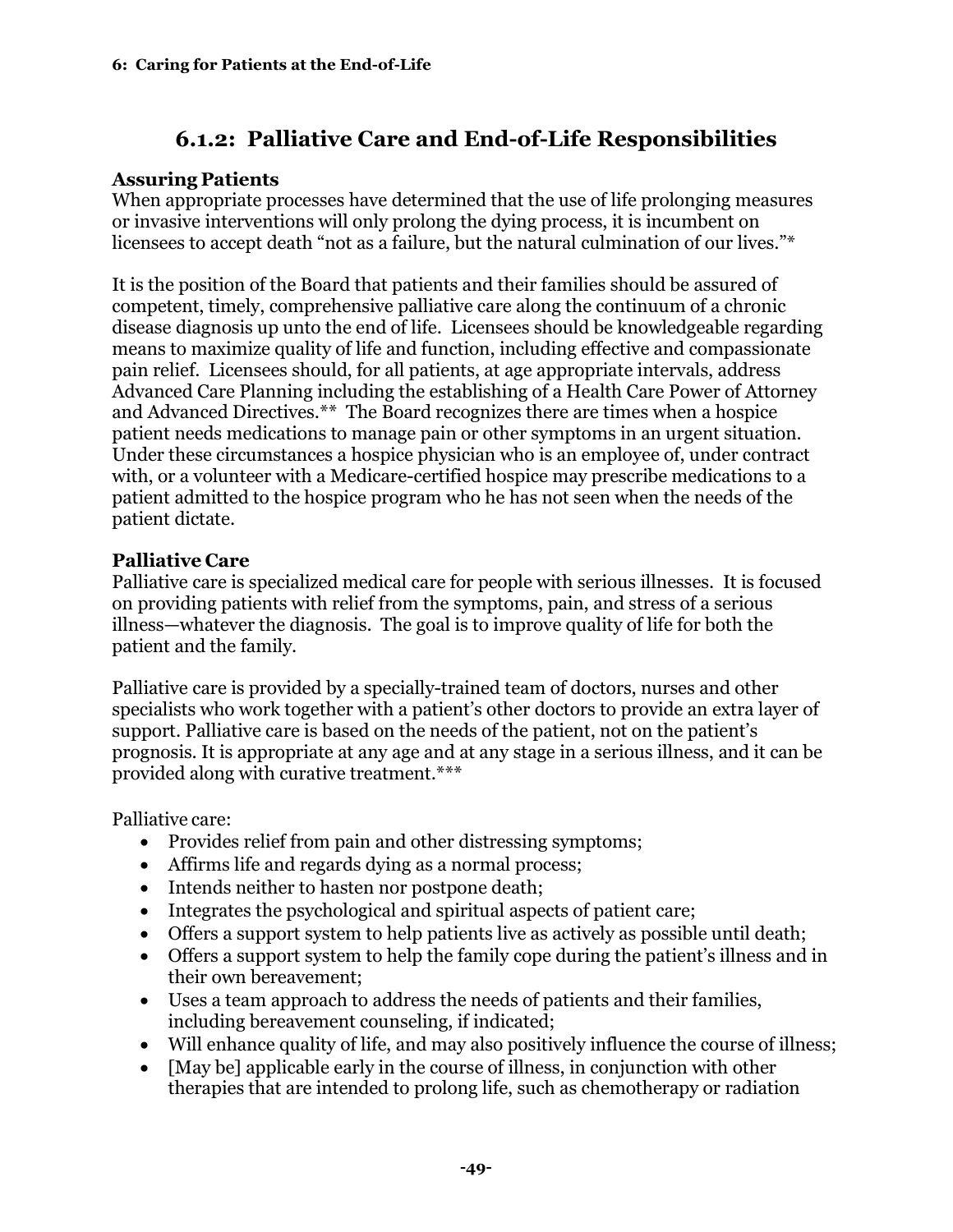therapy, and includes those investigations needed to better understand and manage distressing clinical complications.\*\*\*\*

#### **Opioid Use**

The Board will assume opioid use in such patients is appropriate if the responsible licensee is familiar with and abides by acceptable medical guidelines regarding such use, is knowledgeable about effective and compassionate pain relief, and maintains an appropriate medical record that documents a palliative care diagnosis and details of any pain management plan. (See the Board's position statement on the ["Policy for the Use of](https://www.ncmedboard.org/resources-information/professional-resources/laws-rules-position-statements/position-statements/Policy_for_the_use_of_opiates_for_the_treatment_of_pain)  [Opioids for the Treatment of Pain"](https://www.ncmedboard.org/resources-information/professional-resources/laws-rules-position-statements/position-statements/Policy_for_the_use_of_opiates_for_the_treatment_of_pain) for an outline of what the Board expects of licensees in the management of pain.) Because the Board is aware of the inherent risks associated with effective symptom relief in such situations, it will not interpret their occurrence as subject to discipline by the Board.

\*Steven A. Schroeder, MD, President, Robert Wood Johnson Foundation.

\*\*See also the Board's position statement on ["Advance Directive and Patient](https://www.ncmedboard.org/resources-information/professional-resources/laws-rules-position-statements/position-statements/advance_directives_and_patient_autonomy)  [Autonomy.](https://www.ncmedboard.org/resources-information/professional-resources/laws-rules-position-statements/position-statements/advance_directives_and_patient_autonomy)"

\*\*\*Taken from the Center to Advance Palliative Care <https://www.capc.org/about/palliative-care/>

\*\*\*\*Taken from the World Health Organization definition of Palliative Care (2002)

(Adopted: October 1999) (Amended: May 2007; March 2008; January 2013; November 2014; November 2016)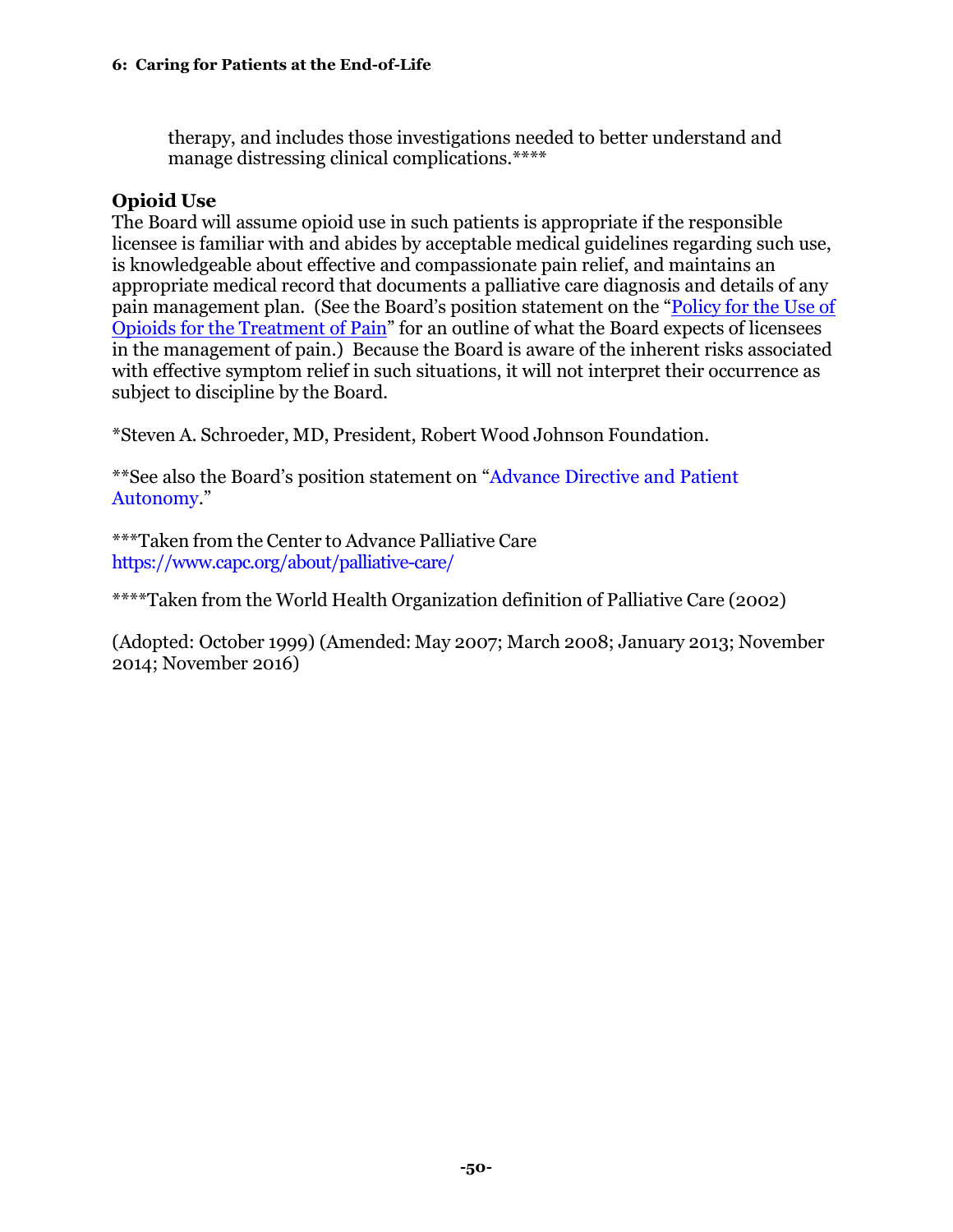### **6.1.3: Joint Statement on Medication Management of Pain in End-of-Life Care (Adopted by the North Carolina Medical Board, North Carolina Board of Nursing, and North Carolina Board of Pharmacy)**

Through dialogue with members of the healthcare community and consumers, a number of perceived regulatory barriers to adequate pain management in end-of-life care have been expressed to the Boards of Medicine, Nursing, and Pharmacy. The following statement attempts to address these misperceptions by outlining practice expectations for licensees and other health care professionals authorized to prescribe medications, as well as nurses and pharmacists involved in this aspect of end-of-life care. The statement is based on:

- The legal scope of practice for each of these licensed health professionals;
- Professional collaboration and communication among health professionals providing palliative care; and
- A standard of care that assures on-going pain assessment, a therapeutic plan for pain management interventions; and evidence of adequate symptom management for the dying patient.

It is the position of all three Boards that patients and their families should be assured of competent, comprehensive palliative care at the end of their lives. Healthcare providers, including physicians, physician assistants, advanced practice registered nurses, nurses, and pharmacists, should be knowledgeable regarding effective and compassionate pain relief, and patients and their families should be assured such relief will be provided.

Because of the overwhelming concern of patients about pain relief, the physician or other prescriber needs to give special attention to the effective assessment of pain. It is particularly important that the prescriber frankly but sensitively discuss with the patient and the family their concerns and choices for the end of life. As part of this discussion, the prescriber should make it clear that, in some end-of-life care situations, there are inherent risks associated with effective pain relief. The Medical and Nursing Boards will assume opioid use in such patients is appropriate if the responsible prescriber is familiar with and abides by acceptable medical guidelines regarding such use, is knowledgeable about effective and compassionate pain relief, and maintains an appropriate medical record that details a pain management plan. Because the Boards are aware of the inherent risks associated with effective pain relief in such situations, they will not interpret their occurrence as subject to discipline by the Boards.

With regard to pharmacy practice, in general North Carolina has no quantity restrictions on dispensing controlled substances—including those in Schedule II. The STOP Act limits initial prescriptions for opioid medications in Schedules II and III to five- and seven-day supplies when prescribed for acute pain or post-operative acute pain, respectively. But those limitations do **not** apply to treatment of chronic pain or pain being treated as a component of hospice or palliative care.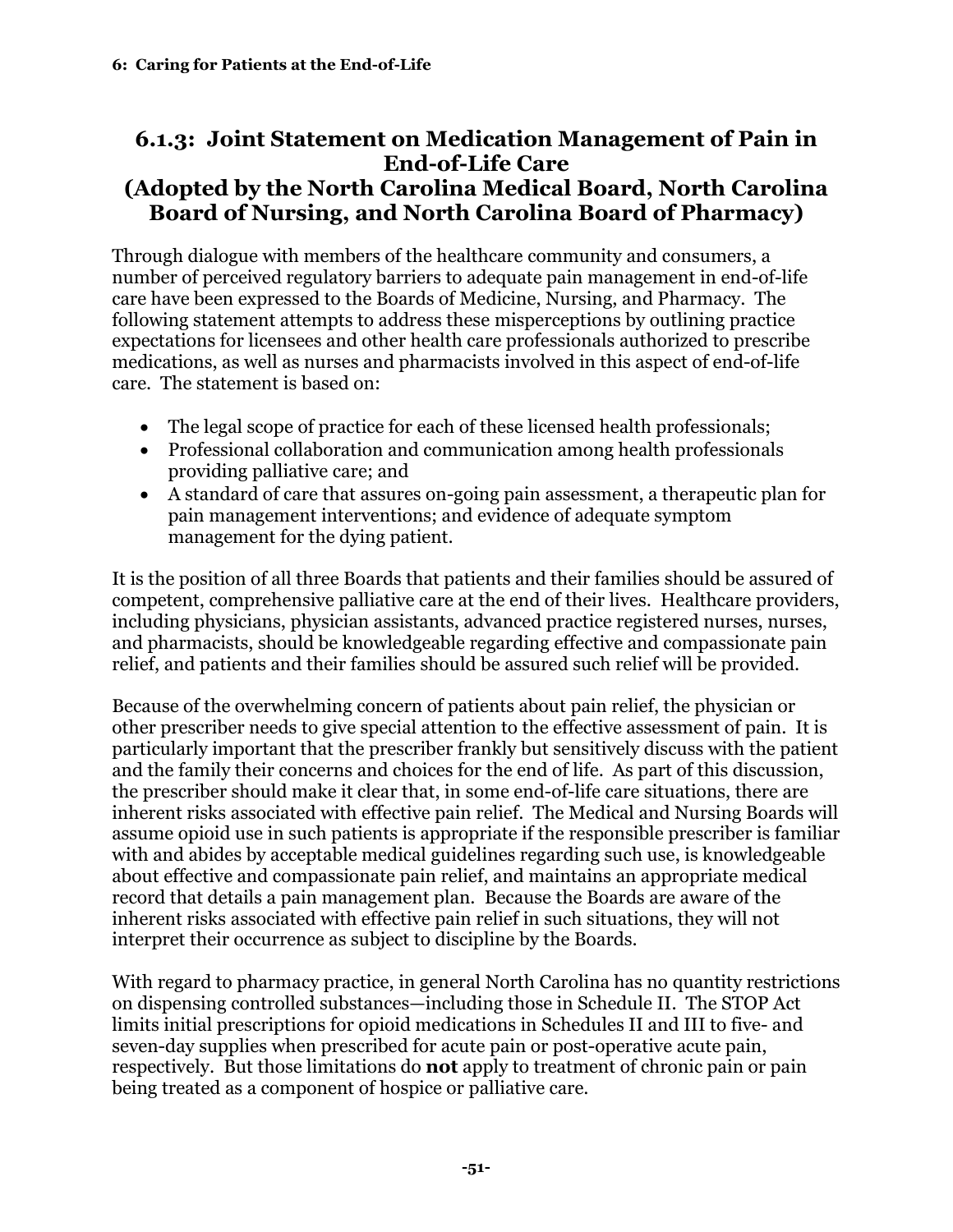Federal law allows partial filling of Schedule III and IV prescriptions for up to six months, and, for terminally ill patients, partial filing of Schedule II prescriptions for up to 60 days. This allows the pharmacist to dispense smaller quantities of the prescription to meet the patient's needs, thereby minimizing patient expenses and unnecessary waste of drugs. The prescriber should note on the prescription that the patient is terminally ill to facilitate these partial fills.

Transmission of prescriptions for terminally ill patients is often a matter of urgency. Federal and state law allow the fax transmittal of all schedules of controlled substances. For Schedule III, IV, and V prescriptions, the fax serves as the original. For a Schedule II prescription, the fax serves as the original **if** the prescriber notes on the face of the prescription that it is for a patient receiving hospice care or who is a resident of a longterm care facility.

Federal and state law allow electronic transmission of prescriptions for all schedules of controlled substances using an e-prescribing tool that meets DEA security requirements. E-prescribing is often the quickest, most secure way to meet a patient's urgent needs.

The nurse (RN or LPN) is often the health professional most involved in assessment of pain and in the on-going management of pain, through implementing the prescribed/ordered pain management plan, evaluating the patient's response to such interventions, and adjusting medication levels based on prescriptions/orders and patient status. Consistent with the licensee's scope of practice, the RN or LPN is accountable for implementing the pain management plan utilizing his/her knowledge base and documented assessment of the patient's needs through the use of designated pain evaluation tools.

If, in order to achieve adequate pain management, prescriptions/orders include a medication dose and/or frequency range, the instructions on how the nurse determines the appropriate administration dose or time frame should be included in the order. In the absence of such instructions, the nurse has the authority to adjust medication levels within the dose and frequency ranges stipulated, in accordance with the agency's established protocols. However, the RN or LPN does not have the authority to change the medical pain management plan. When adequate pain management is not achieved under the currently prescribed/ordered treatment plan, the nurse is responsible for reporting such findings to the prescriber and documenting this communication. Only the licensee or other health professional with authority to prescribe/order may change the medical pain management plan.

Communication and collaboration between members of the healthcare team, and the patient and family are essential in achieving adequate pain management in end-of-life care. Within this interdisciplinary framework for end-of-life care, effective pain management should include: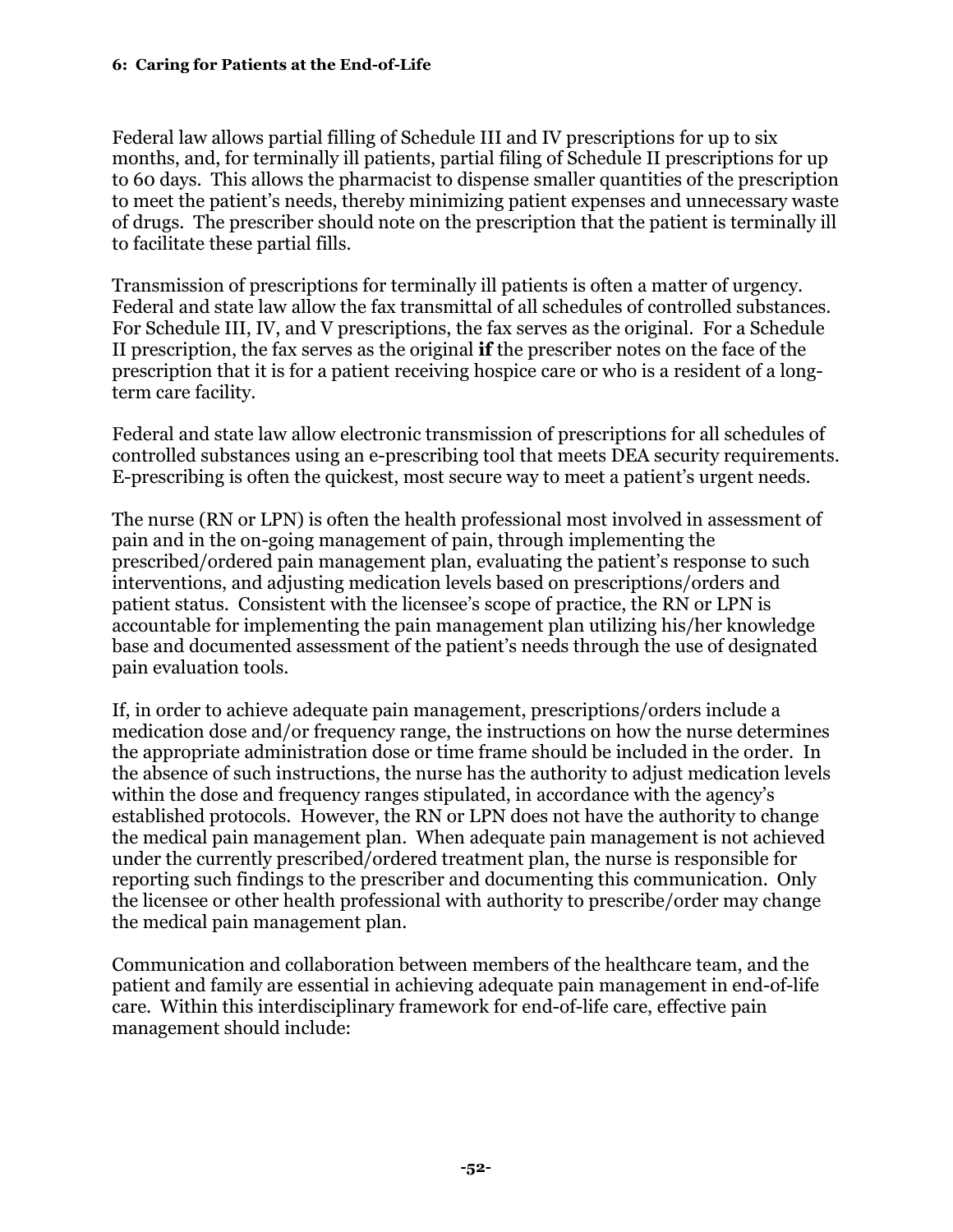#### **6: Caring for Patients at the End-of-Life**

- Thorough documentation of all aspects of the patient's assessment and care;
- A working diagnosis and therapeutic treatment plan including pharmacologic and non-pharmacologic interventions;
- Regular and documented evaluation of response to the interventions and, as appropriate, revisions to the treatment plan;
- Evidence of communication among care providers;
- Education of the patient and family; and
- A clear understanding by the patient, the family and health care team of the treatment goals.

It is important to remind health professionals that licensing boards hold each licensee accountable for providing safe, effective care. Exercising this standard of care requires the application of knowledge, skills, as well as ethical principles focused on optimum patient care while taking all appropriate measures to relieve suffering. The health care team should give primary importance to the expressed desires of the patient tempered by the judgment and legal responsibilities of each licensed health professional as to what is in the patient's best interest.

(Adopted: October 1999) (Amended: January 2011; November 2014; May 2019)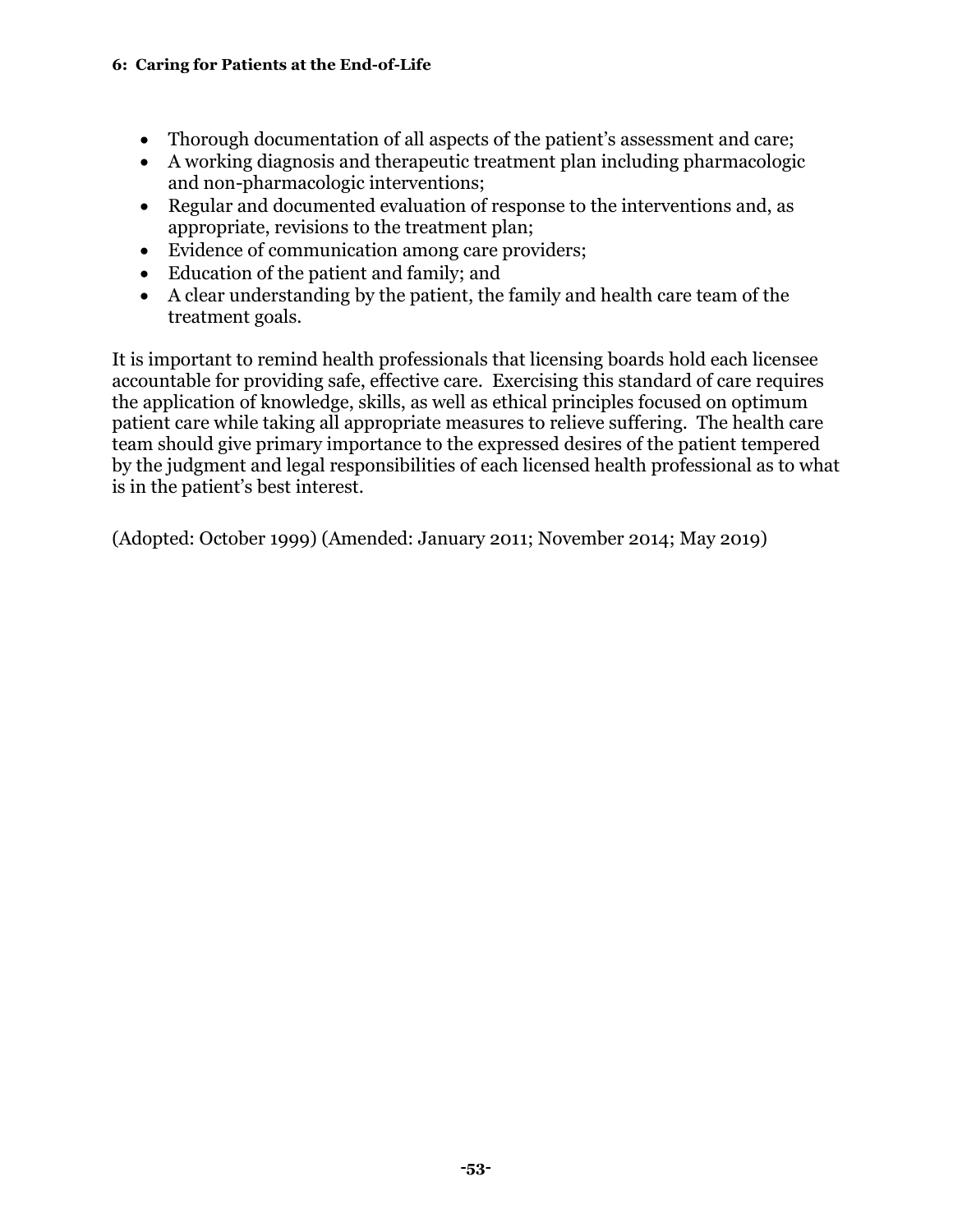# **6.1.4: Clinician Obligation to Complete a Certificate of Death**

North Carolina law requires that when a death does not meet criteria for jurisdiction by the Medical Examiner [\(N.C. Gen. Stat. § 130A-383\)](https://www.ncleg.gov/EnactedLegislation/Statutes/PDF/BySection/Chapter_130A/GS_130A-383.pdf) the death certificate shall be completed and signed by the physician, physician assistant, or nurse practitioner ("clinician") in charge of the patient's care for the illness or condition which resulted in death. Delaying the completion of a death certificate or refusing to sign a death certificate makes an already difficult time for surviving family members and other loved ones even more so and may result in unnecessary complications with funeral arrangements, estate proceedings, and other legal and personal matters.

The Board recognizes that clinicians may not be comfortable with uncertainty, however, a clinician should not decline to sign a death certificate simply because the exact anatomic or physiologic cause of death is uncertain. Less than 10% of deaths result in an autopsy. Clinicians are not expected or required to establish beyond a doubt the specific cause of death but should exercise their best judgment under the circumstances using available information.

Review of the patient's medical history should provide adequate information to state a reasonable or likely cause of death. Examples of acceptable causes of death may include arteriosclerotic cardiovascular disease, hypertension, Alzheimer's disease, or complications of diabetes mellitus. Furthermore, it is acceptable to use "probable" or "possible" to identify a suspected cause of death. In the end, a clinician's determination of the cause of death is a medical opinion and is based on the best available medical evidence available at the time the certificate is being signed, which may include the cumulative effects of multiple risk factors or a previously known disease process. Use of standard nomenclature without abbreviations and legible writing is encouraged.

The Board will not pursue disciplinary action against clinicians who complete death certificates in good faith and to the best of their ability in accord with the information available — even if that information is limited. The clinician completing the death certificate is only asked to provide a cause of death "to the best of [his or her] knowledge," not to a medical certainty (which is not possible in many instances). The Board also recognizes that clinicians may believe, for a variety of reasons, they were not "in charge of the patient's care for the illness or condition which resulted in death." This is often because death has occurred weeks or months after the last contact with the patient. The Board encourages clinicians to undertake completion of death certificates for patients (current, recent, or remote) under these circumstances as a professional, ethical, civic, and public health responsibility. Failure or refusal to complete a death certificate, when the licensee clearly has a responsibility to do so, could lead the Board to consider disciplinary action.

Licensees should perform this final aspect of patient care promptly and with consideration for the decedent and his or her loved ones. Questions or concerns by clinicians regarding medical examiner responsibilities in a particular case or for advice on the completion of a death certificate may be discussed in a collegial and professional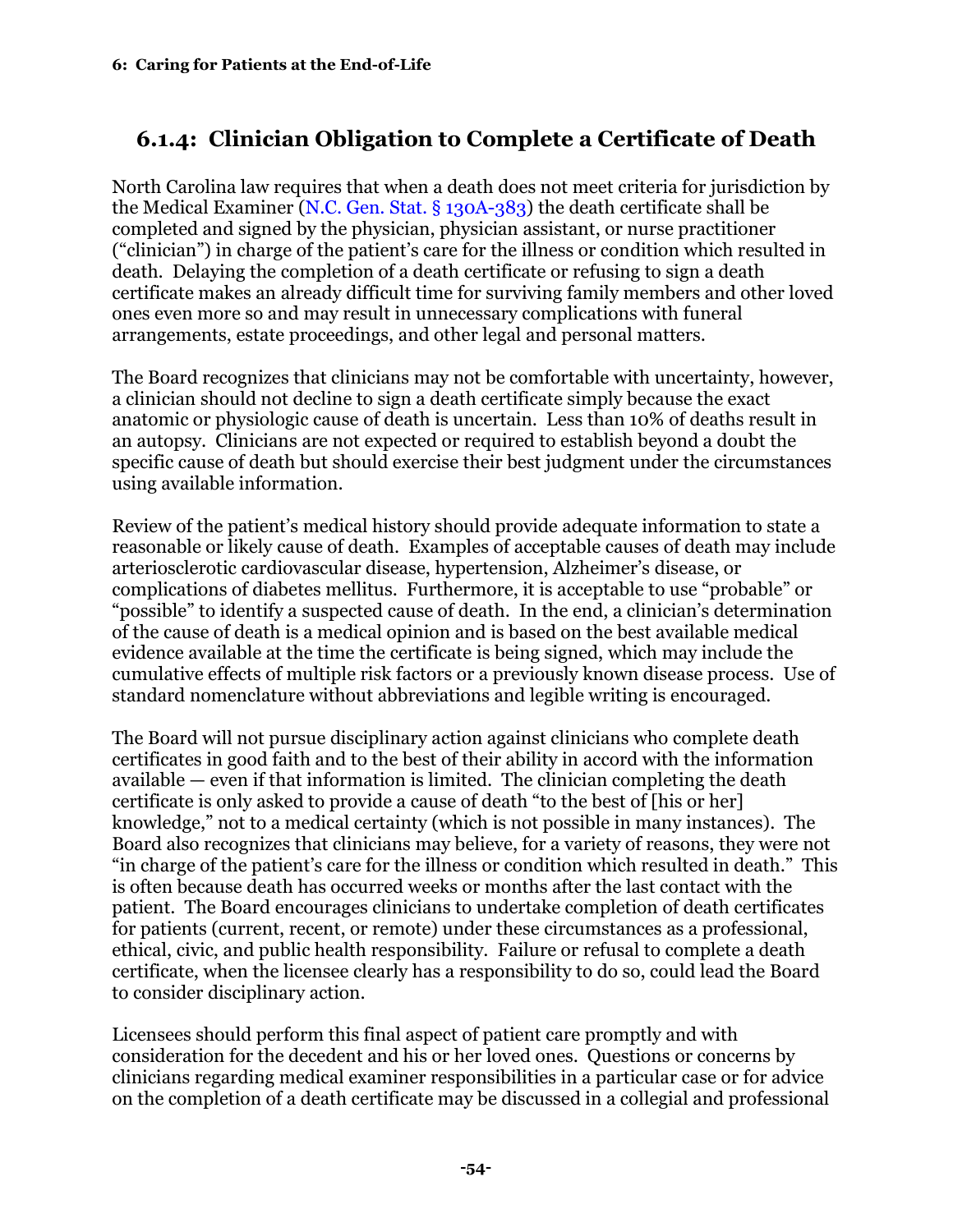manner with the county medical examiner or Chief Medical Examiner's office. Legal requirements regarding completion of a death certificate may be found at [N.C. Gen. Stat.](https://www.ncleg.gov/EnactedLegislation/Statutes/HTML/BySection/Chapter_130a/GS_130a-115.html)  [§ 130A-115.](https://www.ncleg.gov/EnactedLegislation/Statutes/HTML/BySection/Chapter_130a/GS_130a-115.html) Additional guidance on the proper completion of death certificates is available in the CDC's "Physicians' [Handbook on Medical Certification of Death"](https://www.cdc.gov/nchs/data/misc/hb_cod.pdf).

\*The Board is aware that N.C. Gen. Stat. § 130A 115(c) requires that the practitioner "state the cause of death in *definite and precise* terms." (emphasis added) It is the Board's interpretation of this statute that the terms describing the cause of death must be definite and precise, not that the cause of death be definite, as this would be inconsistent with other language in N.C. Gen. Stat. § 130A 115(c) and, as previously mentioned, is not possible in some instances.

(Adopted: March 2019) (Amended: July 2021)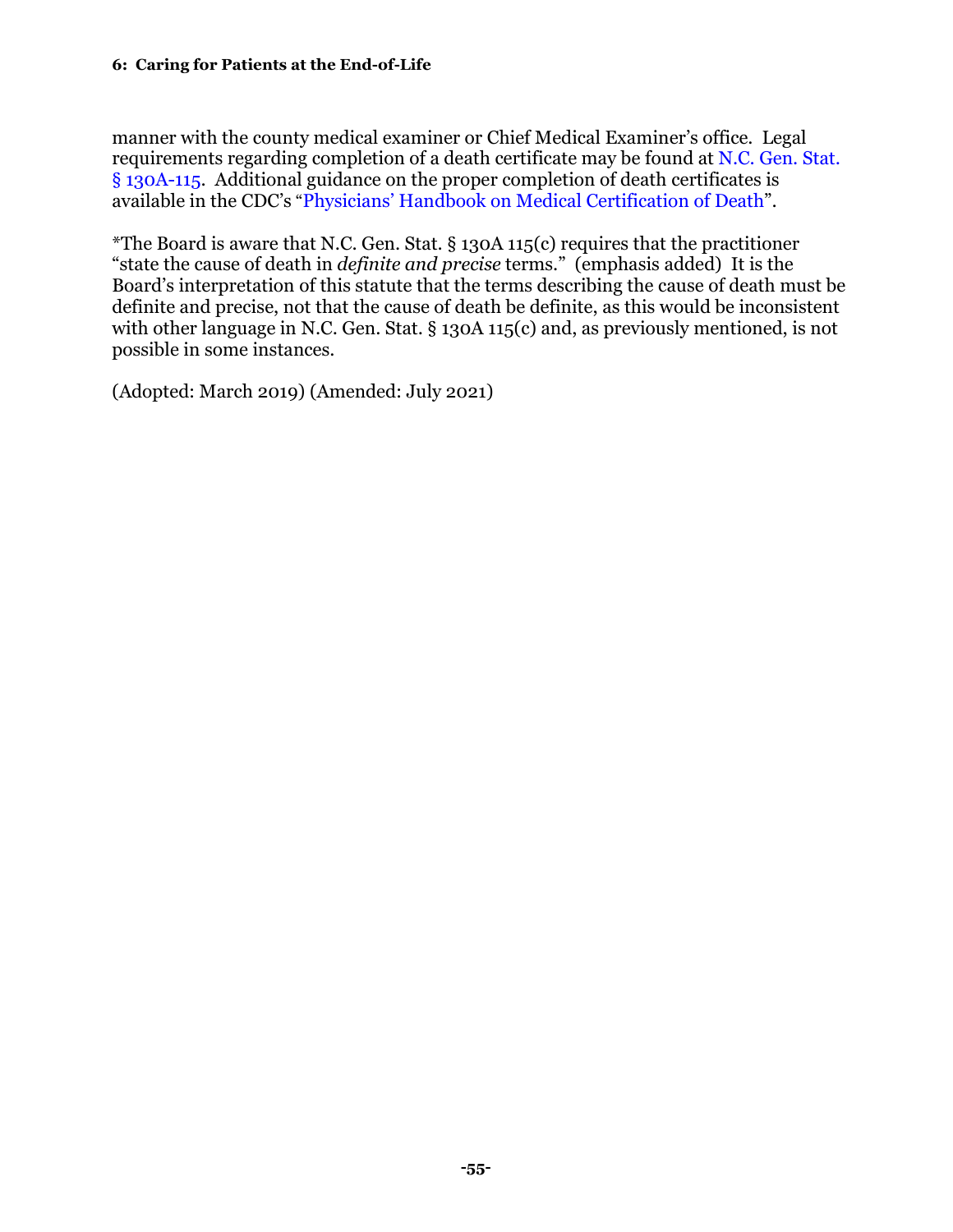## **7.1.1: Child Maltreatment**

It is the position of the Board that child maltreatment (abuse and neglect) presents a significant risk to the health and well-being of North Carolinians. The Board's licensees have a legal responsibility to report as soon as practicable "cases involving recurrent illness or serious physical injury to any child under the age of 18 years where the illness or injury appears, in the physician's professional judgment, to be the result of non-accidental trauma." [\(N.C. Gen. Stat. § 90-21.20\(c1\)\).](https://www.ncleg.gov/EnactedLegislation/Statutes/HTML/BySection/Chapter_90/GS_90-21.20.html) It should also be noted that the statute provides civil and criminal immunity for reports made in good faith by physicians and other related personnel or institutions.

This legal and ethical obligation to report requires a licensee to recognize the signs, symptoms, and etiology of child maltreatment. Licensees are also encouraged to learn how to refer children for expert medical evaluations of possible maltreatment.

The following links provide detailed information on the state's reporting requirements and web-based training on recognition of child maltreatment:

[Reporting Child Abuse and Neglect in North Carolina \(3rd Edition\)](https://www.sog.unc.edu/sites/www.sog.unc.edu/files/full_text_books/2016-11-01%202006087%20Abuse_Mason%20TEXT%20with%20supplement_0.pdf)

#### [Prevent Child Abuse NC Recognizing & Responding Online Course](http://www.preventchildabusenc.org/services/trainings-and-professional-development/rrcourse)

\*This obligation specific to physicians is in addition to the legal requirement that any person or institution in North Carolina "who has cause to suspect that any juvenile is abused, neglected, or dependent, as defined by [N.C. Gen. Stat. § 7B-101,](https://www.ncleg.gov/EnactedLegislation/Statutes/HTML/BySection/Chapter_7b/GS_7b-101.html) or has died as the result of maltreatment, shall report the case of that juvenile to the director of the department of social services in the county where the juvenile resides or is found." [\(N.C.](https://www.ncleg.gov/EnactedLegislation/Statutes/HTML/BySection/Chapter_7B/GS_7B-301.html)  [Gen. Stat. § 7B-301\(a\)\)](https://www.ncleg.gov/EnactedLegislation/Statutes/HTML/BySection/Chapter_7B/GS_7B-301.html). This statute also provides criminal penalties for "knowingly or wantonly failing to make a report, or preventing someone else from making a report" when required by law.

(Adopted: September 2014) (Amended: November 2019)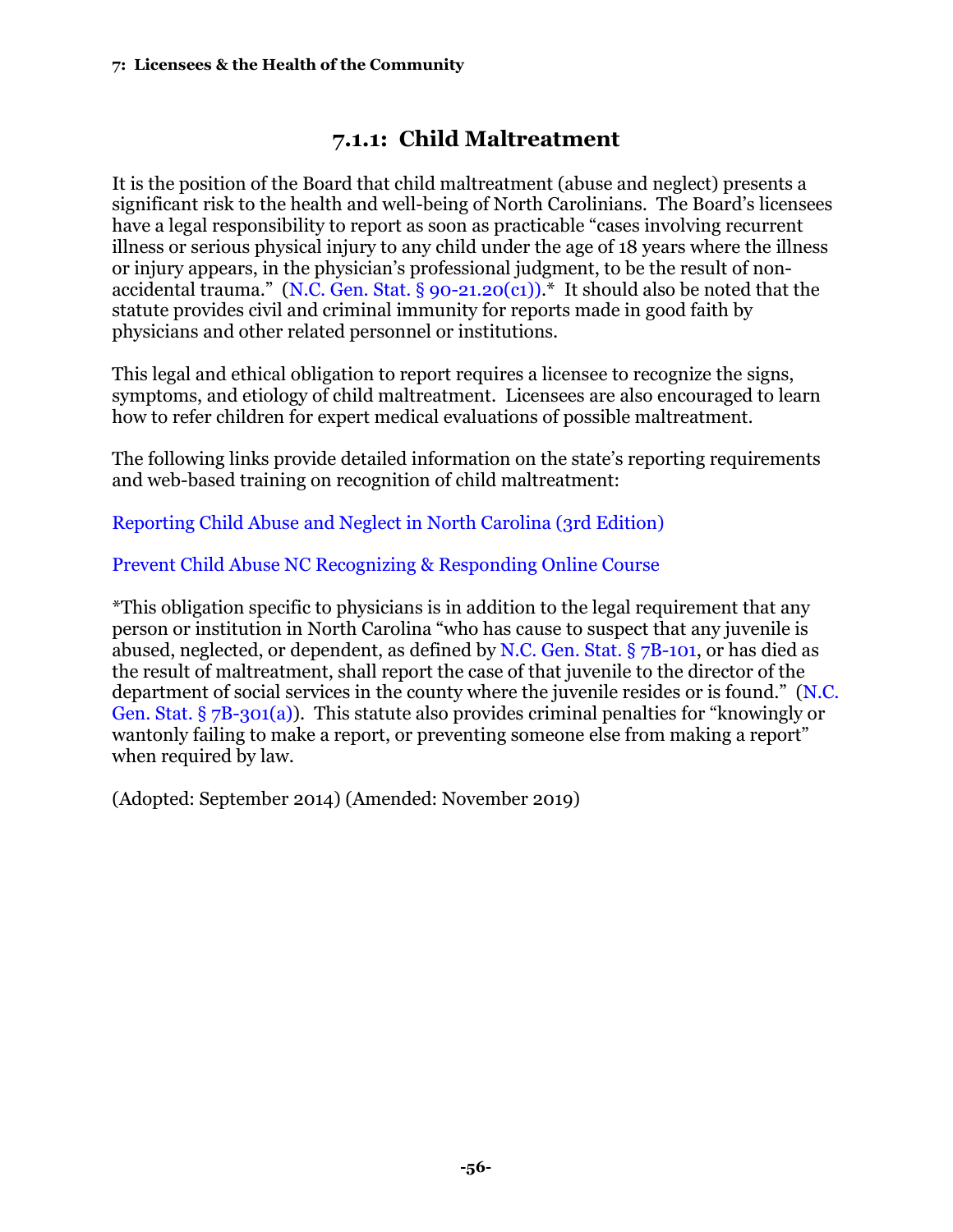## **8.1.1: Physician Practice Drift**

When physicians are granted a license by the Board, they are generally given the privilege of practicing the full breadth of medicine and are not limited to a particular specialty. This general medical license allows physicians a certain degree of discretion to expand or shift their practice areas. The Board recognizes that medicine is a dynamic field that, along with individual practices, continues to evolve. Business and financial opportunities, personal lifestyle considerations, and access to care are all reasons that physicians modify their practice.

When considering changes to one's area of practice, physicians have a professional and ethical duty to put their patients' interests first and only offer medical care that the physician is competent to provide. Patient harm can occur when physicians practice outside of areas in which they have been adequately trained.

Physicians intending to expand their practice to a new area should ensure that they have acquired the appropriate level of education and training. This may involve seeking additional training by attending appropriate educational programs. Physicians should be prepared to provide information about their qualifications and any additional training that has prepared them to provide medical care in this modified or new area of practice. It may also be prudent for physicians to confirm that their liability insurance provides coverage for the new or modified practice.

It is the Board's position that all physicians, irrespective of their area of training, will be held to the standard of acceptable and prevailing medical practice in the specialty area that the care was rendered as set forth in N.C. Gen. Stat.  $\S$  90-14(a)(6).

The Board also refers licensees to the Board's Position Statement entitled ["Physician](https://www.ncmedboard.org/resources-information/professional-resources/laws-rules-position-statements/position-statements/physician_practice_drift)  [Supervision of Other Licensed Health Care Professionals"](https://www.ncmedboard.org/resources-information/professional-resources/laws-rules-position-statements/position-statements/physician_practice_drift) and Board Rules [21 NCAC](http://reports.oah.state.nc.us/ncac/title%2021%20-%20occupational%20licensing%20boards%20and%20commissions/chapter%2032%20-%20north%20carolina%20medical%20board/subchapter%20s/21%20ncac%2032s%20.0213.pdf)  [32S .0213](http://reports.oah.state.nc.us/ncac/title%2021%20-%20occupational%20licensing%20boards%20and%20commissions/chapter%2032%20-%20north%20carolina%20medical%20board/subchapter%20s/21%20ncac%2032s%20.0213.pdf) (addressing physician supervision of physician assistants) and 21 [NCAC 32M](http://reports.oah.state.nc.us/ncac/title%2021%20-%20occupational%20licensing%20boards%20and%20commissions/chapter%2032%20-%20north%20carolina%20medical%20board/subchapter%20m/21%20ncac%2032m%20.0102.pdf)  [.0102](http://reports.oah.state.nc.us/ncac/title%2021%20-%20occupational%20licensing%20boards%20and%20commissions/chapter%2032%20-%20north%20carolina%20medical%20board/subchapter%20m/21%20ncac%2032m%20.0102.pdf) (addressing the scope of practice of nurse practitioners).

(Adopted: March 2011) (Amended: November 2019; July 2021)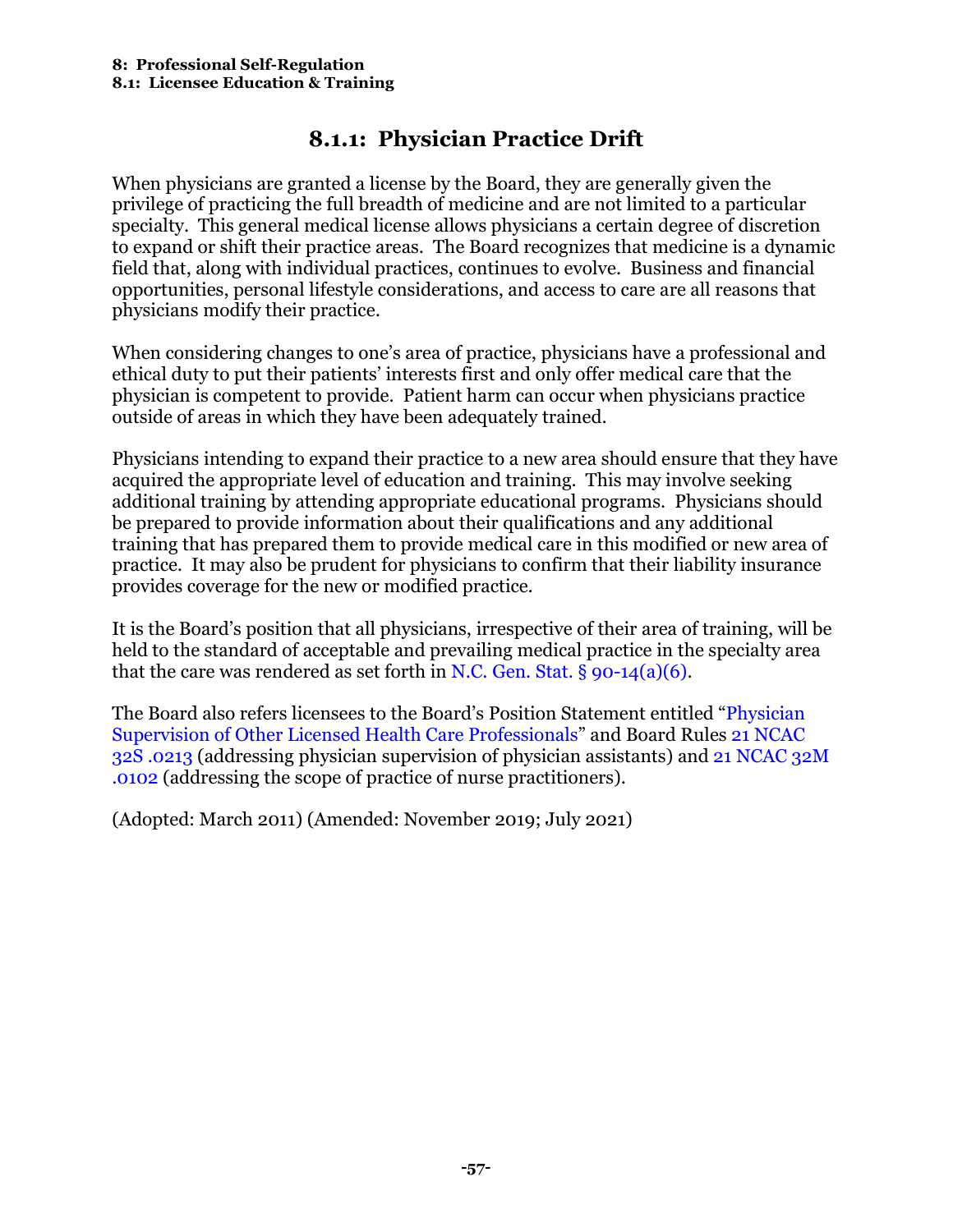## **8.1.2: The Medical Supervisor-Trainee Relationship**

It is the position of the Board that the relationship between medical supervisors and their trainees in medical schools and other medical training programs is one of the most valuable aspects of medical education. The Board notes, however, that this relationship involves inherent inequalities in status and power that, if abused, may adversely affect the educational experience and, ultimately, patient care. Abusive behavior in the medical supervisor-trainee relationship, not limited to physical or verbal harassment, sexual harassment, or other forms of intimidation are considered unprofessional conduct and subject to discipline by the Board. However, constructive criticism and/or negative feedback that is offered with the aim of improving the educational experience and patient care should not be construed as abusive behavior.

(Adopted: April 2004) (Amended: July 2021)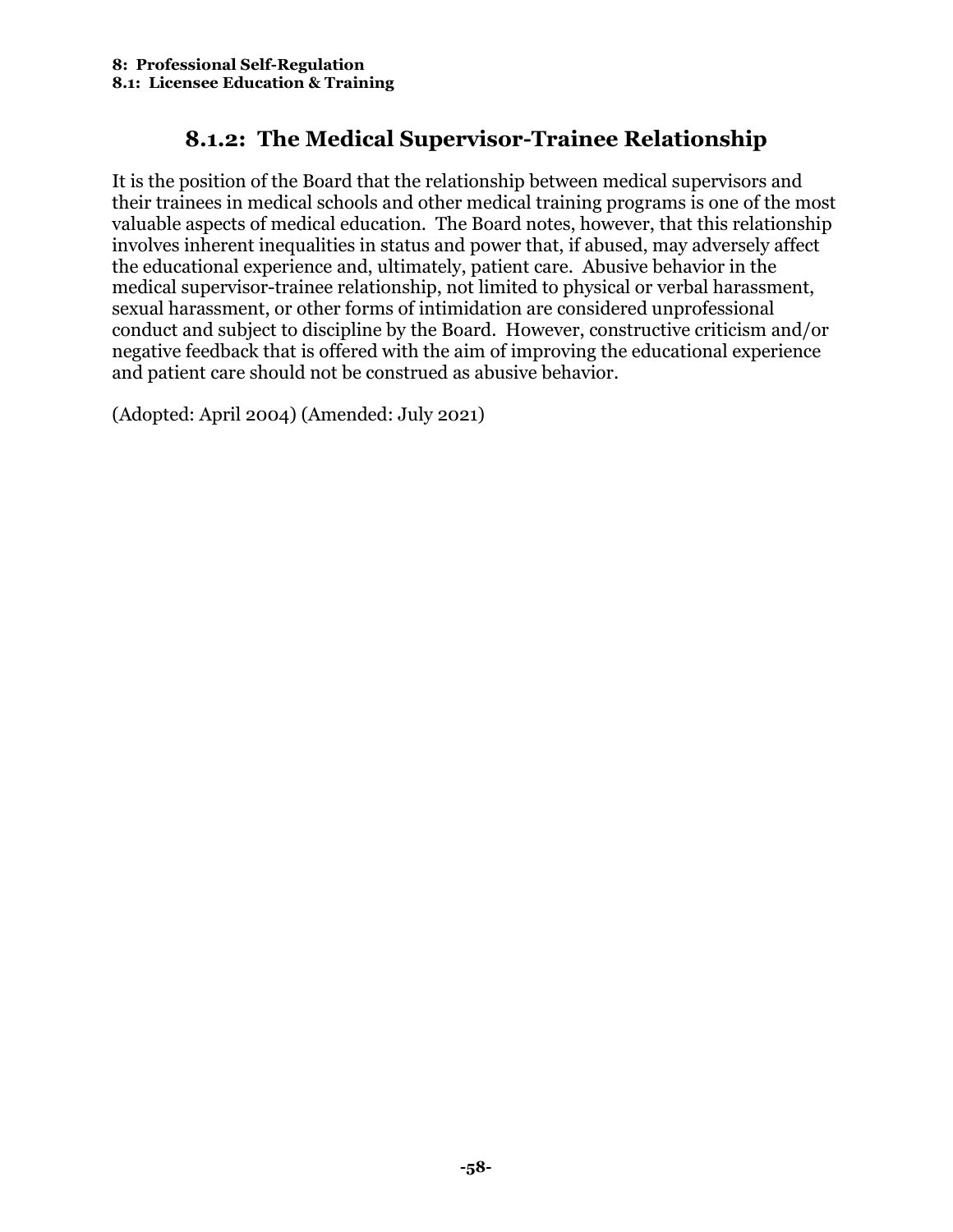### **8.2.1: Professional Obligations Pertaining to Incompetence, Impairment, or Unethical Conduct of Licensees**

It is the position of the Board that licensees have a professional obligation to act when confronted with an impaired or incompetent colleague or one who has engaged in unethical conduct.

When appropriate, an offer of personal assistance to the colleague may be the most compassionate and effective intervention. When this would not be appropriate or sufficient to address the problem, licensees have a duty to report the matter to the institution best positioned to deal with the problem. For example, impaired licensees should be reported to the [North Carolina Professionals Health Program.](https://ncphp.org/) Incompetent licensees should be reported to the clinical authority empowered to take appropriate action. Licensees also may report such issues to the Board, and when there is no other institution reasonably able to deal with the problem, this may be the only way of discharging the duty to report.

The duty to act when confronted with an impaired or incompetent colleague is subordinate to a licensee's duty to maintain a patient's confidentiality. In other words, when an impaired or incompetent colleague is also a patient, the licensee should prioritize the duty to preserve the colleague/patient's confidentiality when considering whether to report the colleague/patient.

(Adopted: November 1998) (Amended: May 2010; July 2021)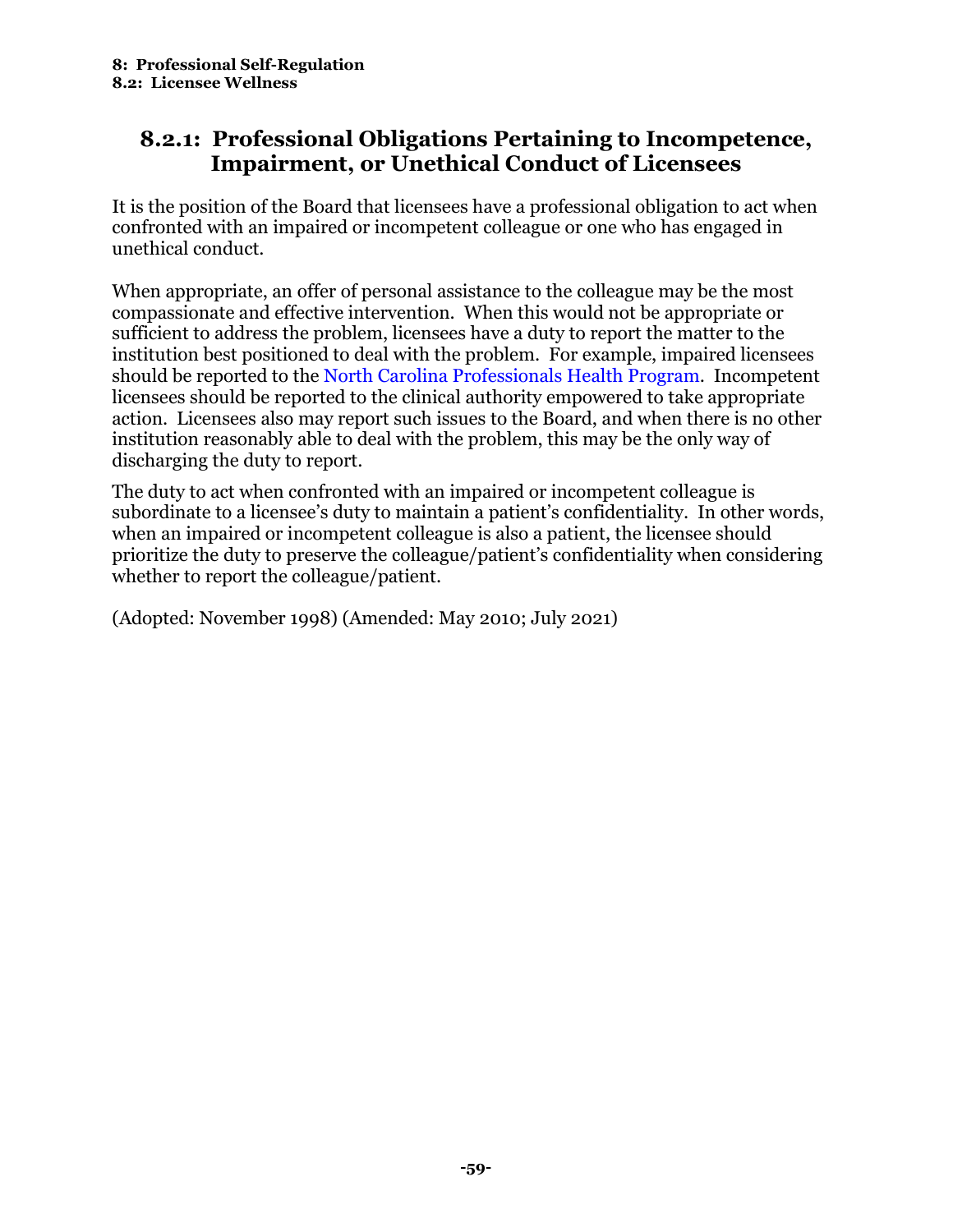# **8.3.1: Advertising and Publicity\***

It is the position of the Board that advertising or publicity that is deceptive, false, or misleading constitutes unprofessional conduct under the Medical Practice Act.\*

The term "advertising" includes oral, written, digital/on-line, and other types of communication disseminated by, or at the direction of, a licensee for the purpose of encouraging or soliciting the use of the licensee's services. At issue is whether a member of the general public would be confused or deceived by the advertising in question. The following general principles are intended to assist licensees in meeting the Board's expectations: (1) advertisements should not contain false claims or misrepresentations of fact, either expressly or by implication; (2) advertisements should not omit material facts; and (3) licensees should be prepared to substantiate claims made in advertisements.

Licensees should avoid advertising and publicity that creates unjustified medical expectations, that are accompanied by deceptive claims, or that imply exclusive or unique skills or remedies. Similarly, a statement that a licensee has cured or successfully treated a large number of patients suffering a particular ailment is deceptive if it implies a certainty of results and/or creates unjustified or misleading expectations. When using patient photographs, they should be of the licensee's own patients and demonstrate realistic outcomes. Likewise, when a change of circumstances renders advertising inaccurate or misleading, the licensee is expected to make reasonable efforts to correct the advertising within a reasonable time frame.

The advent of the internet and the proliferation of websites purporting to "rate" healthcare providers mean that licensees cannot always control information about themselves in the public domain. However, a licensee is expected to exercise reasonable efforts to bring about the correction or elimination of false or misleading information when he or she becomes aware of it. Licensees should not post false patient testimonials supporting their own promotional aims.

### **Physicians Advertising Board Certification**

The term "board certified" is publicly regarded as evidence of the skill and training of a physician carrying this designation. Accordingly, in order to avoid misleading or deceptive advertising concerning board certification, physicians are expected to meet the following guidelines.

No physician should advertise or otherwise hold himself or herself out to the public as being "board certified" without proof of current certification by a specialty board approved by the (1) American Board of Medical Specialties (ABMS); (2) the Bureau of Osteopathic Specialists of the American Osteopathic Association (AOA-BOS); (3) the Royal College of Physicians and Surgeons of Canada (RCPSC); or (4) a board that meets the following requirements: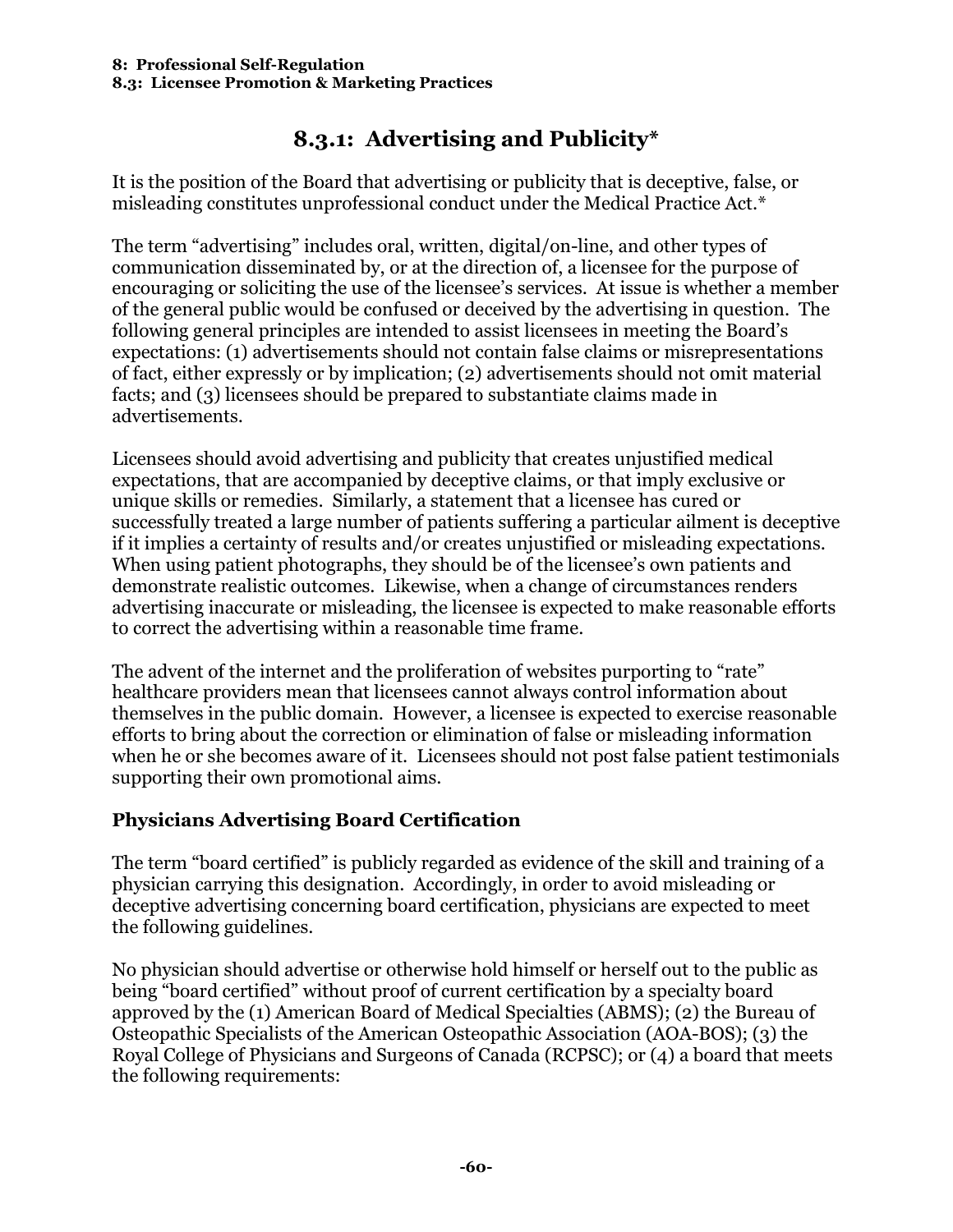#### **8: Professional Self-Regulation 8.3: Licensee Promotion & Marketing Practices**

- 1. The organization requires satisfactory completion of a training program with training, documentation and clinical requirements similar in scope and complexity to ACGME- or AOA-approved programs, in the specialty or subspecialty field of medicine in which the physician seeks certification. Solely experiential or on-the-job training is not sufficient;
- 2. The organization requires all physicians seeking certification to successfully pass a written or oral examination or both, which tests the applicant's knowledge and skill in the specialty or subspecialty area of medicine. All examinations require a psychometric evaluation for validation;
- 3. The organization requires diplomates to recertify every ten years or less, and the recertification requires, at a minimum, passage of a written examination;
- 4. The organization prohibits all certification and recertification candidates from attempting more than three times in three years to pass the examination;
- 5. The organization has written by-laws and a code of ethics to guide the practice of its members and an internal review and control process including budgetary practices to ensure effective utilization of resources;
- 6. The organization has written proof of a determination by the Internal Revenue Service that the certifying organization is tax-exempt under Section 501(c) of the Internal Revenue Code; and
- 7. The organization has a permanent headquarters and staff sufficient to respond to consumer and regulatory inquiries.

The Board expects any licensees advertising or otherwise holding himself or herself out to the public as "board certified" to disclose in the advertisement the specialty board by which the physician was certified. A licensee is expected to maintain and provide to the Board upon request evidence of current board certification. In the case of physicians who have been certified by non-ABMS, non-AOA and non-RCPSC boards, the physician is expected to maintain and provide to the Board upon request evidence that the certifying board meets the criteria listed above.

The above limitations are only intended to apply to licensees who advertise or otherwise hold themselves out to the public as being "board certified." The above criteria are not applicable in other instances, such as employment determinations, privileging or credentialing decisions, membership on insurance panels, or setting reimbursement rates.

\*Business letterheads, envelopes, cards, and similar materials are understood to be forms of advertising and publicity for the purpose of this Position Statement.

(Adopted: November 1999) (Amended: March 2001; November 2010; March 2012; July 2021)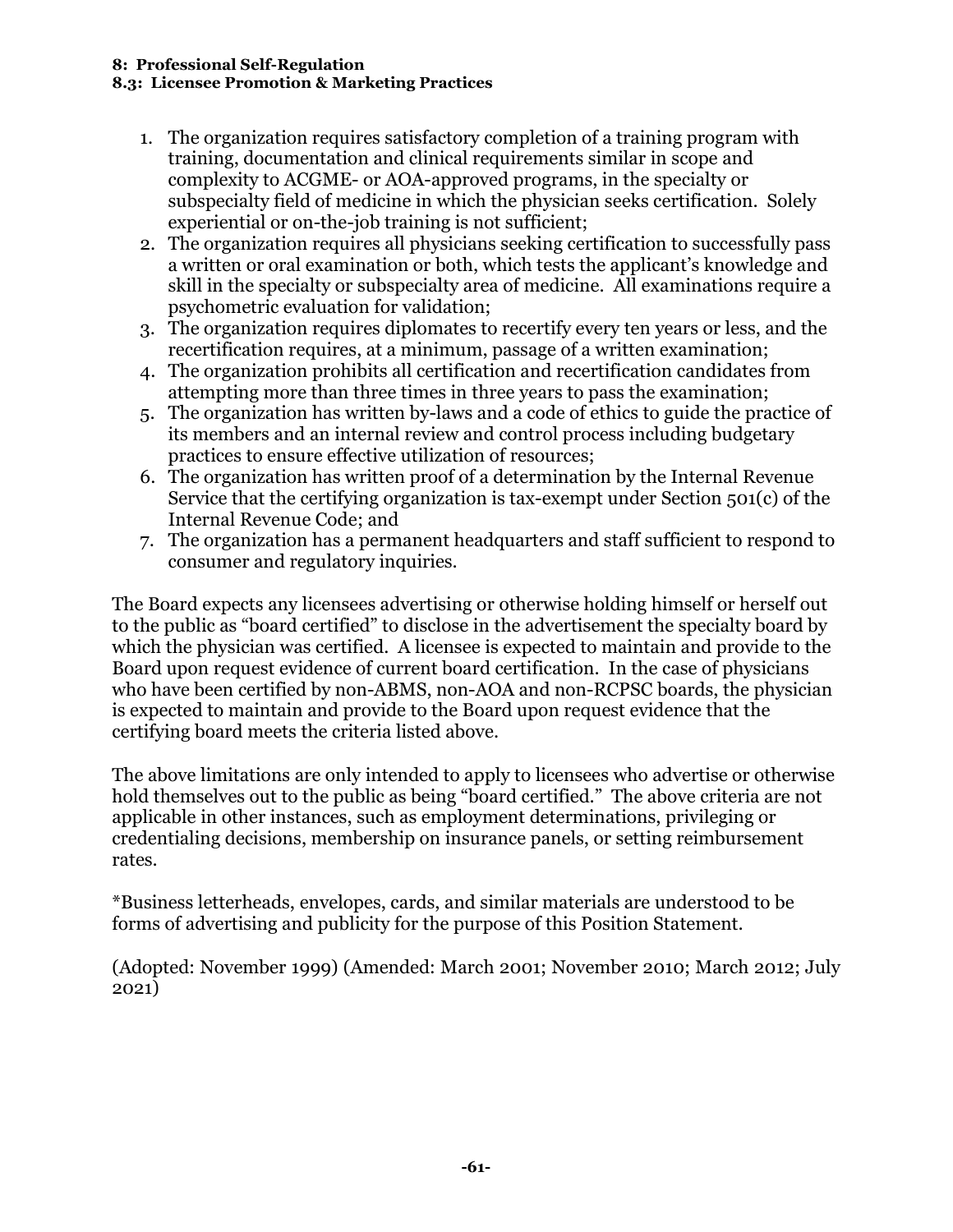# **8.3.2: Sale of Goods from Licensee's Offices**

Inherent in the in-office sale of products is a perceived conflict of interest. On this issue, it is the position of the Board that the following instructions should guide the conduct of physicians or licensees.

Sale of practice-related items such as ointments, creams and lotions by Dermatologists, splints and appliances by Orthopedists, spectacles by Ophthalmologists, etc., may be acceptable only after the patient has been told those or similar items can be obtained locally from other sources. Any charge made should be reasonable.

Due to the potential for patient exploitation, the Medical Board opposes licensees participating in exclusive distributorships and/or personal branding, or persuading patients to become dealers or distributors of profit making goods or services.

Licensees should not sell any non health-related goods from their offices or other treatment settings. (This does not preclude selling of such low cost items on an occasional basis for the benefit of charitable or community organizations, provided the licensee receives no share of the proceeds, and patients are not pressured to purchase.)

All decisions regarding sales of items by the licensee or staff from the licensee's office or other place where health care services are provided must always be guided by what is in the patient's best interest.

(Adopted: March 2001) (Amended: March 2006; July 2021)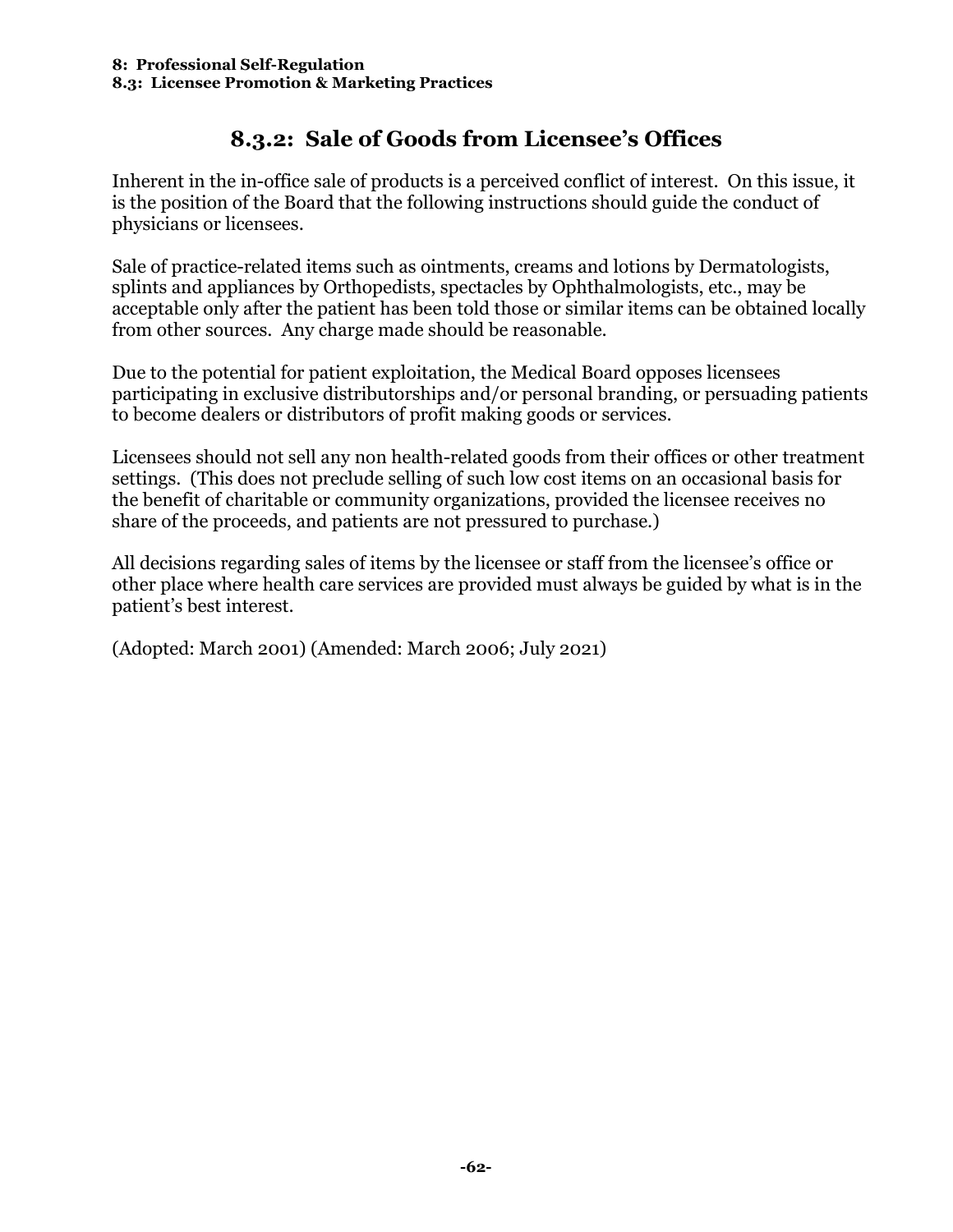### **8.4.1: Unethical Agreements in Complaint Settlements**

It is the position of the Board that it is unethical for a licensee to settle any complaint if the settlement contains an agreement by a patient not to complain or provide information to the Board.

(Adopted: November 1993) (Amended: May 1996; March 2010)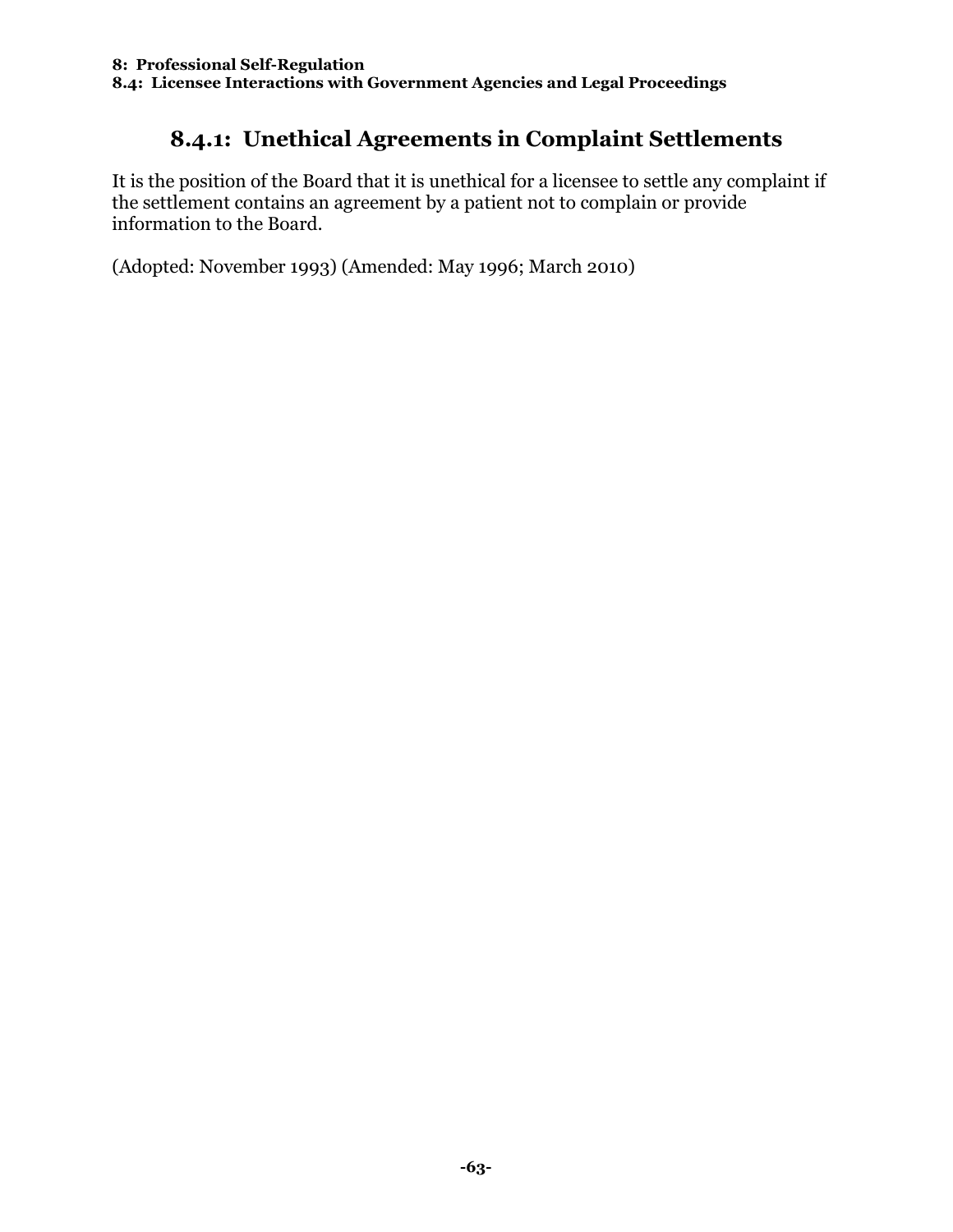## **8.4.2: Medical Testimony**

The Board recognizes that medical testimony is vital to the administration of justice in both judicial and administrative proceedings. In order to provide further guidance to those licensees called upon to testify, the Board adopts and endorses the AMA Code of Medical Ethics Opinion 9.7.1 entitled ["Medical Testimony.](https://www.ama-assn.org/delivering-care/ethics/medical-testimony#:%7E:text=Code%20of%20Medical%20Ethics%20Opinion%209.7.,-1&text=As%20citizens%20and%20as%20professionals,in%20the%20administration%20of%20justice.&text=Physicians%20must%20not%20accept%20compensation,on%20the%20outcome%20of%20litigation.)"\* In addition to AMA Ethics Opinion 9.7.1, the Board provides the following guidelines to those licensees testifying as medical experts:

- Licensee expert witnesses are expected to be impartial and should not adopt a position as an advocate or partisan in the legal proceedings.
- The licensee expert witness should review all the relevant medical information in the case and testify to its content fairly, honestly, and in a balanced manner. In addition, the licensee expert witness may be called upon to draw an inference or an opinion based on evidence presented in the case. In doing so, the licensee expert witness should apply the same standards of fairness and honesty.
- The licensee expert witness is ethically and legally obligated to tell the truth. The licensee expert witness should be aware that failure to provide truthful testimony constitutes unprofessional conduct and may expose the licensee expert witness to disciplinary action by the Board pursuant to N.C. Gen Stat. § 90-14(a)(6).

#### *\* The language of AMA Code of Medical Ethics Opinion 9.7.1 provides:*

#### 9.7.1 Medical Testimony

Medical evidence is critical in a variety of legal and administrative proceedings. As citizens and as professionals with specialized knowledge and experience, physicians have an obligation to assist in the administration of justice.

Whenever physicians serve as witnesses they must:

- a) Accurately represent their qualifications.
- b) Testify honestly.
- c) Not allow their testimony to be influenced by financial compensation. Physicians must not accept compensation that is contingent on the outcome of litigation.

Physicians who testify as fact witnesses on legal claims involving a patient they have treated must hold the patient's medical interests paramount by:

d) Protecting the confidentiality of the patient's health information, unless the physician is authorized or legally compelled to disclose the information.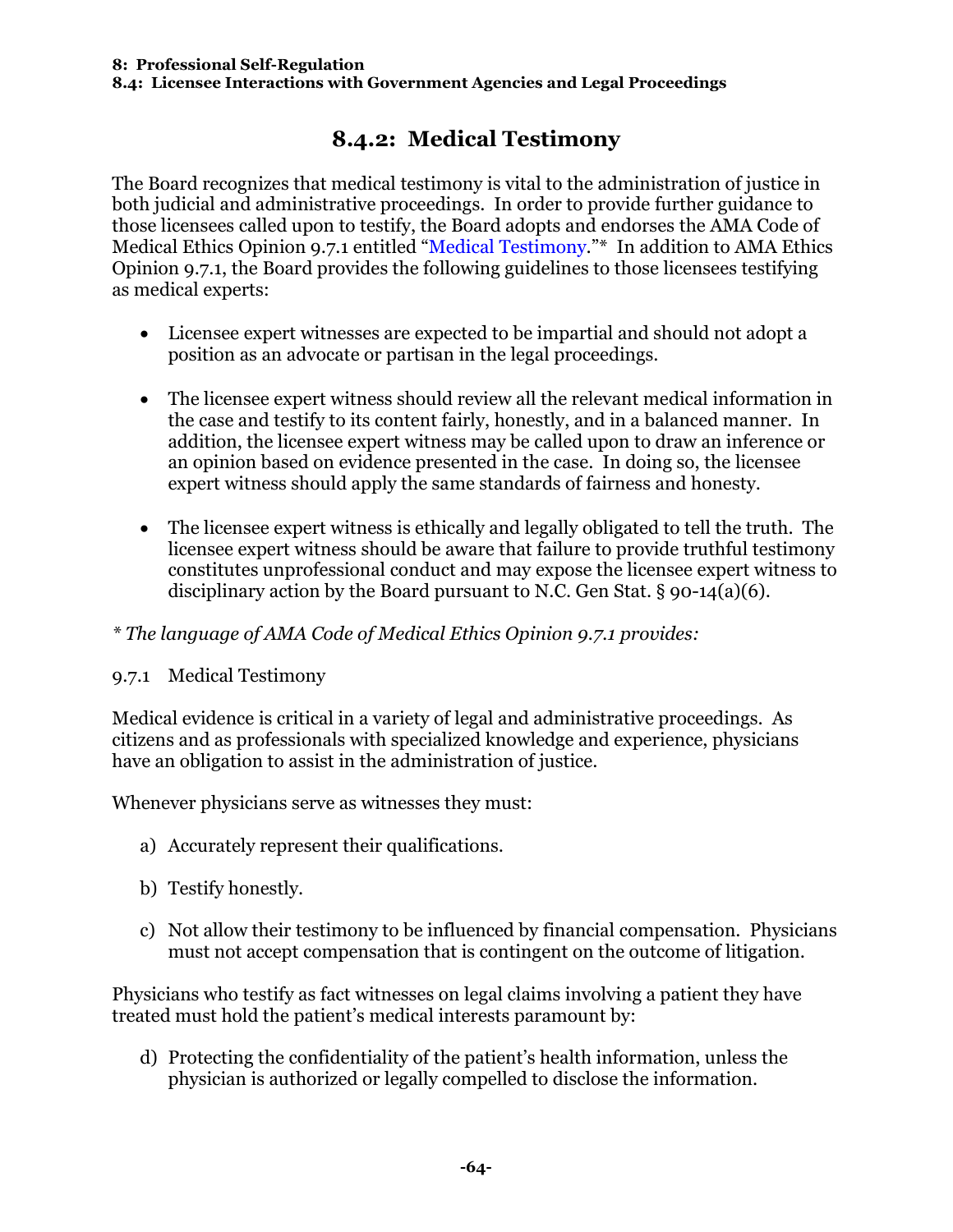#### **8: Professional Self-Regulation**

**8.4: Licensee Interactions with Government Agencies and Legal Proceedings**

- e) Delivering honest testimony. This requires that they engage in continuous selfexamination to ensure that their testimony represents the facts of the case.
- f) Declining to testify if the matters could adversely affect their patients' medical interests unless the patient consents or unless ordered to do so by legally constituted authority.
- g) Considering transferring the care of the patient to another physician if the legal proceedings result in placing the patient and the physician in adversarial positions.

Physicians who testify as expert witnesses must:

- h) Testify only in areas in which they have appropriate training and recent, substantive experience and knowledge.
- i) Evaluate cases objectively and provide an independent opinion.
- j) Ensure that their testimony:
	- 1) reflects current scientific thought and standards of care that have gained acceptance among peers in the relevant field.
	- 2) appropriately characterizes the theory on which the testimony is based if the theory is not widely accepted in the profession.
	- 3) considers standards that prevailed at the time the event under review occurred when testifying about a standard of care.

Organized medicine, including state and specialty societies and medical licensing boards, has a responsibility to maintain high standards for medical witnesses by assessing claims of false or misleading testimony and issuing disciplinary sanctions as appropriate.

(Adopted: March 2008) (Amended: September 2012; September 2016)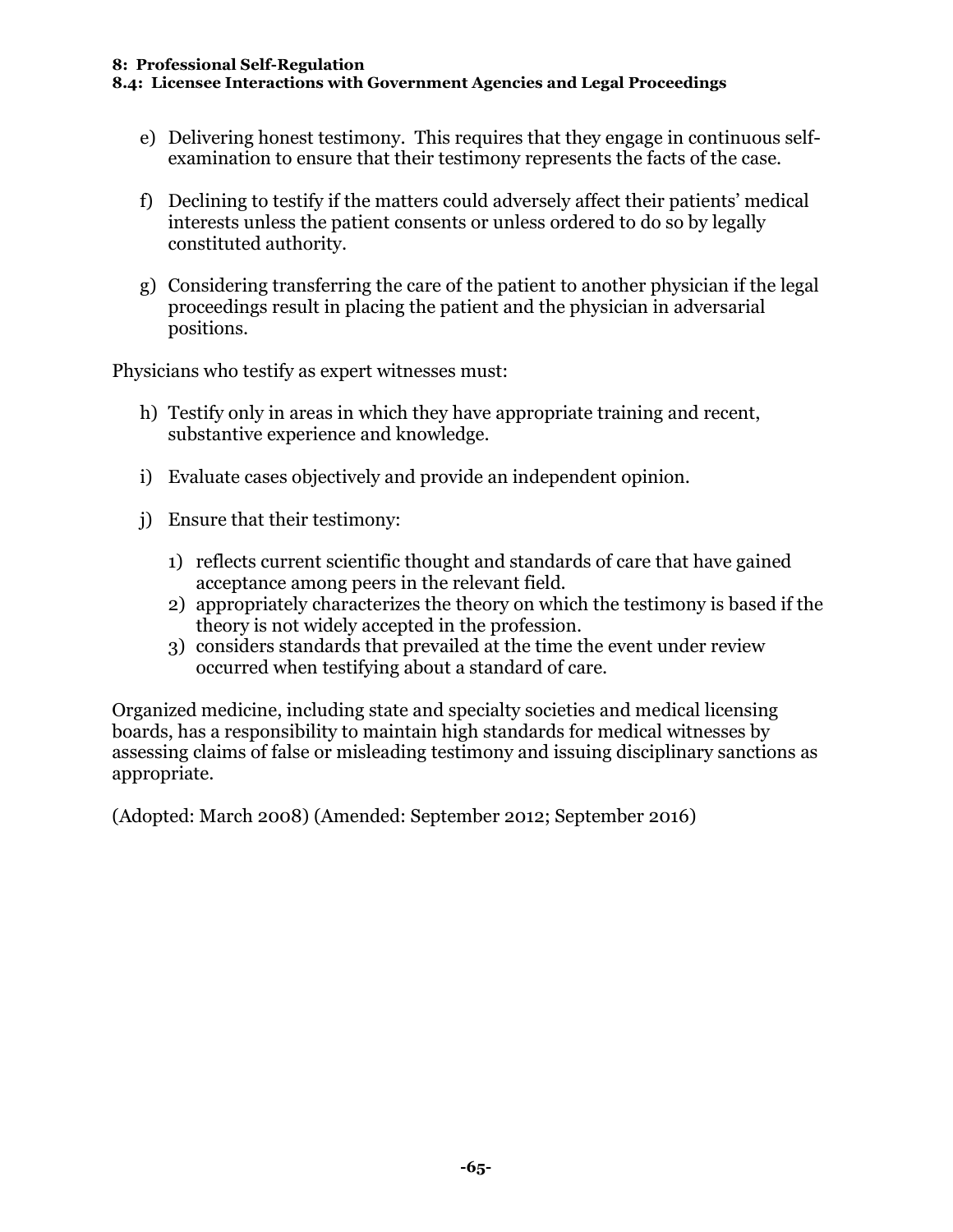### **9.1.1: Physician Supervision of Other Licensed Health Care Professionals**

The physician who provides medical supervision of other licensed healthcare professionals is expected to provide adequate oversight. The physician must always maintain the ultimate responsibility to assure that high quality care is provided to every patient. In discharging that responsibility, the physician should exercise the appropriate amount of supervision over a licensed healthcare professional which will ensure the maintenance of quality medical care and patient safety in accord with existing state and federal law and the rules and regulations of the Board. What constitutes an "appropriate amount of supervision" will depend on a variety of factors. Those factors include, but are not limited to:

- The number of supervisees under a physician's supervision;
- The geographical distance between the supervising physician and the supervisee;
- The supervisee's practice setting:
- The medical specialty of the supervising physician and the supervisee;
- The level of training of the supervisee;
- The experience of the supervisee;
- The frequency, quality, and type of ongoing education of the supervisee;
- The amount of time the supervising physician and the supervisee have worked together; and
- The supervisee's scope of practice consistent with the supervisee's education, national certification and/or collaborative practice agreement.

The above factors outlining the supervisory relationship should be outlined in a written collaborative practice agreement, supervisory arrangement, protocol, or other written guidelines. Physicians should only supervise another professional for the diagnosis, treatment, and overall care (including procedures) for which the physician has an appropriate level of education, training, experience, and/or certification. Physicians should also be cognizant of maintaining appropriate boundaries with their supervisees, including refraining from requesting medical treatment by the physician's supervisee.\* Physician assistants and nurse practitioners are specifically prohibited from prescribing controlled substances for the use of their supervising physicians.

Practices owned solely by physician assistants or nurse practitioners may not hire or contract with physicians to practice medicine on behalf of the physician assistant or nurse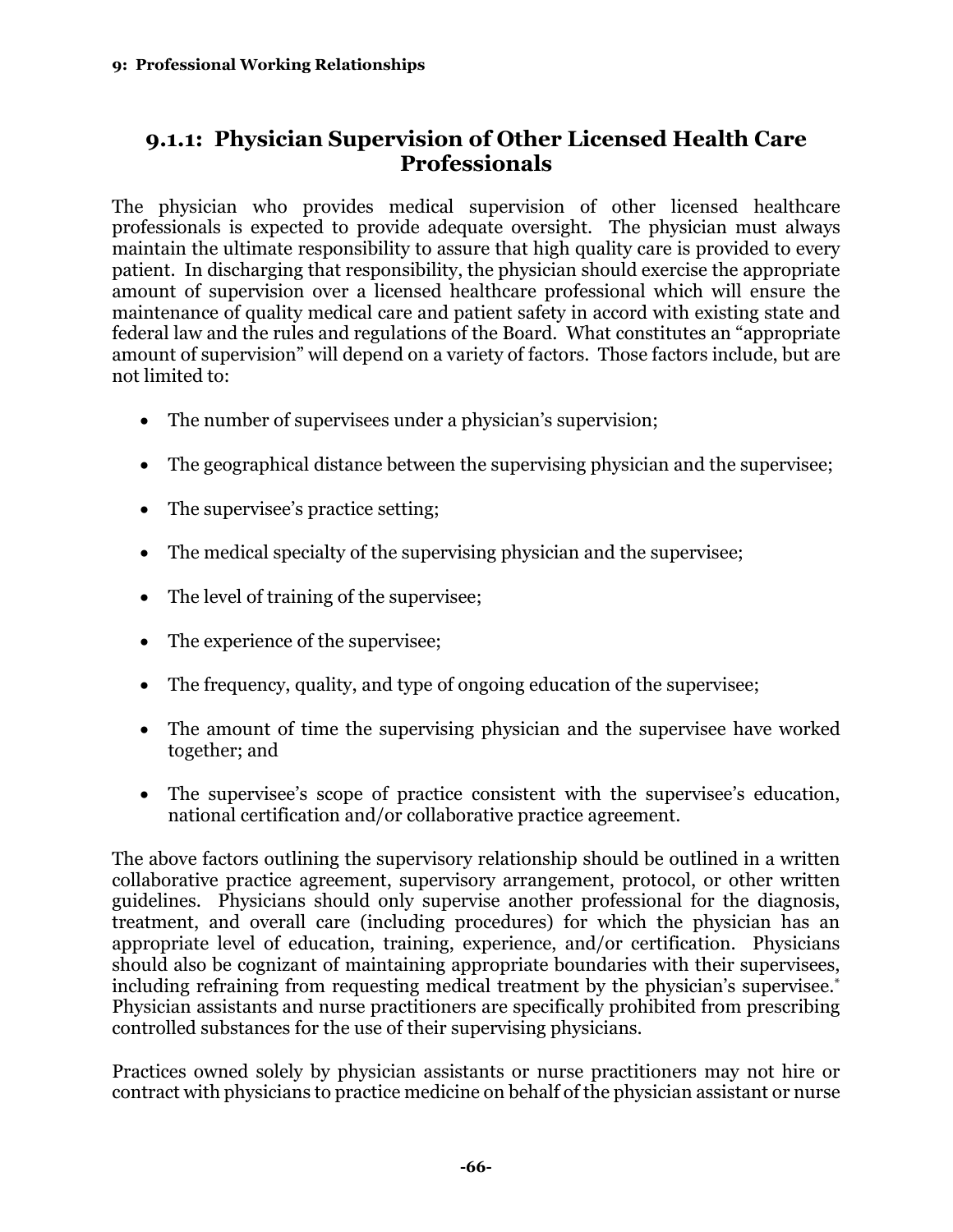practitioner owned practice. The physician assistant or nurse practitioner may contract with a physician to provide the legally required supervision of the physician assistant or nurse practitioner.

\*See also the Board's position statement on ["Self-treatment and Treatment of Family](https://www.ncmedboard.org/resources-information/professional-resources/laws-rules-position-statements/position-statements/self-treatment_and_treatment_of_family_members)  [Members.](https://www.ncmedboard.org/resources-information/professional-resources/laws-rules-position-statements/position-statements/self-treatment_and_treatment_of_family_members)"

(Adopted: July 2007) (Amended: November 2015; September 2021)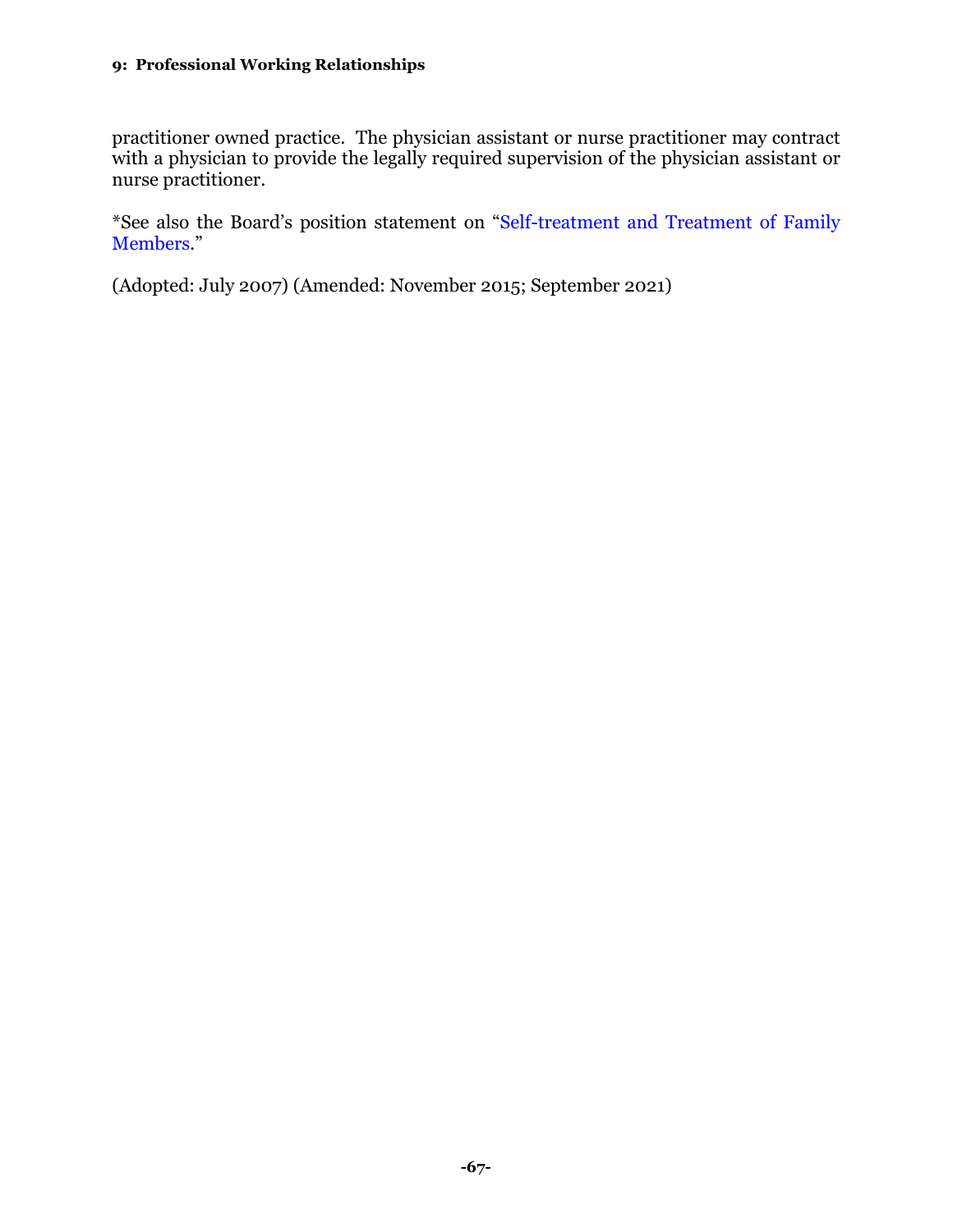## **9.1.2: Professional Behavior Within the Healthcare Team**

The Board recognizes that the manner in which licensees interact with others can significantly impact patient care.

The Board strongly urges licensees to fulfill their obligations to maximize the safety of patient care by behaving in a manner that promotes both professional practice and a work environment that ensures high standards of care. Licensees should consider it their ethical duty to foster respect among all health care professionals as a means of ensuring good patient care.

Disruptive behavior represents both a verbal and non-verbal style of interaction between licensees, coworkers, patients, family members, or others that interferes with patient care. Behaviors not limited to rude, loud, or offensive comments; sexual harassment or other inappropriate physical contact; and intimidation of staff, patients, and family members are commonly recognized as detrimental to patient care. The Board distinguishes disruptive behavior from: (1) constructive criticism that is offered in a professional manner with the aim of improving patient care; or (2) reasonably direct or blunt communication that may be appropriate to protect the health of a patient in urgent or emergency situations.

It has been the Board's experience that disruptive behavior may be a marker for underlying concerns that can range from a lack of interpersonal skills to deeper problems, such as depression, work-related burnout, or substance use disorder. Licensees suffering such symptoms are encouraged to seek the support needed to help them regain their equilibrium.

Disruptive behavior by licensees may also constitute grounds for further inquiry by the Board to determine the potential underlying causes of such behavior. Additionally, such behavior may ultimately constitute grounds for Board discipline.

Finally, licensees, in their role as patient and peer advocates, are obligated to take appropriate action when observing disruptive behavior on the part of other licensees. The Board urges licensees to support their hospital, practice, or other healthcare organization in their efforts to identify and manage disruptive behavior, by taking a role in the process of addressing behavior when appropriate.

(Adopted: January 2010) (Amended: July 2019; September 2021)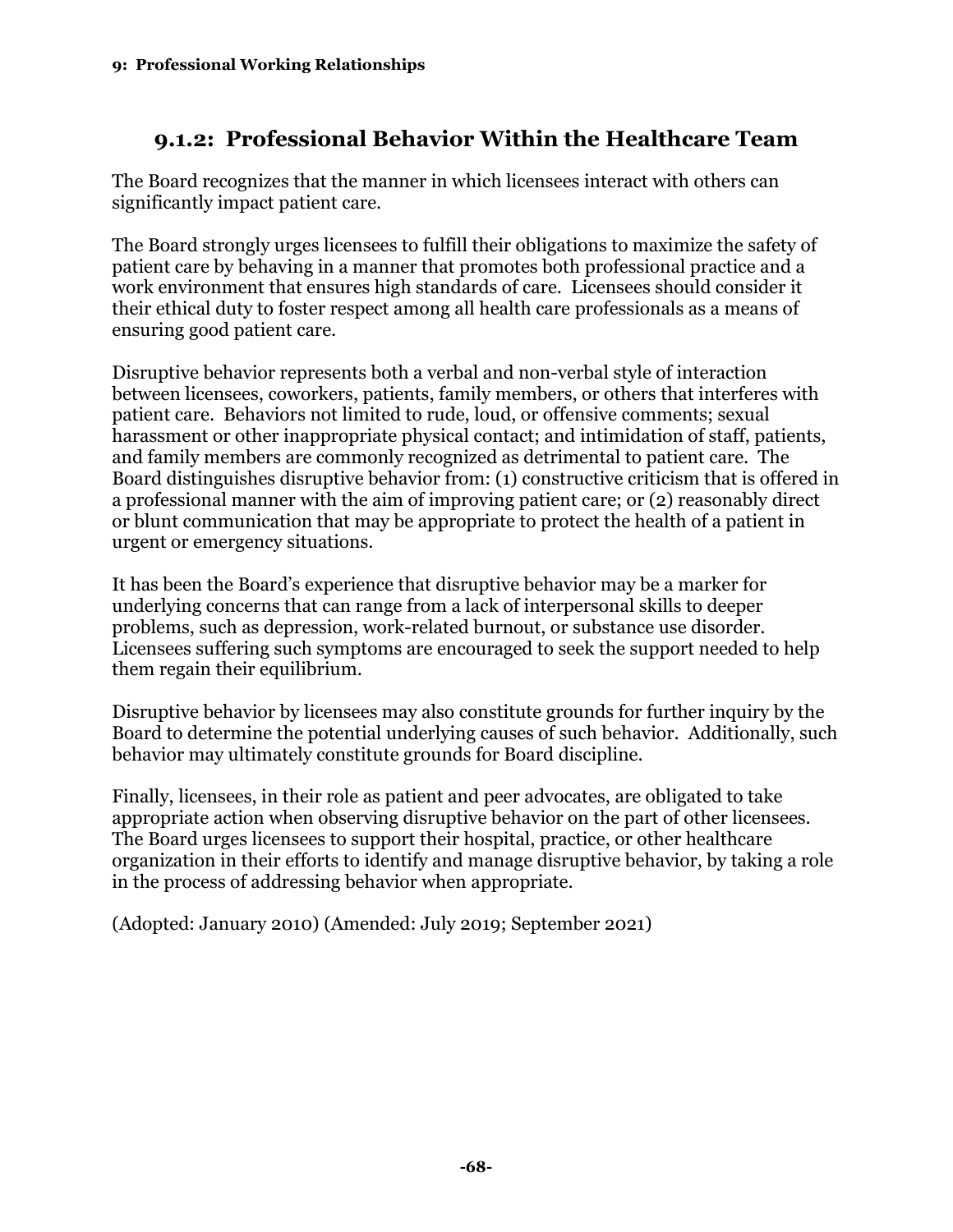# **10.1.1: Referral Fees and Fee Splitting**

Payment by or to a licensee solely for the referral of a patient is unethical and, in most instances, is inconsistent with state law. A licensee may not accept payment of any kind, in any form, from any source, such as a pharmaceutical company or pharmacist, an optical company, or the manufacturer of medical appliances and devices, for prescribing or referring a patient to said source. In each case, the payment violates the requirement to deal honestly with patients and colleagues. The patient relies upon the advice of the licensee on matters of referral. All referrals and prescriptions must be based on the skill and quality of the licensee to whom the patient has been referred or the quality and efficacy of the drug or product prescribed.

It is unethical for licensees to offer financial incentives or other valuable considerations to patients in exchange for recruitment of other patients. Such incentives can distort the information that patients provide to potential patients, thus distorting the expectations of potential patients and compromising the trust that is the foundation of the licenseepatient relationship. Furthermore, referral fees are prohibited by state law pursuant to [N.C. Gen. Stat. § 90-401.](https://www.ncleg.gov/EnactedLegislation/Statutes/HTML/BySection/Chapter_90/GS_90-401.html) Violation of this law may result in disciplinary action by the Board.

Except in instances permitted by law (N.C. Gen. Stat.  $\S$  55B-14(c)), it is the position of the Board that a licensee cannot share revenue on a percentage basis with a nonlicensee. To do so is fee splitting and is grounds for disciplinary action.

### **Voucher Advertising**

It is the Board's position that, so long as certain conditions are followed, advertising involving the utilization of vouchers does not constitute unethical fee-splitting or a prohibited solicitation or referral fee under North Carolina law. Those conditions include: (1) ensuring that the negotiated fee between the voucher advertising company and the licensee represents reasonable compensation for the cost of advertising; and (2) incorporating the following terms and conditions in a clear and conspicuous manner in all advertisements:

- 1. A description of the discounted price in comparison to the actual cost of services;
- 2. A disclosure that all patients may not be eligible for the advertised medical service and that decisions about medical care should not be made in haste. Determinations regarding the medical indications for individual patients will be made on an individual basis by applying accepted and prevailing standards of medical practice; and
- 3. A disclosure to prospective patients that, if it is later decided that the patient is not a candidate for the previously purchased medical service, the patient's purchase price will be refunded in its entirety. If the patient does not claim the service, then the patient's purchase price must still be refunded in its entirety. In the event that the voucher advertising company does not refund the purchase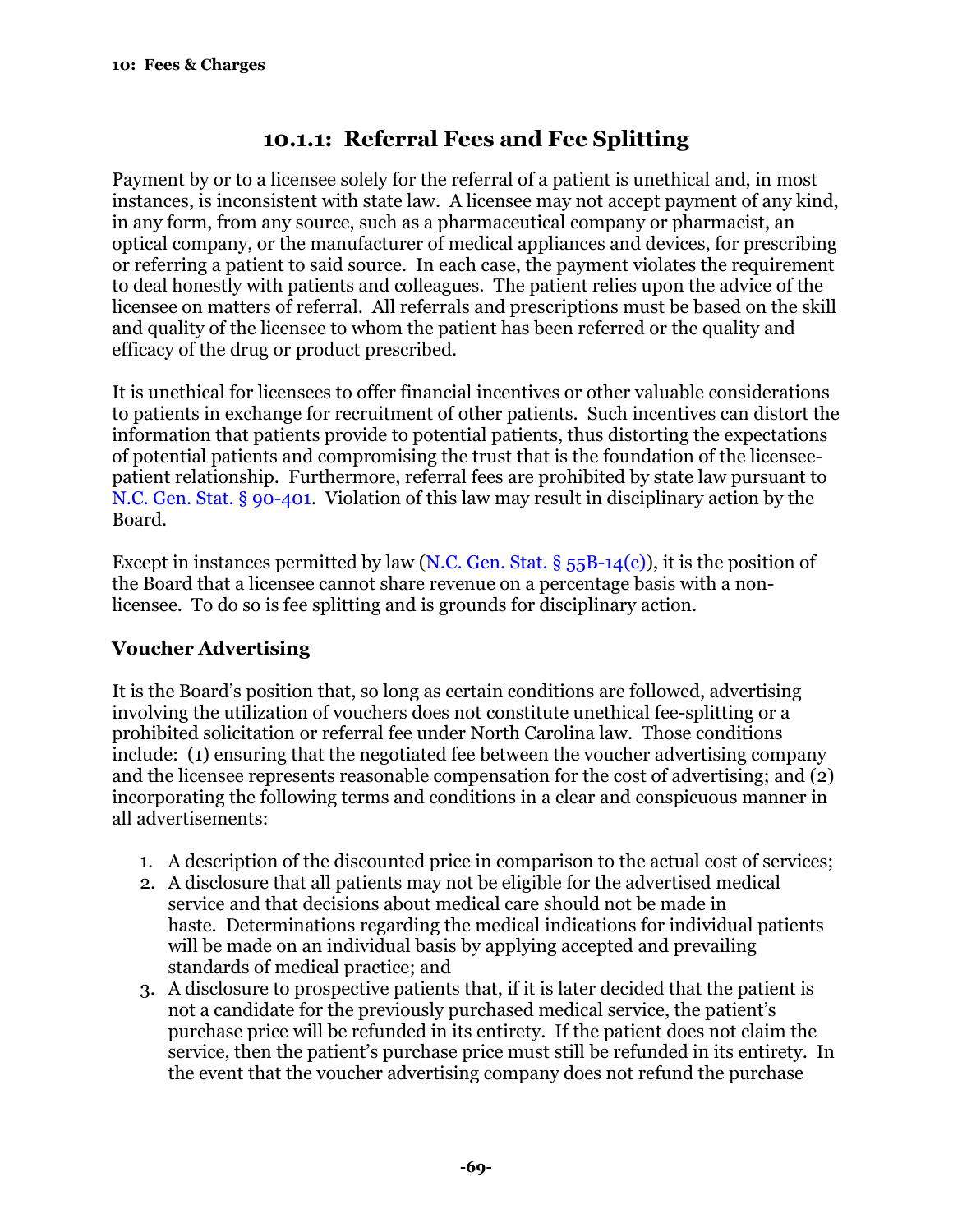price in its entirety, it will be the sole obligation of the licensee to refund the entire purchase price.

(Adopted: November 1993) (Amended: May 1996; July 2006; January 2013; September  $2021)$